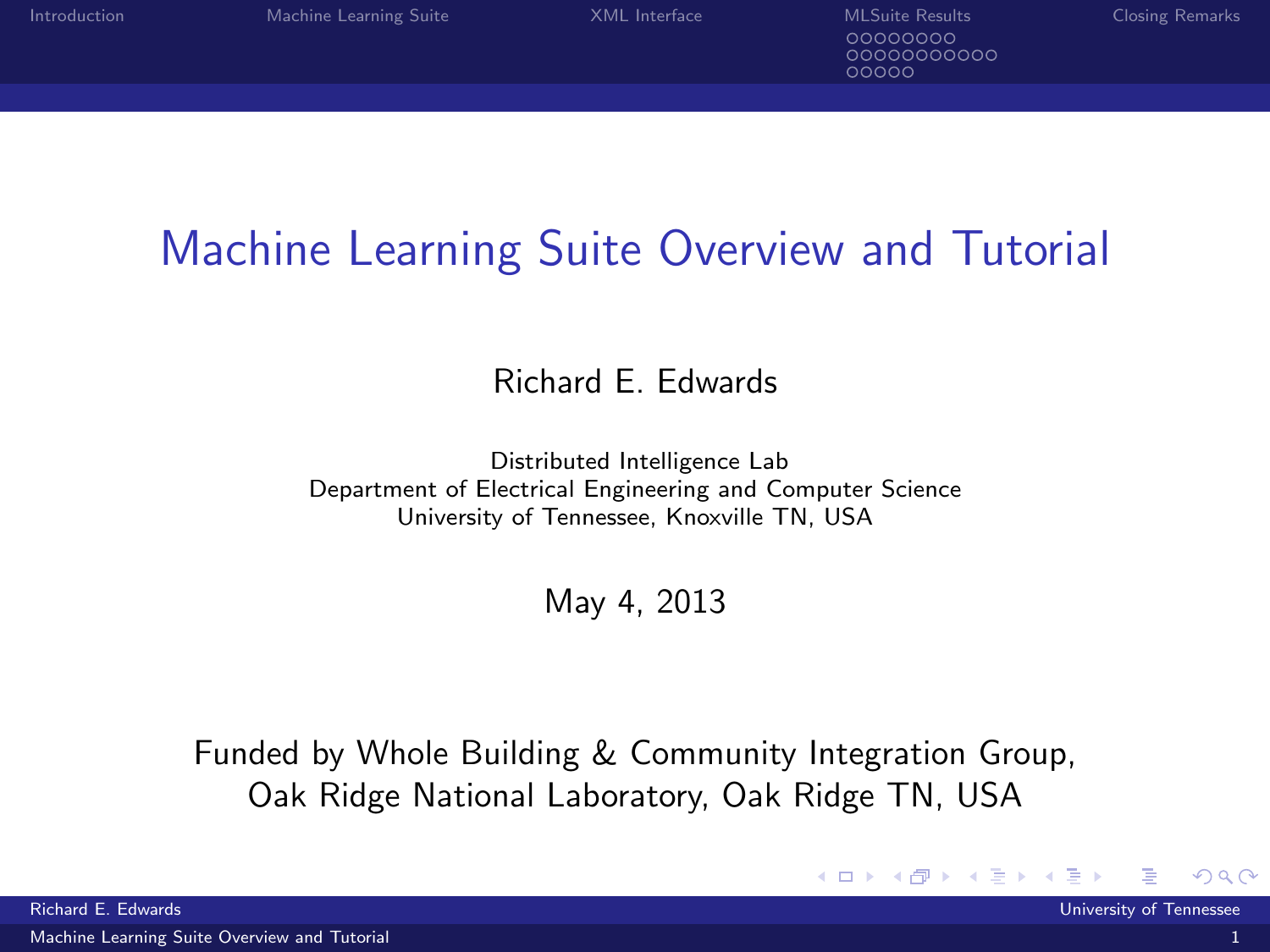| Introduction | Machine Learning Suite | XML Interface | <b>MLSuite Results</b>          | <b>Closing Remarks</b> |
|--------------|------------------------|---------------|---------------------------------|------------------------|
|              |                        |               | 00000000<br>0000000000<br>00000 |                        |
|              |                        |               |                                 |                        |

#### **Outline**

#### [Introduction](#page-2-0)

#### [Machine Learning Suite](#page-11-0)

#### [XML Interface](#page-20-0)

#### [MLSuite Results](#page-27-0)

[Future Electrical Consumption](#page-28-0) [EnergyPlus Approximation](#page-36-0) [Inverse EnergyPlus](#page-47-0)

#### [Closing Remarks](#page-52-0)

4 0 8 **A**   $QQ$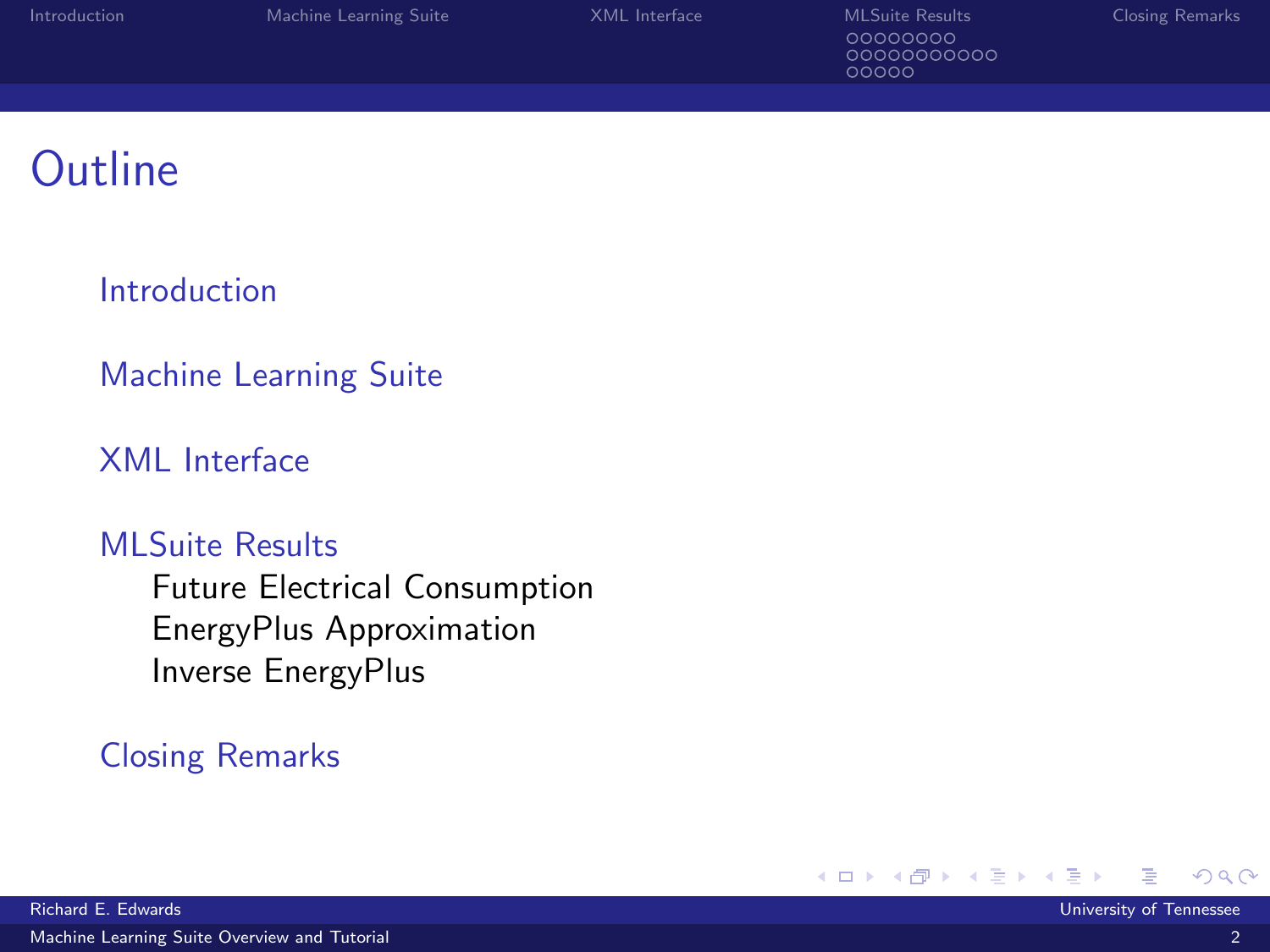| <b>Introduction</b> | Machine Learning Suite | XML Interface | <b>MLSuite Results</b>          | <b>Closing Remarks</b> |
|---------------------|------------------------|---------------|---------------------------------|------------------------|
|                     |                        |               | 00000000<br>0000000000<br>00000 |                        |
|                     |                        |               |                                 |                        |

### **Outline**

#### [Introduction](#page-2-0)

[Machine Learning Suite](#page-11-0)

#### [XML Interface](#page-20-0)

#### [MLSuite Results](#page-27-0)

[Future Electrical Consumption](#page-28-0) [EnergyPlus Approximation](#page-36-0) [Inverse EnergyPlus](#page-47-0)

#### [Closing Remarks](#page-52-0)

K □ ▶ K 倒 ▶

 $\rightarrow$ ほうしゅ 国 <span id="page-2-0"></span> $QQ$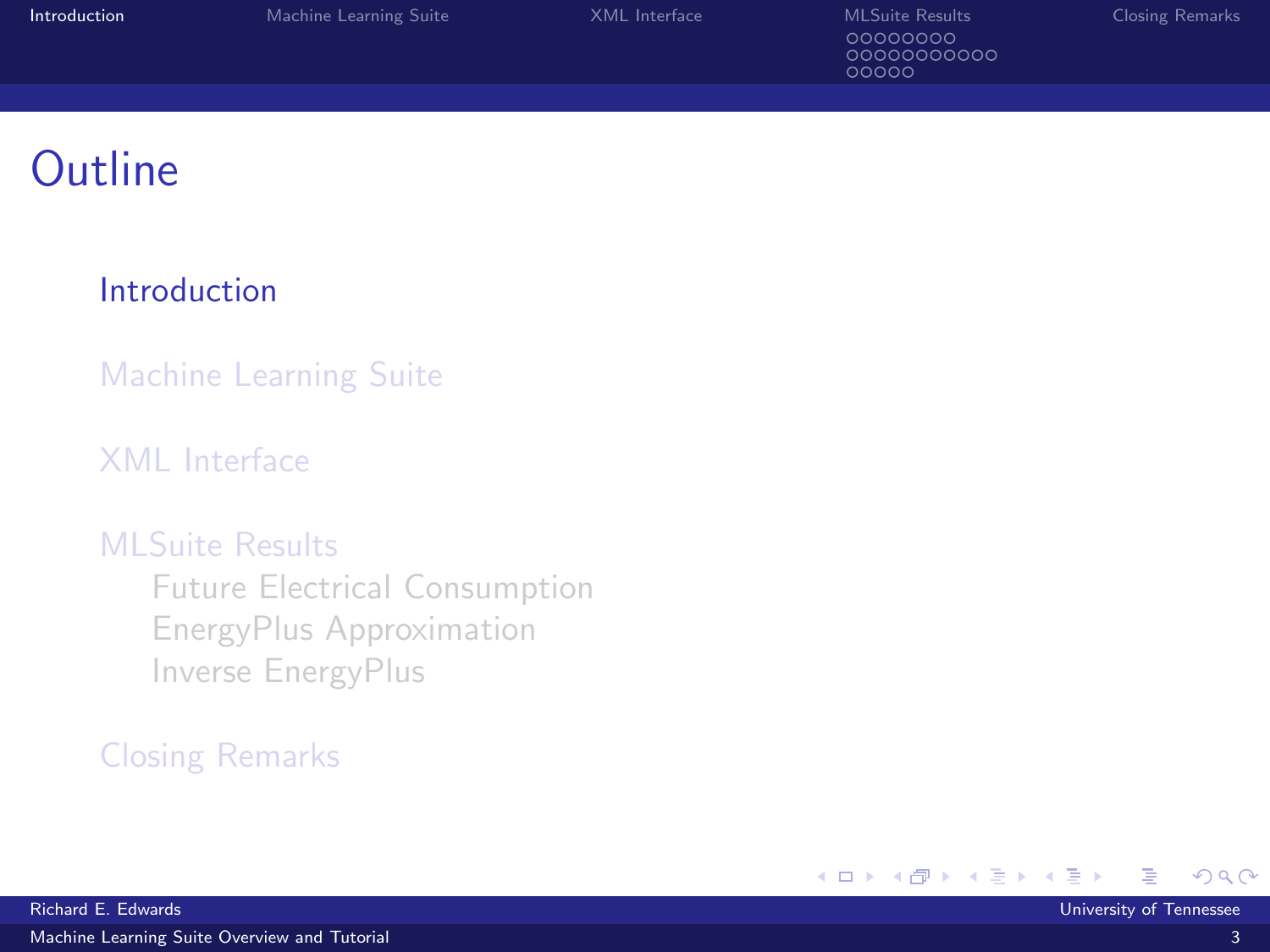| <b>Introduction</b> | Machine Learning Suite | XMI Interface | MI Suite Results                | <b>Closing Remarks</b> |
|---------------------|------------------------|---------------|---------------------------------|------------------------|
|                     |                        |               | 00000000<br>0000000000<br>00000 |                        |
|                     |                        |               |                                 |                        |

### Machine Learning

- Objective:
	- $\blacktriangleright$  Learn some function: F
- $\blacktriangleright$  F's true characteristics are unknown
- $\blacktriangleright$  F's known characteristics
	- $\blacktriangleright$  Maps input set X to output set Y

**∢ ロ ▶ - ィ <sub>印</sub>** 

 $\Omega$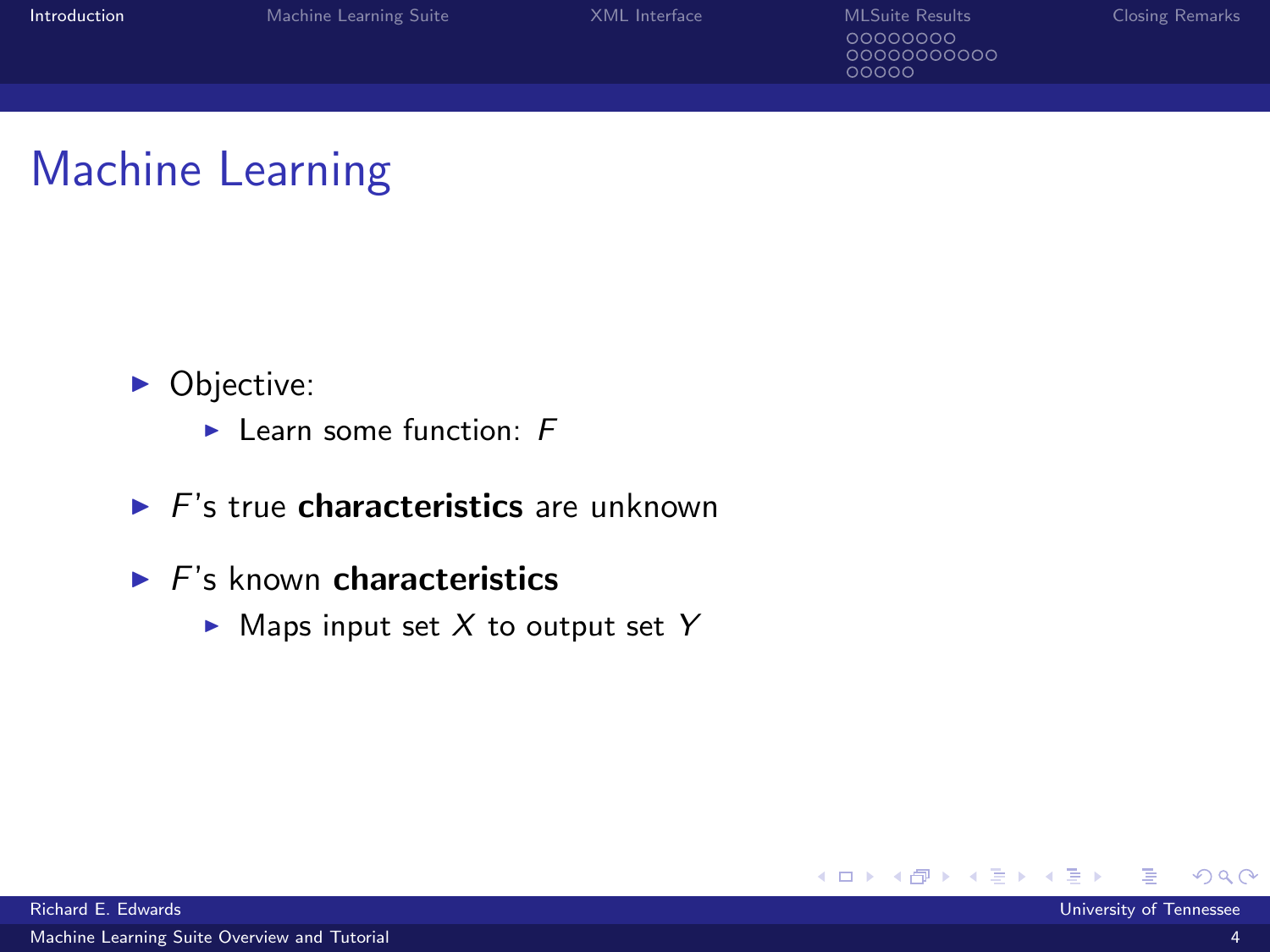| <b>Introduction</b> | Machine Learning Suite | XML Interface | MLSuite Results<br>00000000<br>00000000000<br>00000 | Closing Remarks |
|---------------------|------------------------|---------------|-----------------------------------------------------|-----------------|
|                     |                        |               |                                                     |                 |
|                     |                        |               |                                                     |                 |

#### **Examples**

- $\blacktriangleright$  Cereal Brand Classification
	- $\blacktriangleright$  Input: Consumer Information
		- $\blacktriangleright$  Age
		- $\blacktriangleright$  Region
		- $\blacktriangleright$  Ethinicity
		- $\blacktriangleright$  etc.
	- $\triangleright$  Output:
		- $\blacktriangleright$  Cereal Brand or Brands
- $\blacktriangleright$  Predicting Residential Electrical Consumption
	- $\blacktriangleright$  Input: Environmental Measurements
		- ▶ Dry Bulb Temperature
		- $\blacktriangleright$  Humidity
		- ▶ Wind Speed
		- $\blacktriangleright$  etc.
	- $\triangleright$  Output:
		- Electrical Consumption or Expected Load

4 0 8

 $\Omega$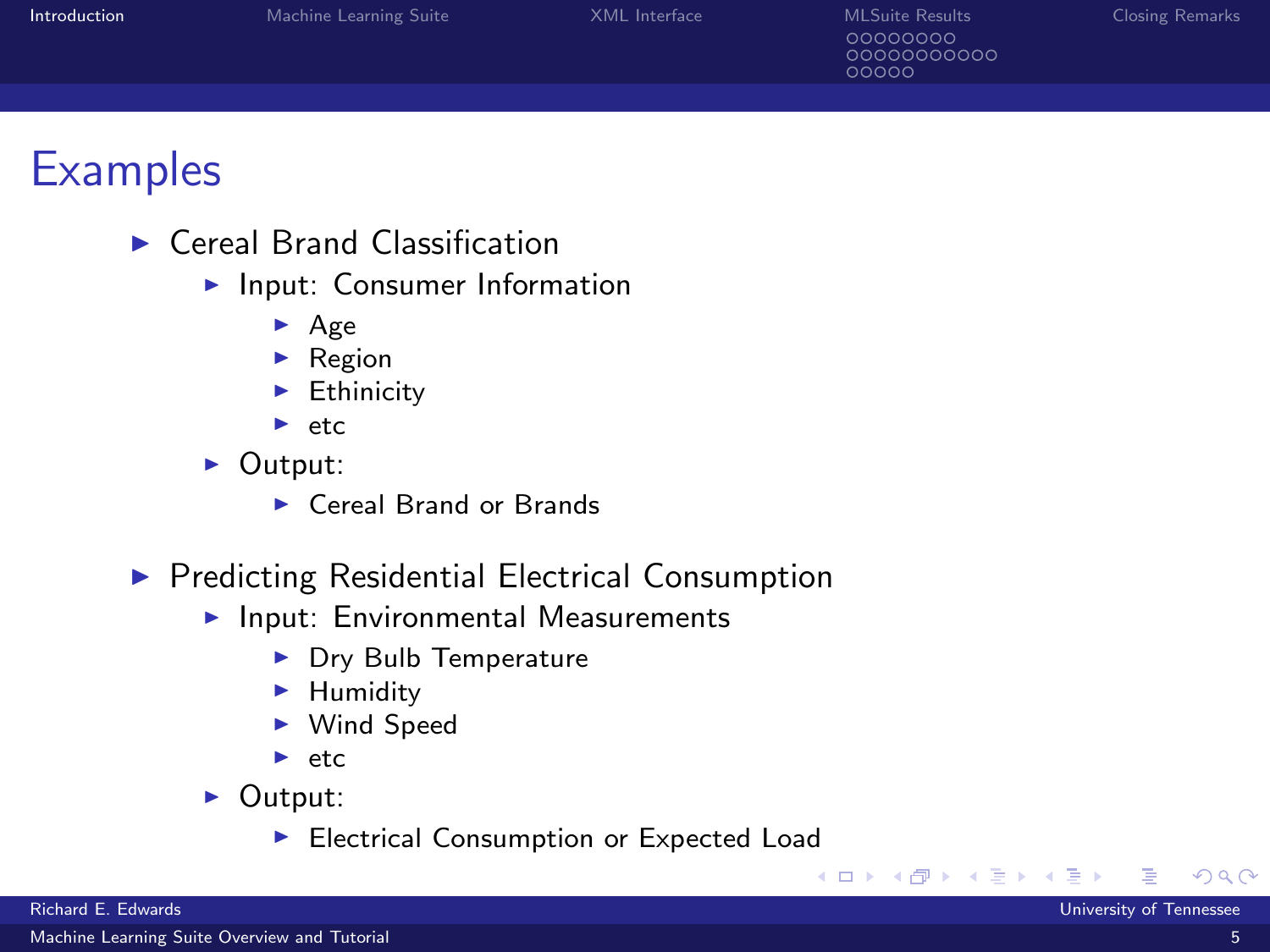0000000000 aaaaa

**∢ □ ▶ ⊣ ∈ ▶** 

### Machine Learning Techniques

- $\blacktriangleright$  Two-Types:
	- $\blacktriangleright$  Classification
	- $\blacktriangleright$  Regression
- $\blacktriangleright$  Example Methods
	- $\blacktriangleright$  Linear Regression
	- $\blacktriangleright$  Logistic Regression
	- $\blacktriangleright$  Decision Trees
	- $\blacktriangleright$  Neural Networks
	- $\blacktriangleright$  Support Vector Machines

×

 $QQ$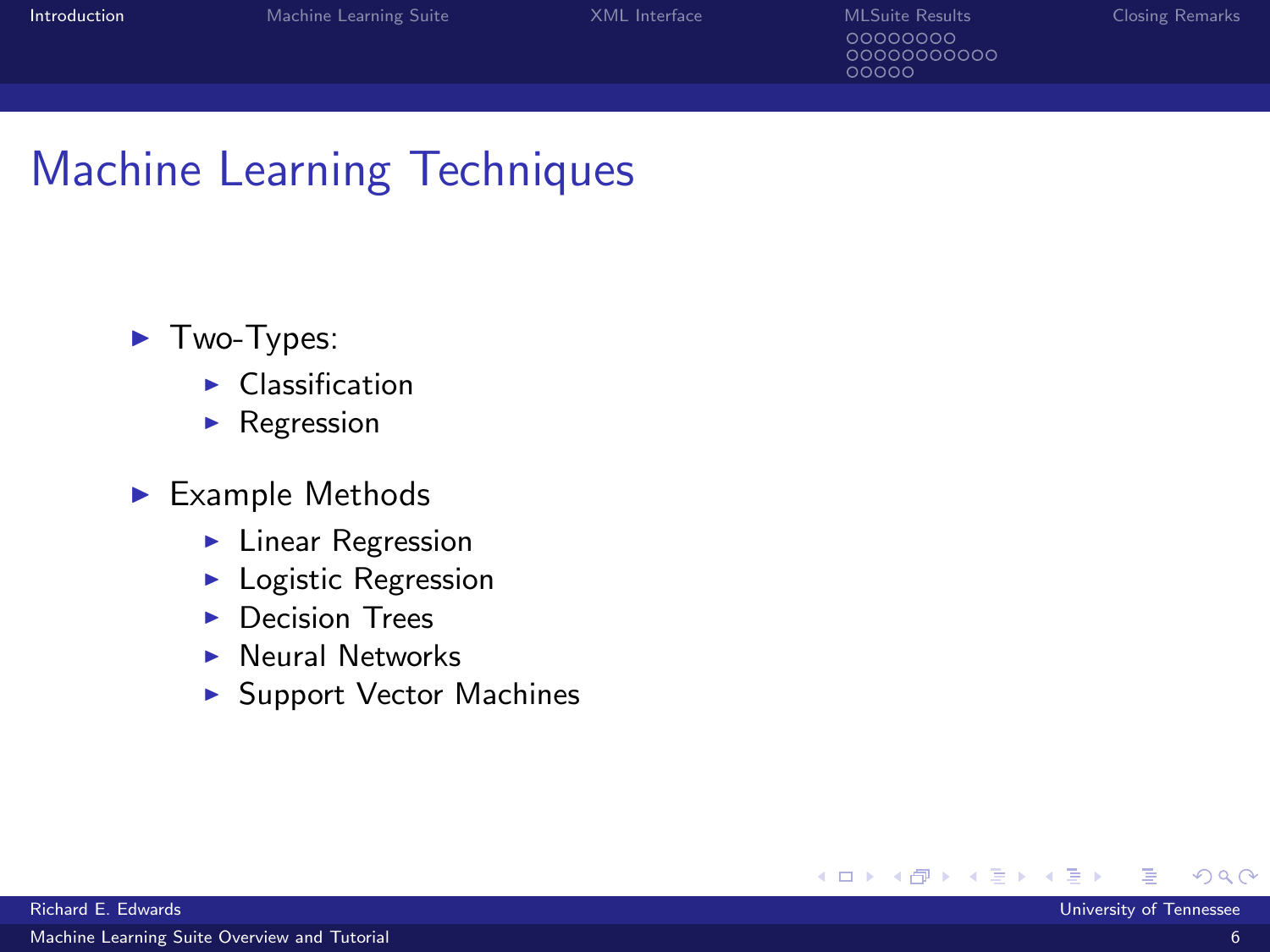| <b>Introduction</b> | Machine Learning Suite | XMI Interface | MI Suite Results                 | <b>Closing Remarks</b> |
|---------------------|------------------------|---------------|----------------------------------|------------------------|
|                     |                        |               | 00000000<br>00000000000<br>nnnnn |                        |
|                     |                        |               |                                  |                        |

## Existing Software

 $\blacktriangleright$  Scattered



[Machine Learning Suite Overview and Tutorial](#page-0-0) 7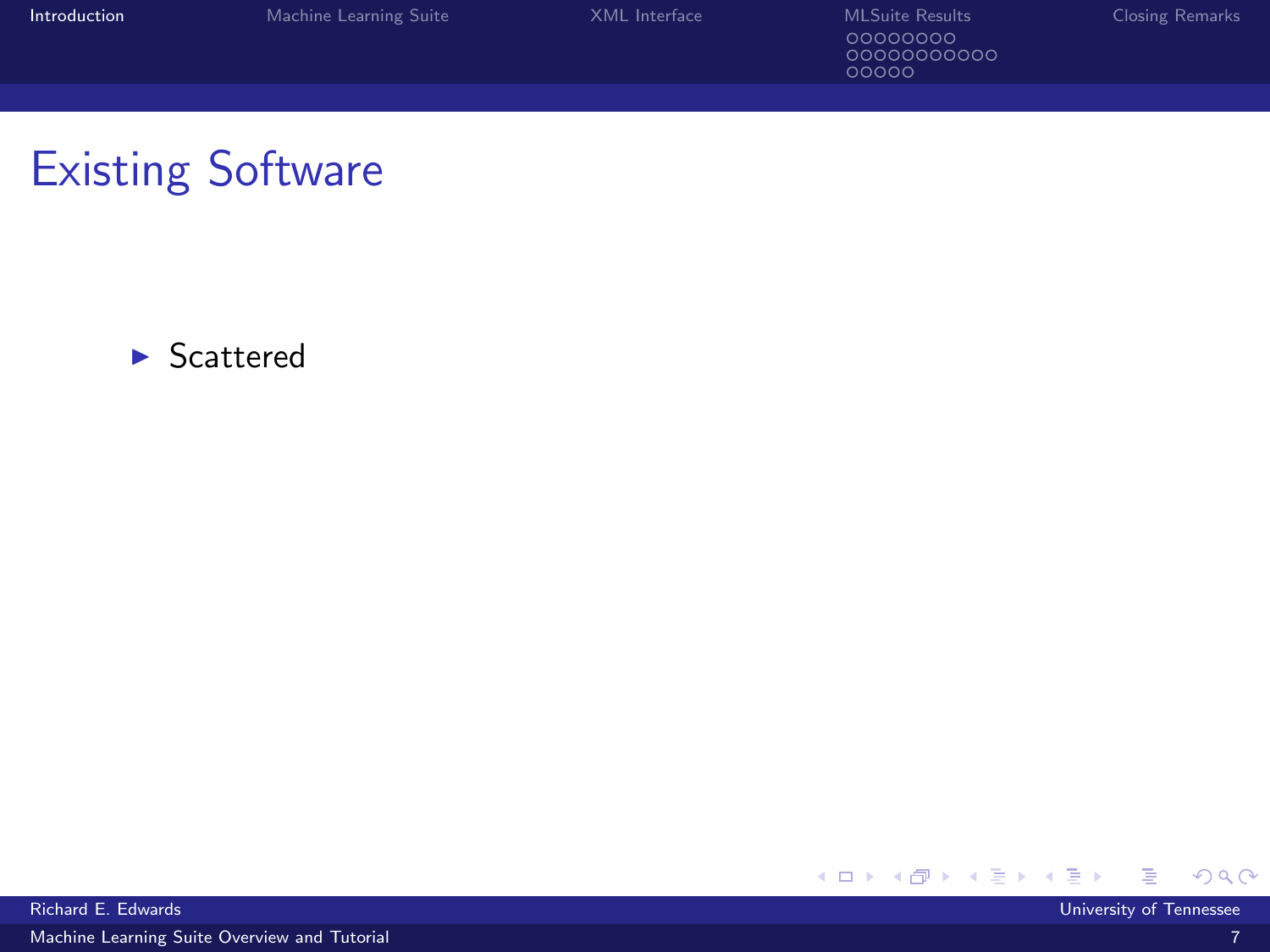| <b>Introduction</b> | Machine Learning Suite | XMI Interface | MI Suite Results                | Closing Remarks |
|---------------------|------------------------|---------------|---------------------------------|-----------------|
|                     |                        |               | 00000000<br>0000000000<br>ooooo |                 |
|                     |                        |               |                                 |                 |

### Existing Software

 $\blacktriangleright$  Scattered

- ▶ Example: Support Vector Machine Software
	- ▶ OCAS, LibLinear, SVMLin, libSVM, etc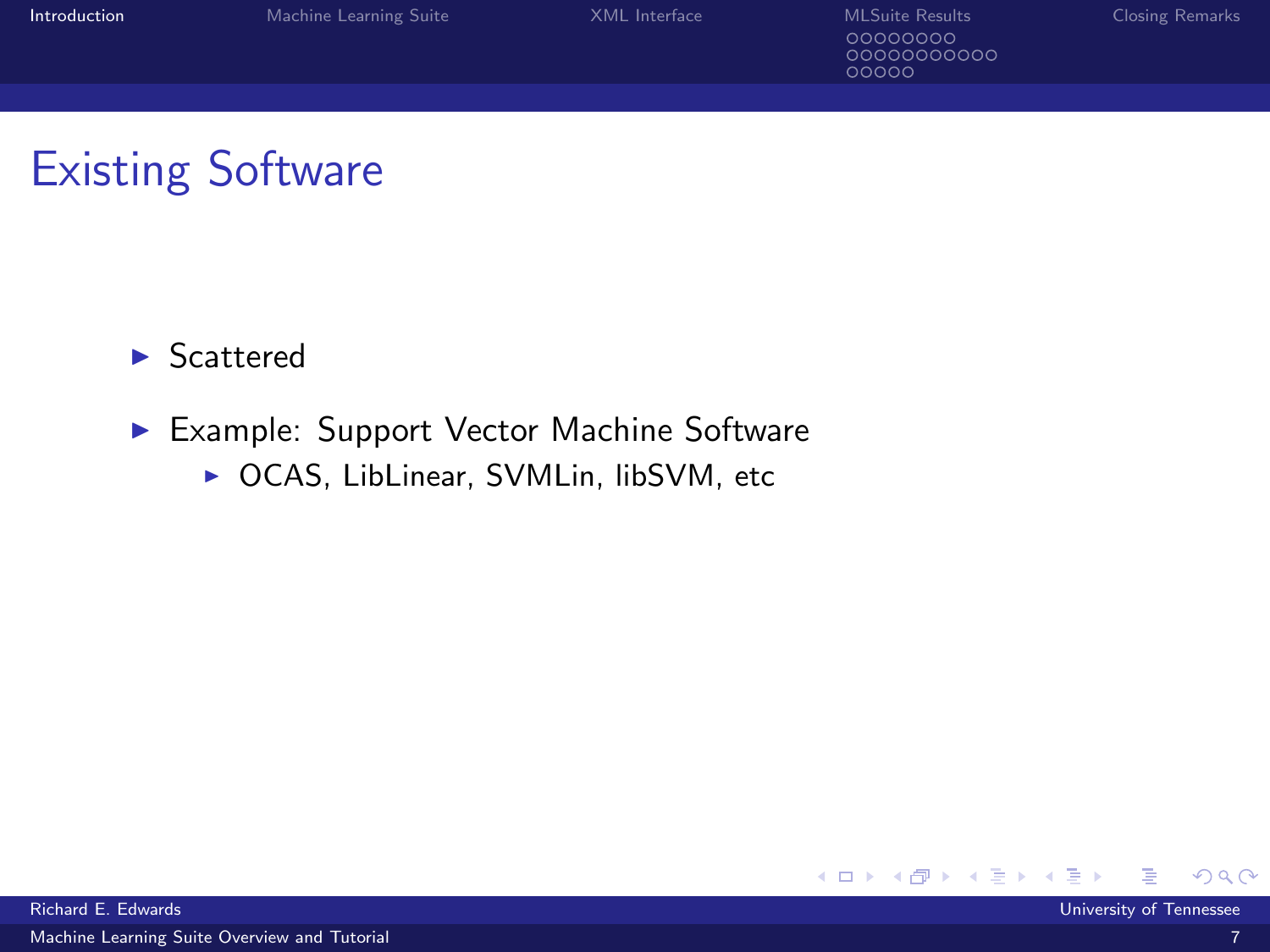## Existing Software

- **Scattered**
- ► Example: Support Vector Machine Software
	- ▶ OCAS, LibLinear, SVMLin, libSVM, etc
	- $\triangleright$  Different capabilities (i.e. regression vs classification support)
	- $\triangleright$  Different limitations (i.e. large scale data support)
- ▶ Shogun <http://www.shogun-toolbox.org/page/home/>
	- $\triangleright$  Bundles 6 different open-source SVM libraries

**∢ ロ ▶ - ィ <sub>印</sub>**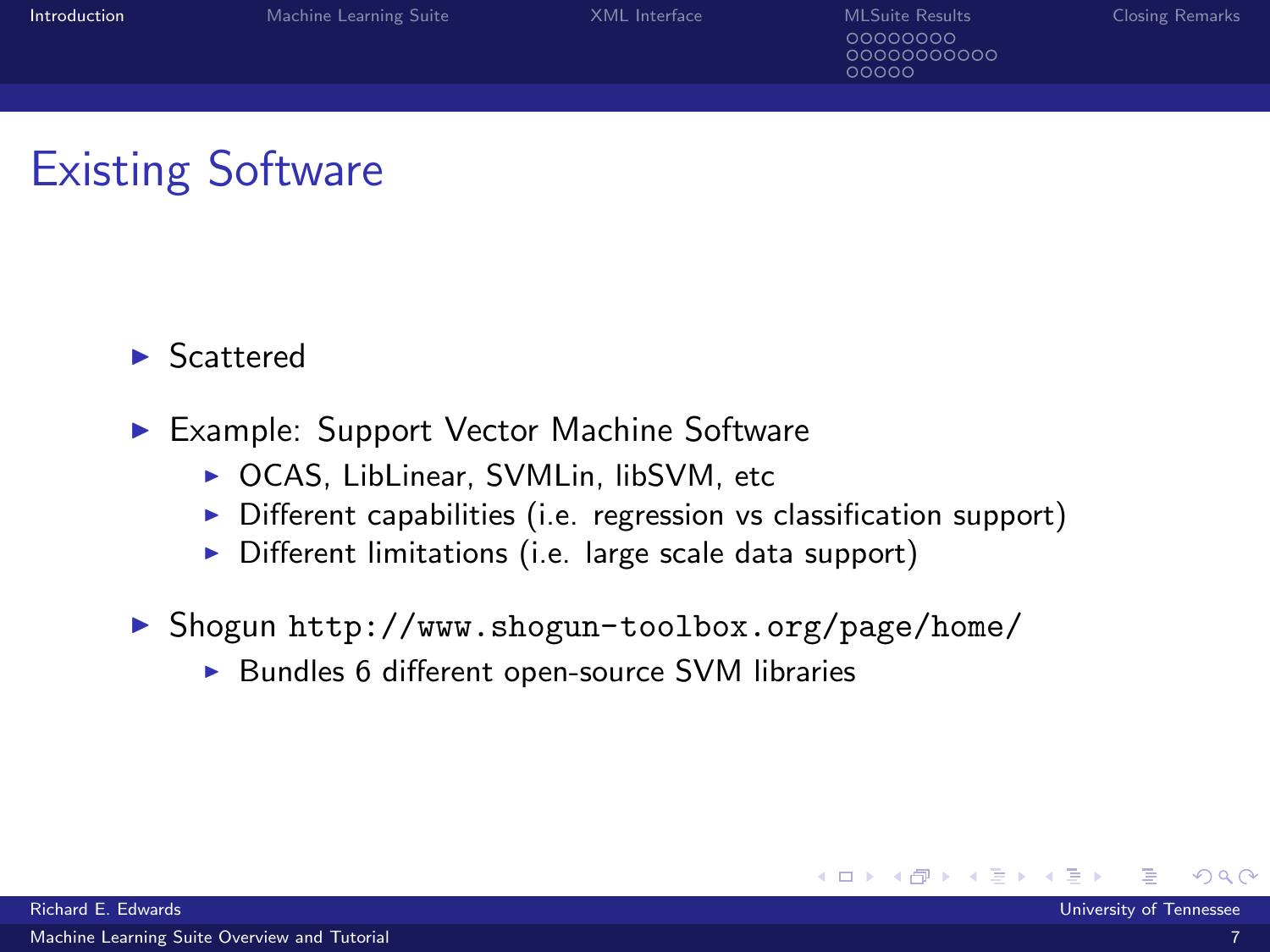nnnnn

# Machine Learning Suite (MLSuite)

- $\blacktriangleright$  Reduces software scattering even more!
- $Ml$  Suite:

<http://web.eecs.utk.edu/~redwar15/MLSuite/MLSuite>

#### $\blacktriangleright$  Supported Learners:

- $\blacktriangleright$  Linear Regression
	- ▶ Support Subset Selection
- $\blacktriangleright$  Lasso Regression (Large and Small problems)
- $\triangleright$  Feed Forward Neural Networks (FFNN) (Large and Small problems)
- $\blacktriangleright$  Support Vector Machines
- ► Least Squares Support Vector Machines (LS-SVM)
- **> Sparse Gaussian Graphical Model (GGM)**
- $\blacktriangleright$  Ensemble Methods
	- $\blacktriangleright$  FFNN
	- $\blacktriangleright$  I S-SVM
	- $\blacktriangleright$  Linear Regression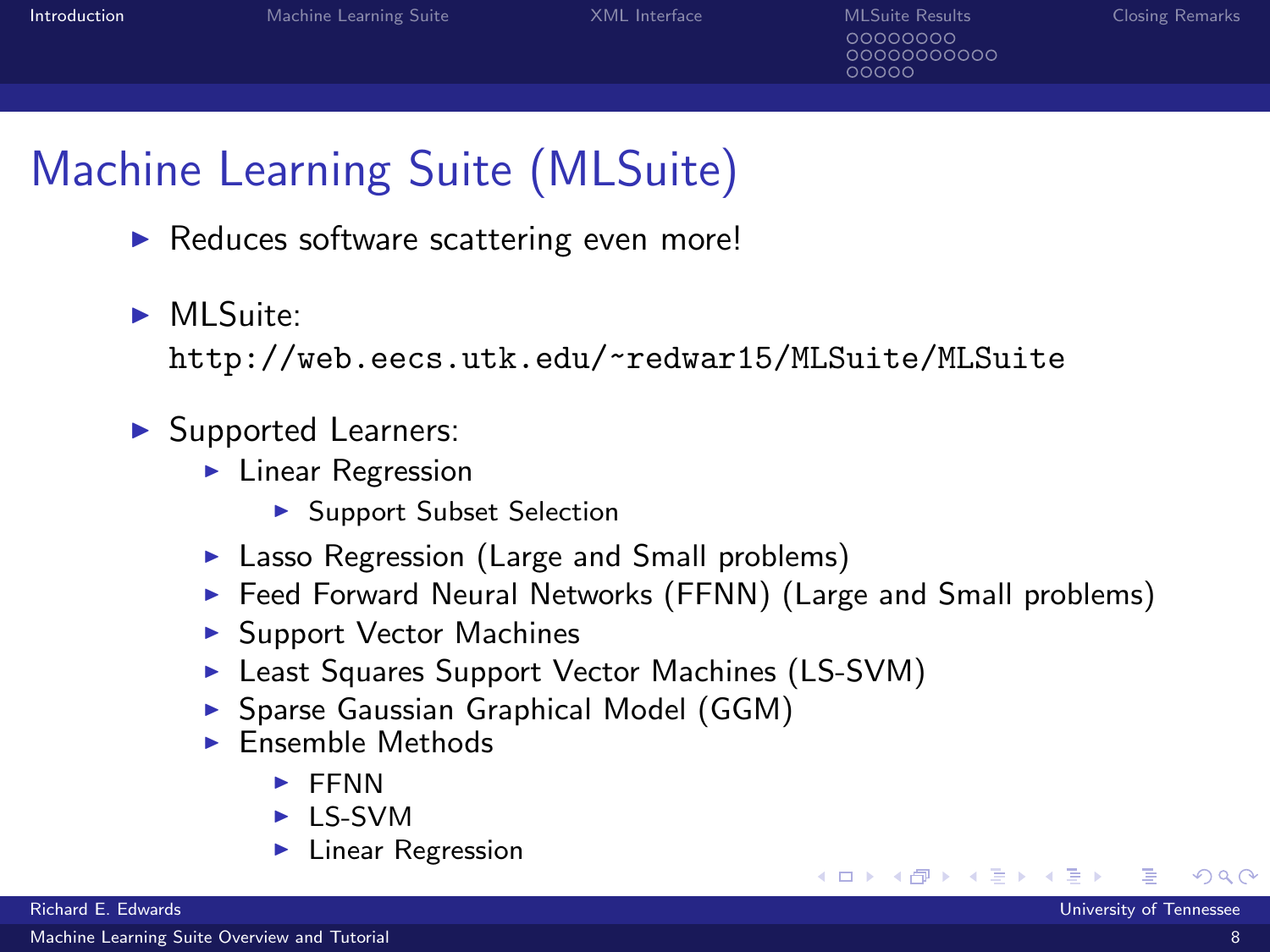| <b>Introduction</b> | Machine Learning Suite | XML Interface | MLSuite Results<br>00000000<br>00000000000<br>00000 | <b>Closing Remarks</b> |
|---------------------|------------------------|---------------|-----------------------------------------------------|------------------------|
|                     |                        |               |                                                     |                        |
|                     |                        |               |                                                     |                        |

### MLSuite's Applications

- $\blacktriangleright$  Predicting future hourly electrical consumption
	- $\blacktriangleright$  Inputs: Campbell Creek's sensor data
	- $\triangleright$  Output: Next hour's electrical consumption
	- ▶ R. E. Edwards, J. New, and L. E. Parker, Predicting Future Hourly Residential Electrical Consumption: A Machine Learning Case Study, Energy and Buildings, vol. 49, pages 591-603, June 2012
- $\blacktriangleright$  Approximating EnergyPlus
	- $\blacktriangleright$  Inputs: 150 building simulation parameters
	- $\triangleright$  Outputs: 80 to 90 simulation variables
	- $\triangleright$  Paper submitted for review to Energy and Buildings
- $\blacktriangleright$  Inverse EnergyPlus
	- $\blacktriangleright$  Inputs: Simulation output, weather data, and operation schedule

∢ □ ▶ ⊣ <sup>⊖</sup>

- $\triangleright$  Outputs: Building simulation parameter estimates
- $\triangleright$  Preparing paper for Big Data Mining Workshop at KDD'13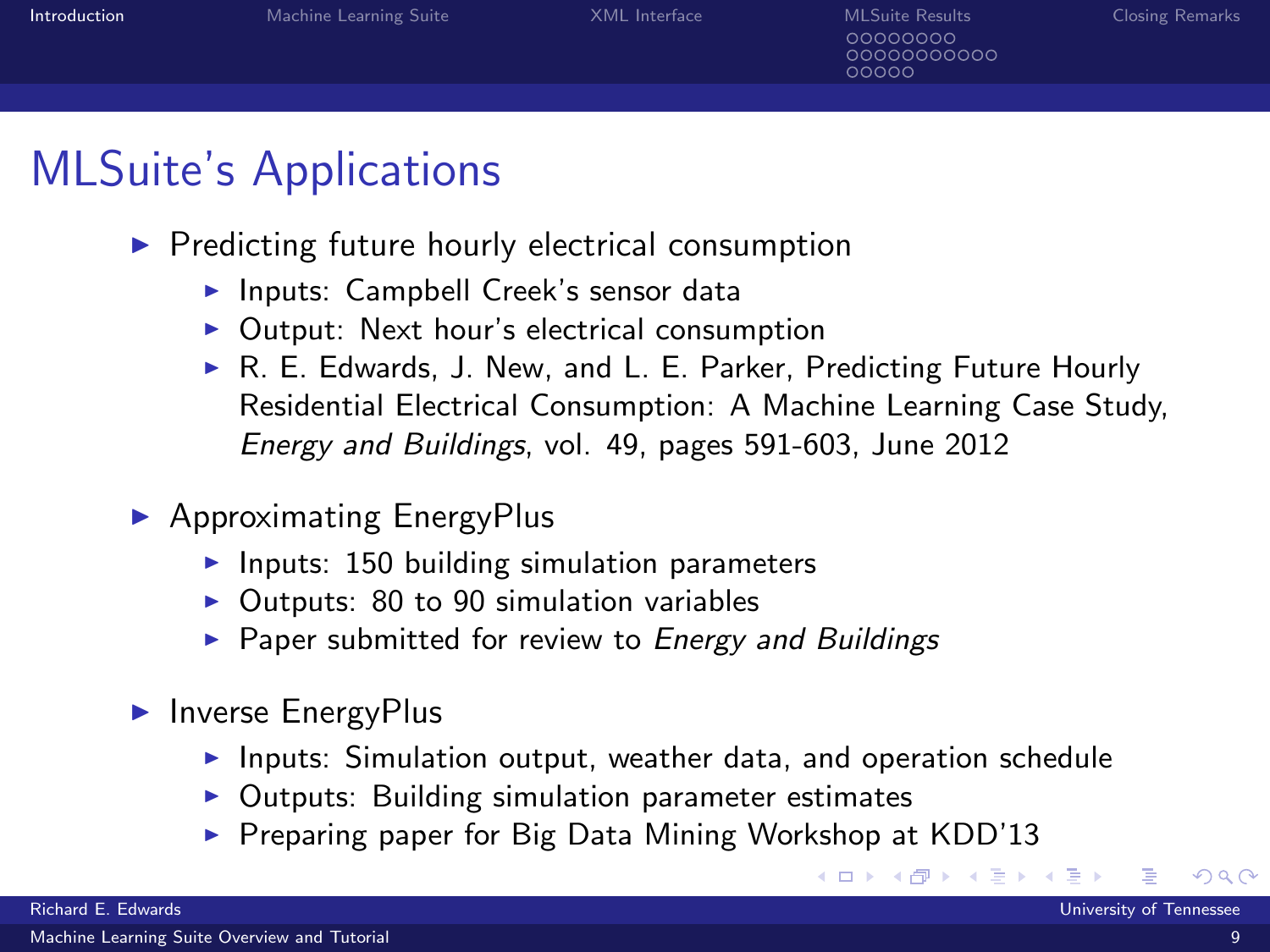| Introduction | Machine Learning Suite | XML Interface | <b>MLSuite Results</b>           | <b>Closing Remarks</b> |
|--------------|------------------------|---------------|----------------------------------|------------------------|
|              |                        |               | 00000000<br>00000000000<br>00000 |                        |
|              |                        |               |                                  |                        |

### **Outline**

#### [Introduction](#page-2-0)

#### [Machine Learning Suite](#page-11-0)

#### [XML Interface](#page-20-0)

#### [MLSuite Results](#page-27-0)

[Future Electrical Consumption](#page-28-0) [EnergyPlus Approximation](#page-36-0) [Inverse EnergyPlus](#page-47-0)

#### [Closing Remarks](#page-52-0)

<span id="page-11-0"></span>ヨメ イヨ ×.

K □ ▶ K 倒 ▶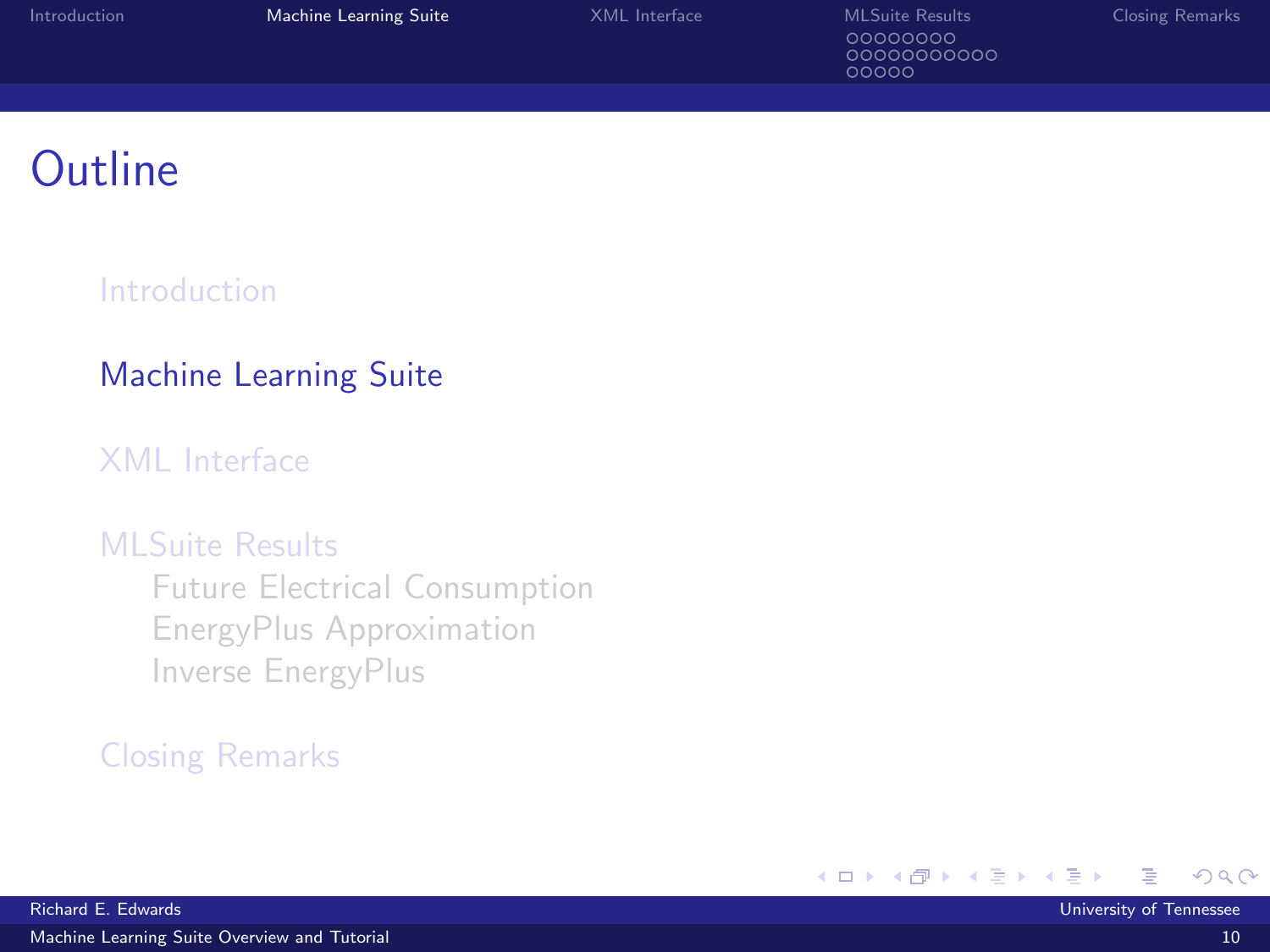| Introduction | Machine Learning Suite | XMI Interface | <b>MI Suite Results</b>          | <b>Closing Remarks</b> |
|--------------|------------------------|---------------|----------------------------------|------------------------|
|              |                        |               | 00000000<br>00000000000<br>೧೧೧೧೧ |                        |
|              |                        |               |                                  |                        |

## Software Components

- $\blacktriangleright$  Core
	- $\blacktriangleright$  Developed in Matlab
	- $\blacktriangleright$  Integrates multiple learning
	- $\blacktriangleright$  Supports multiple data sources
- $\triangleright$  XML interface
	- $\triangleright$  Developed in Python
	- $\triangleright$  Stream lines learner execution

**∢ ロ ▶ - ィ <sub>印</sub>**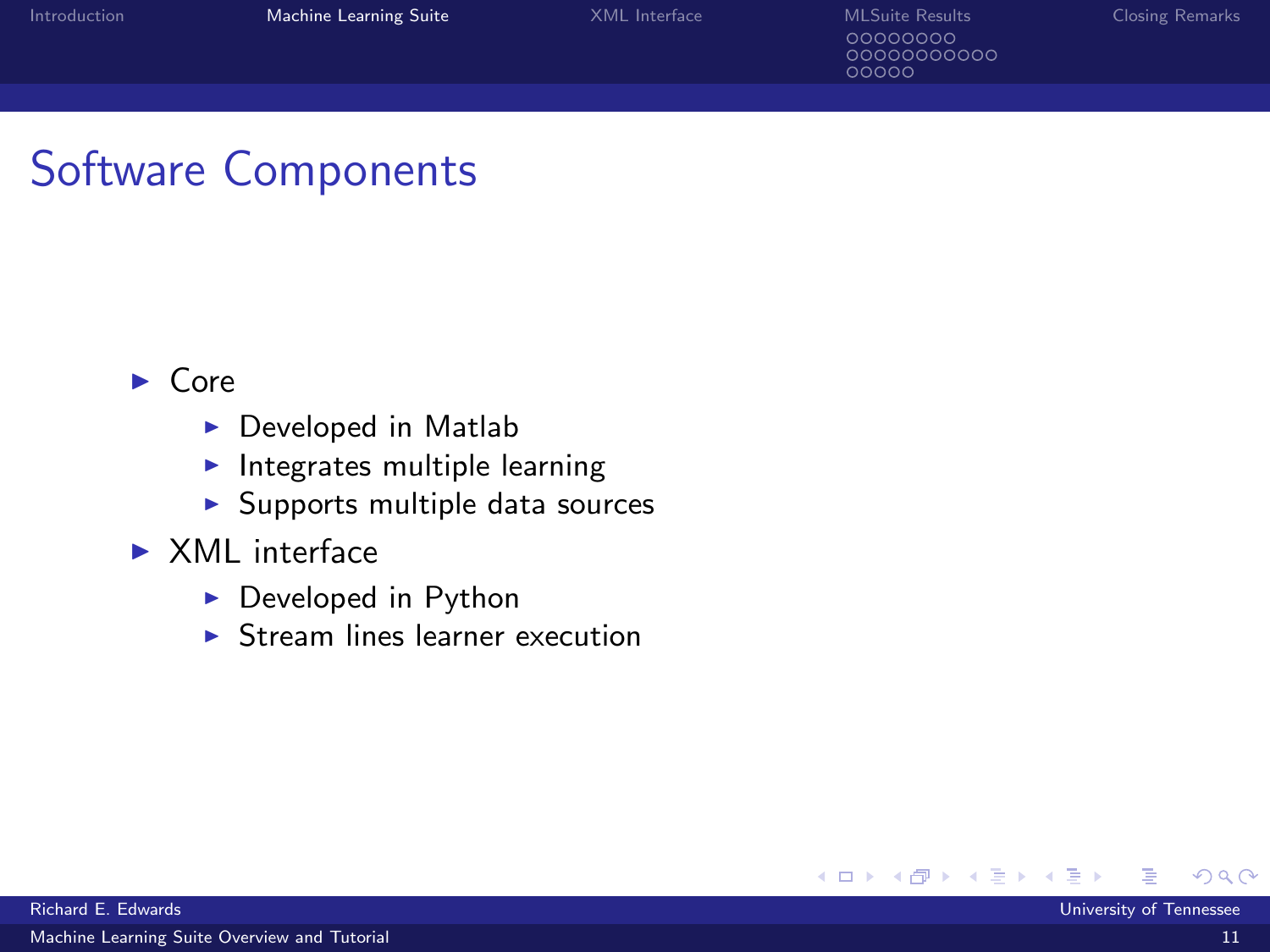| <b>Introduction</b> | Machine Learning Suite | XMI Interface | MI Suite Results                 | Closing Remarks |
|---------------------|------------------------|---------------|----------------------------------|-----------------|
|                     |                        |               | 00000000<br>00000000000<br>00000 |                 |
|                     |                        |               |                                  |                 |

### Supported Platforms

- $\blacktriangleright$  Core Software
	- $\triangleright$  Windows, OSX, Linux, and Nautilus
	- $\blacktriangleright$  Requires Matlab
- ▶ Core Software & Python XML Interface
	- $\blacktriangleright$  Nautilus and networked Linux computers

4 0 8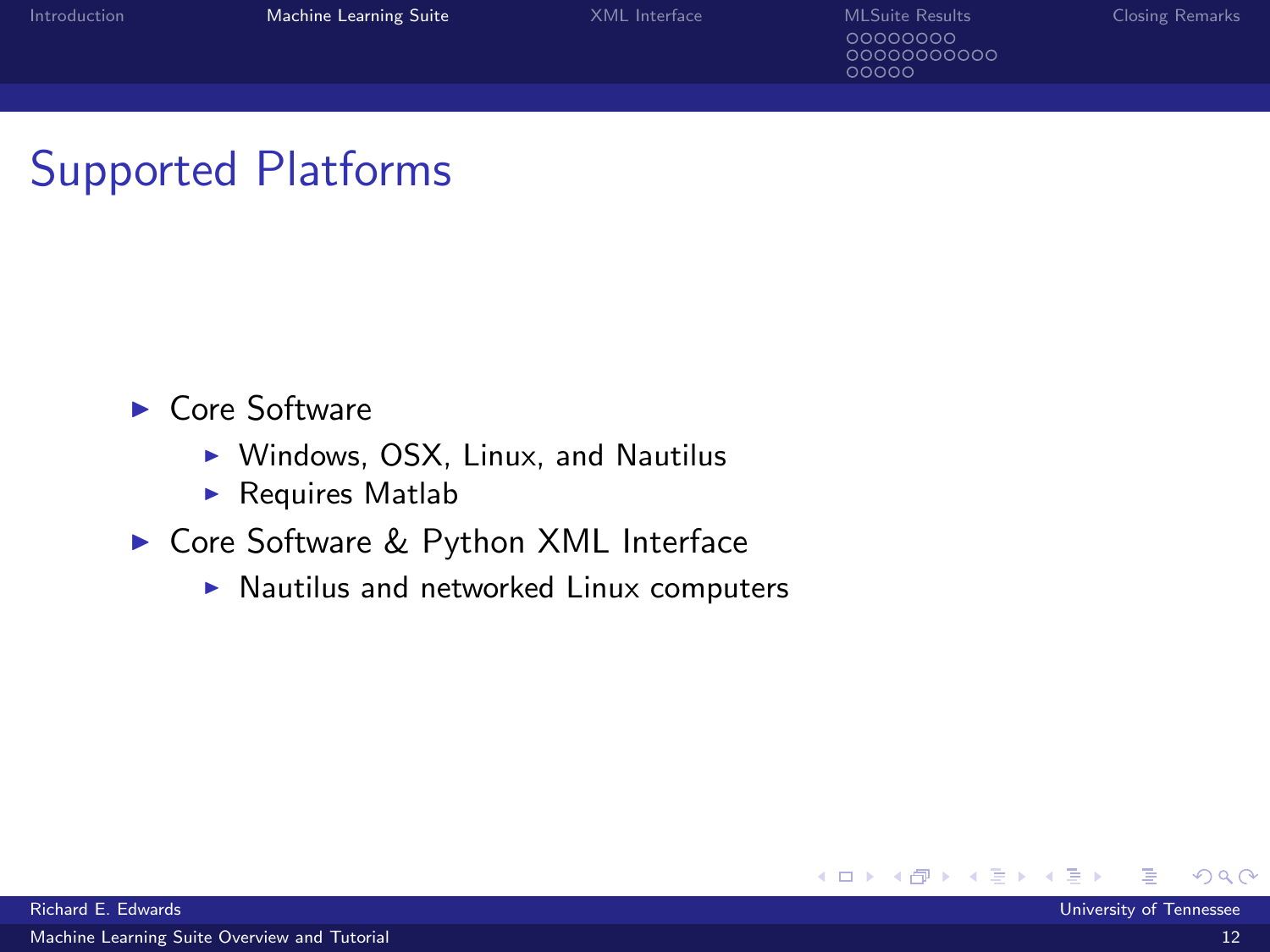### MLSuite's Matlab Core

#### $\triangleright$  Data

- $\triangleright$  Supports csv, excel 97, and mat files
- $\triangleright$  Supports SQL and MySQL database access
- $\triangleright$  Supports integrating multiple data sources
- $\blacktriangleright$  Supports data standardization
- $\blacktriangleright$  Learners
	- $\triangleright$  All accept a standard object as input
	- $\triangleright$  All access data via the same interface
	- $\blacktriangleright$  All have access to data
- $\triangleright$  Results
	- $\triangleright$  Supports CV, MAPE, and MBE metrics
	- $\blacktriangleright$  Easily extensible to support additional metrics

**∢ ロ ▶ - ィ <sub>印</sub>**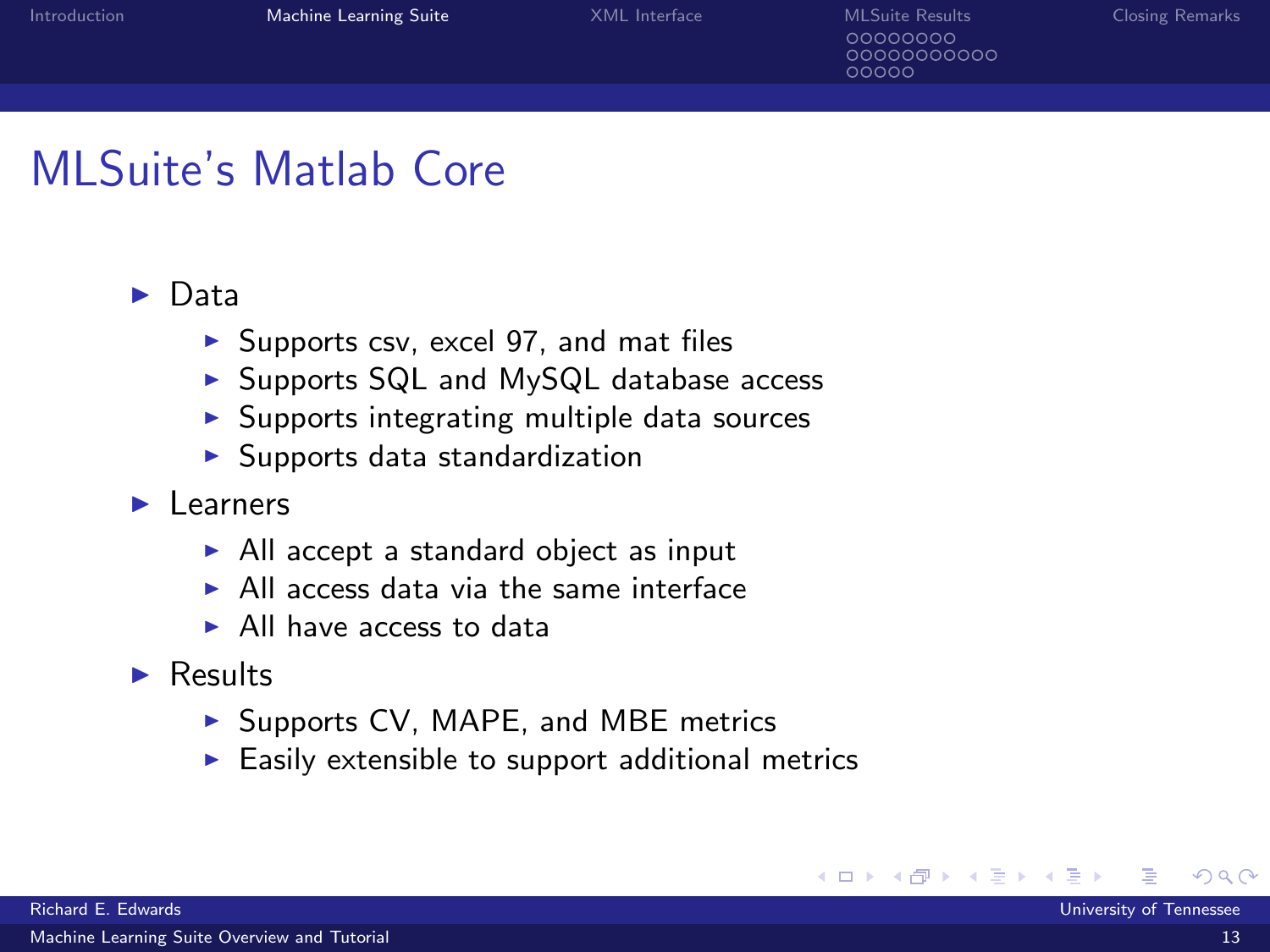| Introduction | Machine Learning Suite | XML Interface | <b>MLSuite Results</b><br>00000000<br>0000000000<br>00000 | <b>Closing Remarks</b> |
|--------------|------------------------|---------------|-----------------------------------------------------------|------------------------|
|              |                        |               |                                                           |                        |
|              |                        |               |                                                           |                        |

#### Data

#### $\blacktriangleright$  Data abstraction

- $\blacktriangleright$  All data is either a matrix or vector.
- $\triangleright$  This includes files and database connections

#### $\blacktriangleright$  Data object types:

- $\blacktriangleright$  File Containers
	- $\blacktriangleright$  EPlusFileContainer.m
- $\blacktriangleright$  Database Containers
	- **EPlusContainer.m (eplusruns)**
	- ▶ MOrder1Container.m (house1markovorder1)
	- ▶ MOrder2Container.m (house1)
- $\blacktriangleright$  Multi-Source Container
	- $\blacktriangleright$  MultiData.m

**∢ ロ ▶ - ィ <sub>印</sub>** 

 $\rightarrow$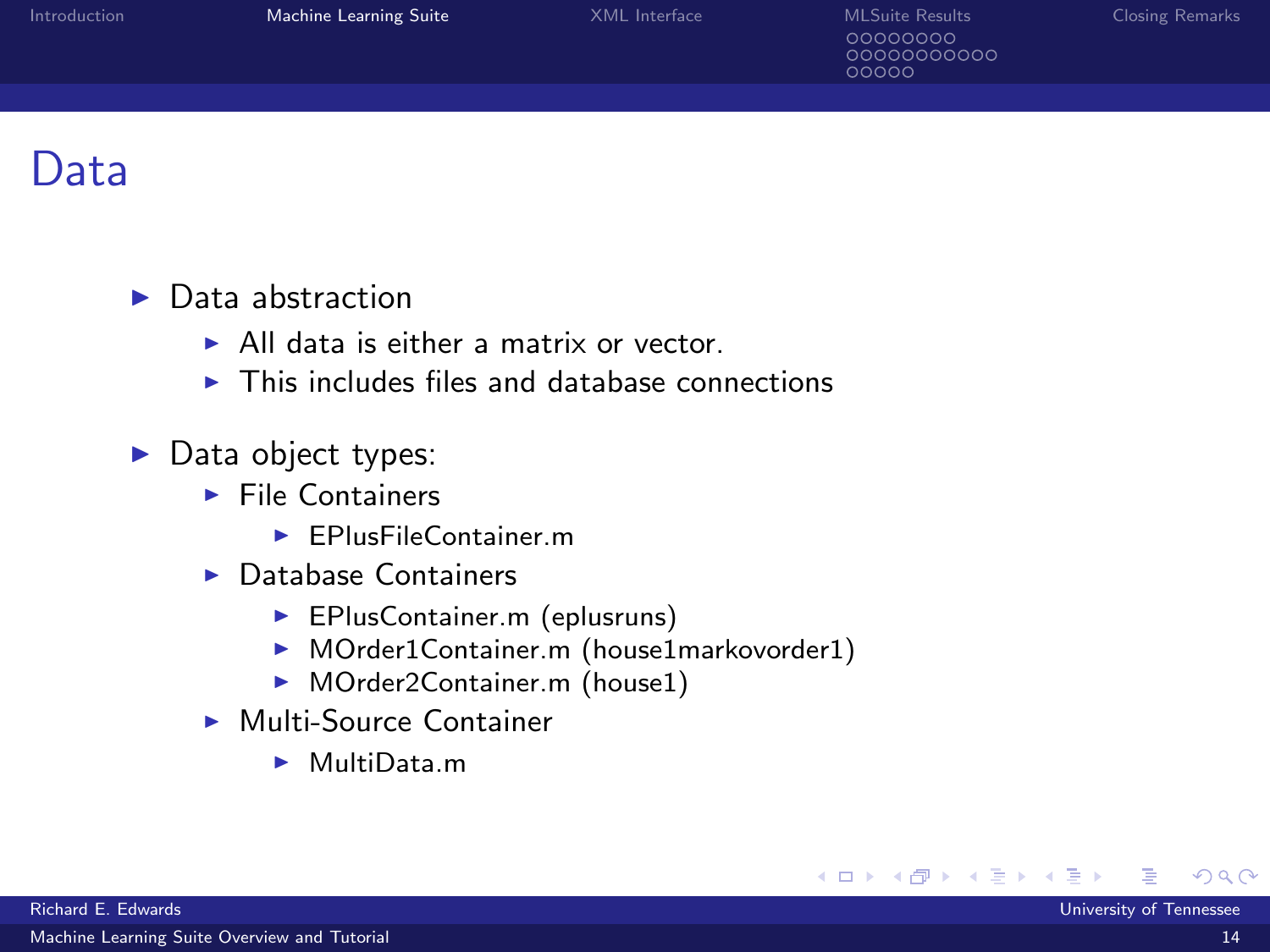| Introduction | Machine Learning Suite | XMI Interface | <b>MLSuite Results</b>           | <b>Closing Remarks</b> |
|--------------|------------------------|---------------|----------------------------------|------------------------|
|              |                        |               | 00000000<br>00000000000<br>ooooo |                        |
|              |                        |               |                                  |                        |

#### Data Preparation

- $\blacktriangleright$  BuildDataStruct.m
	- $\triangleright$  Constructs Data, a Matlab struct
- $\blacktriangleright$  Handled via
	- $\blacktriangleright$  GeneralDataGeneration.m
	- ▶ PrepareData.m
	- ▶ PrepareDataLarge.m
- $\blacktriangleright$  Supports:
	- $\triangleright$  K-Folds, Jack-Knife, and Bootstrap
	- $\blacktriangleright$  Data normalization

4 0 8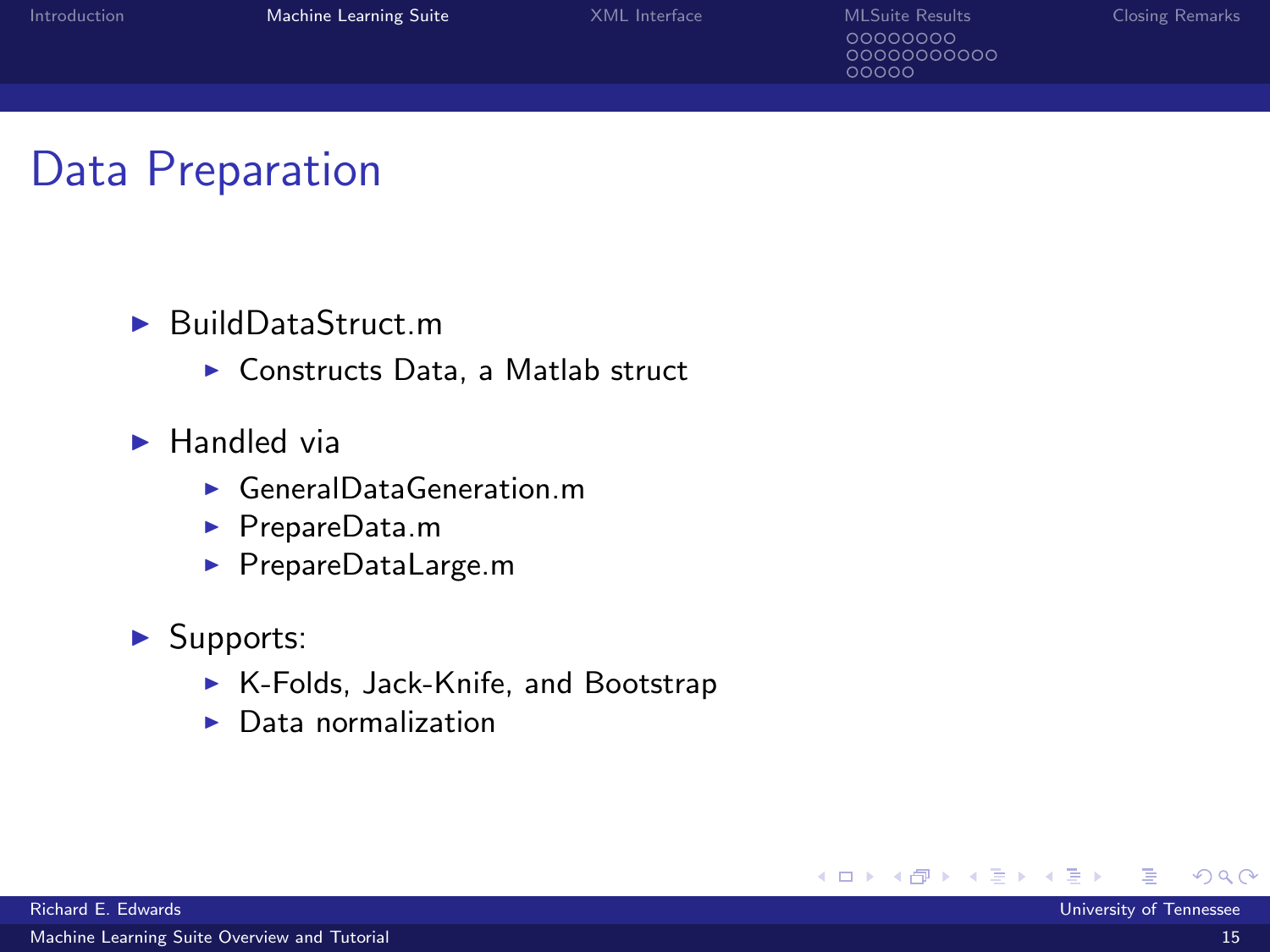| Introduction | Machine Learning Suite | XML Interface | <b>MLSuite Results</b><br>00000000<br>0000000000<br>00000 | <b>Closing Remarks</b> |
|--------------|------------------------|---------------|-----------------------------------------------------------|------------------------|
|              |                        |               |                                                           |                        |
|              |                        |               |                                                           |                        |

#### *<u>earners</u>*

- $\blacktriangleright$  BuildLConfig.m
	- $\triangleright$  Constructs LConfig, learner option container
- $\blacktriangleright$  All learners use the LConfig interface
- $\triangleright$  All learners check the LConfig for their required parameters
	- If a parameter isn't present, learner should use a default value

4 0 8

- $\blacktriangleright$  All learners define their own result saving rules
	- $\triangleright$  Current suite learners fixed naming conventions per learner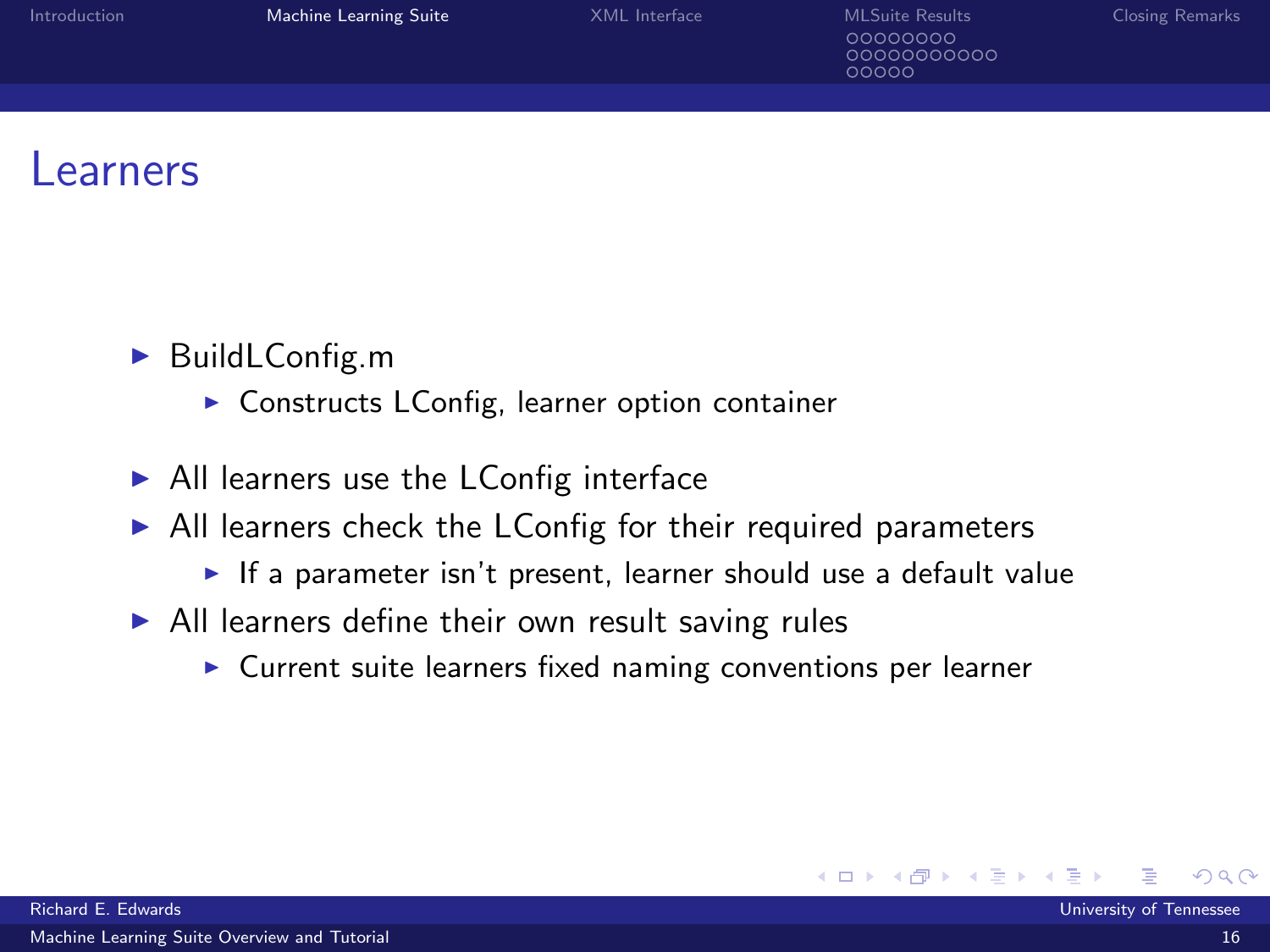| Introduction | Machine Learning Suite | XMI Interface | MI Suite Results                | <b>Closing Remarks</b> |
|--------------|------------------------|---------------|---------------------------------|------------------------|
|              |                        |               | 00000000<br>0000000000<br>00000 |                        |
|              |                        |               |                                 |                        |

### Standard Learner Options

- −−learner
- −−data
- −−ofile
- −−fold
- −−order
- −−tshift
- −−target
- −−omit variable list
- −−scalefile

メロトメ 伊 トメ 君 トメ 君

[Machine Learning Suite Overview and Tutorial](#page-0-0) 17 November 2014 17 November 2014 17 November 2014 17 November 201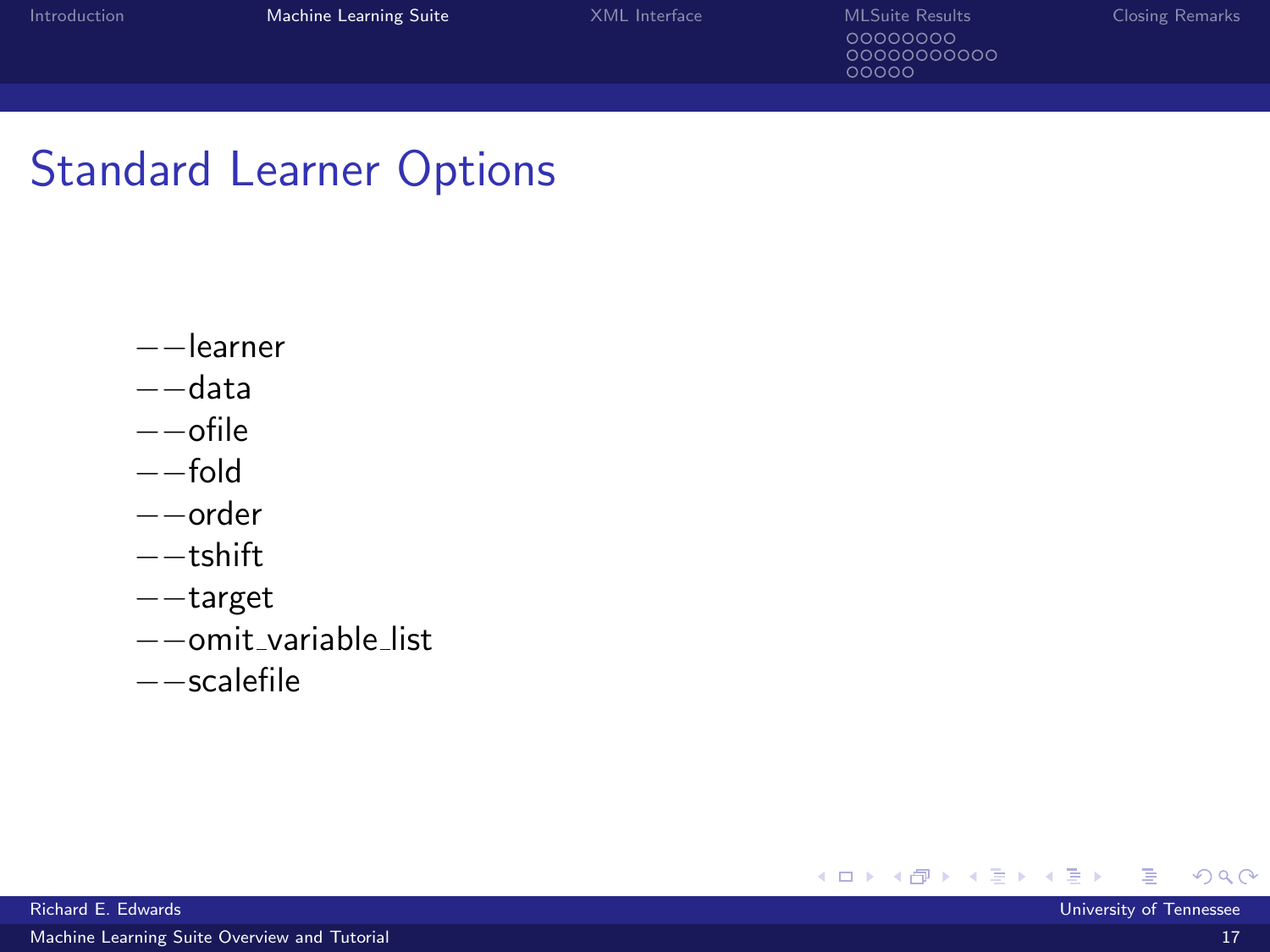| Introduction | Machine Learning Suite | XML Interface | <b>MLSuite Results</b>          | <b>Closing Remarks</b> |
|--------------|------------------------|---------------|---------------------------------|------------------------|
|              |                        |               | 00000000<br>0000000000<br>00000 |                        |
|              |                        |               |                                 |                        |

#### Result Interface

#### $\blacktriangleright$  BuildRConfig.m

- $\triangleright$  Constructs RConfig, result extraction option contaier
- $\blacktriangleright$  Each' learner has its own GenResultsFile.m file
	- $\blacktriangleright$  REGResults m
	- $\blacktriangleright$  FFNNResults.m.
	- $\blacktriangleright$  SVRResults.m
- $\blacktriangleright$  Compresses multiple results
- $\blacktriangleright$  Final file stores
	- $\blacktriangleright$  Best model
	- $\blacktriangleright$  Best parameter settings

4 0 8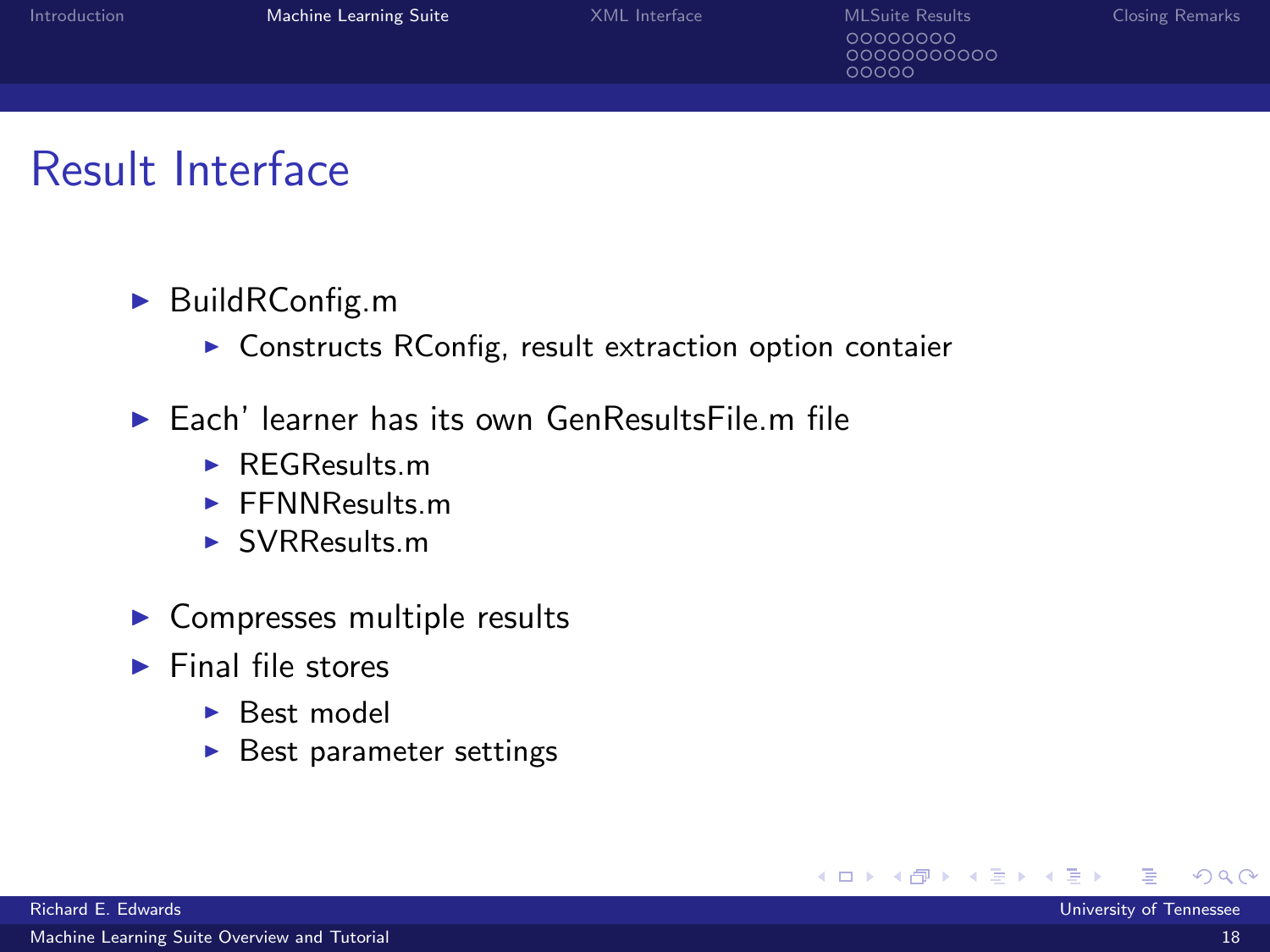| Introduction | Machine Learning Suite | XML Interface | <b>MLSuite Results</b>          | <b>Closing Remarks</b> |
|--------------|------------------------|---------------|---------------------------------|------------------------|
|              |                        |               | 00000000<br>0000000000<br>00000 |                        |
|              |                        |               |                                 |                        |

### **Outline**

[Introduction](#page-2-0)

#### [Machine Learning Suite](#page-11-0)

#### [XML Interface](#page-20-0)

#### [MLSuite Results](#page-27-0)

[Future Electrical Consumption](#page-28-0) [EnergyPlus Approximation](#page-36-0) [Inverse EnergyPlus](#page-47-0)

#### [Closing Remarks](#page-52-0)

K □ ▶ K 倒 ▶

<span id="page-20-0"></span>ik Bisko B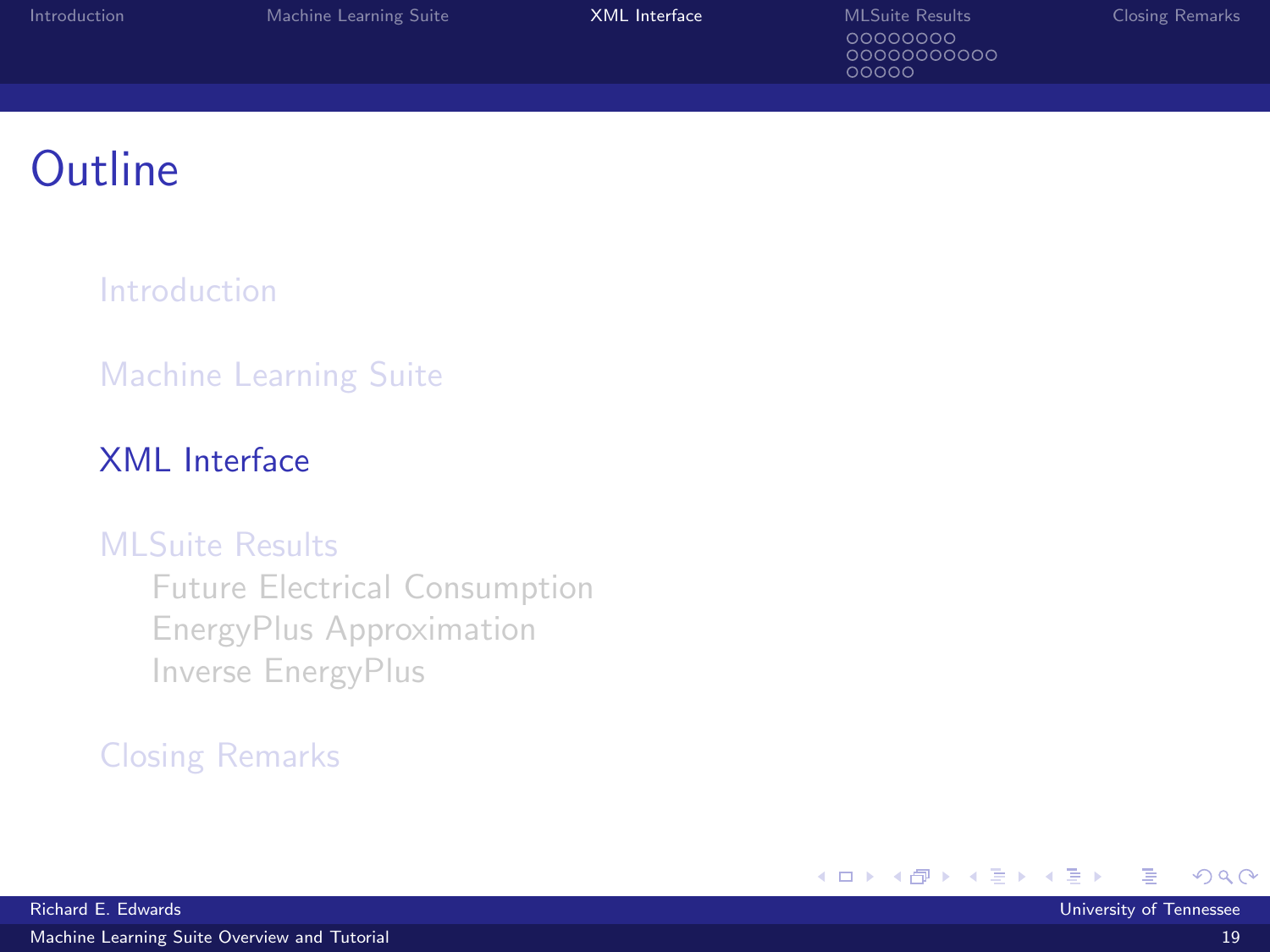| Introduction | Machine Learning Suite | XML Interface | <b>MI Suite Results</b>        | <b>Closing Remarks</b> |
|--------------|------------------------|---------------|--------------------------------|------------------------|
|              |                        |               | 00000000<br>0000000000<br>anna |                        |
|              |                        |               |                                |                        |

## XML Parsing Software

#### $\blacktriangleright$  Two Launchers

- $\blacktriangleright$  LaunchBatch.py (Nautilus)
- $\blacktriangleright$  Launch Task.py (OSX/Linux)

#### $\blacktriangleright$  Layout

- $\blacktriangleright$  BatchParser.py (Nautilus)
- $\blacktriangleright$  JobParser.py (OSX/Linux)
- $\blacktriangleright$  Task.py
- $\blacktriangleright$  Parameter.py
- $\blacktriangleright$  ProcManager.py

4 0 8 - ∢ n™ - 16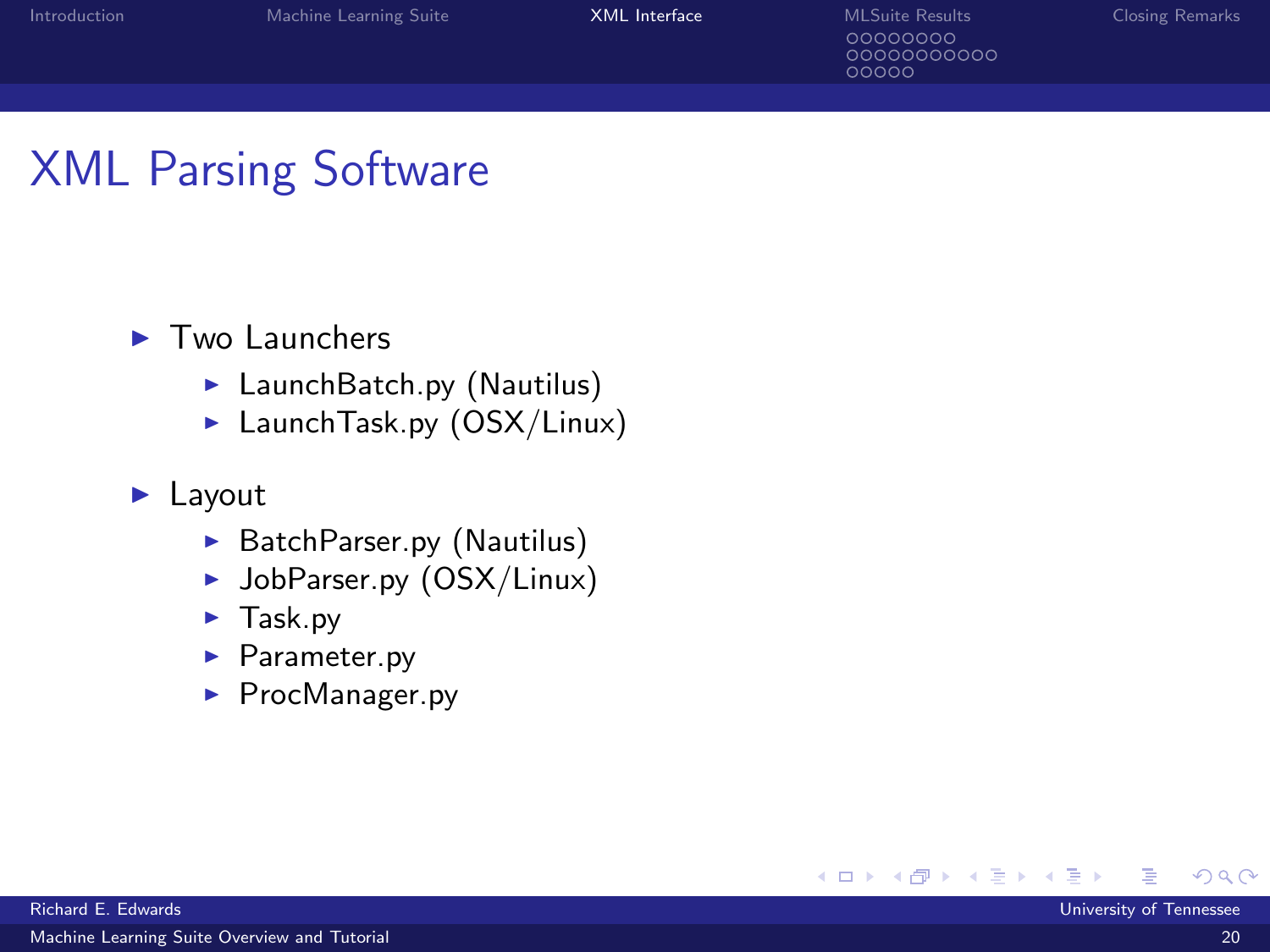| Introduction | Machine Learning Suite | XML Interface | <b>MLSuite Results</b>          | <b>Closing Remarks</b> |
|--------------|------------------------|---------------|---------------------------------|------------------------|
|              |                        |               | 00000000<br>0000000000<br>00000 |                        |
|              |                        |               |                                 |                        |

### Job Tags

- $\blacktriangleright$  <Batch> </Batch>
	- $\blacktriangleright$  bpath base path
	- $\blacktriangleright$  lpath execution status storage path
- $\blacktriangleright$  <Job> </Job>
	- $\triangleright$  Describe a groups of tasks that can be execute in parallel
- $\blacktriangleright$  < Task $>$  < /Task $>$ 
	- $\triangleright$  Describes the parameters to be passed to a single executable

4 ロ 4 伊

化原子 化原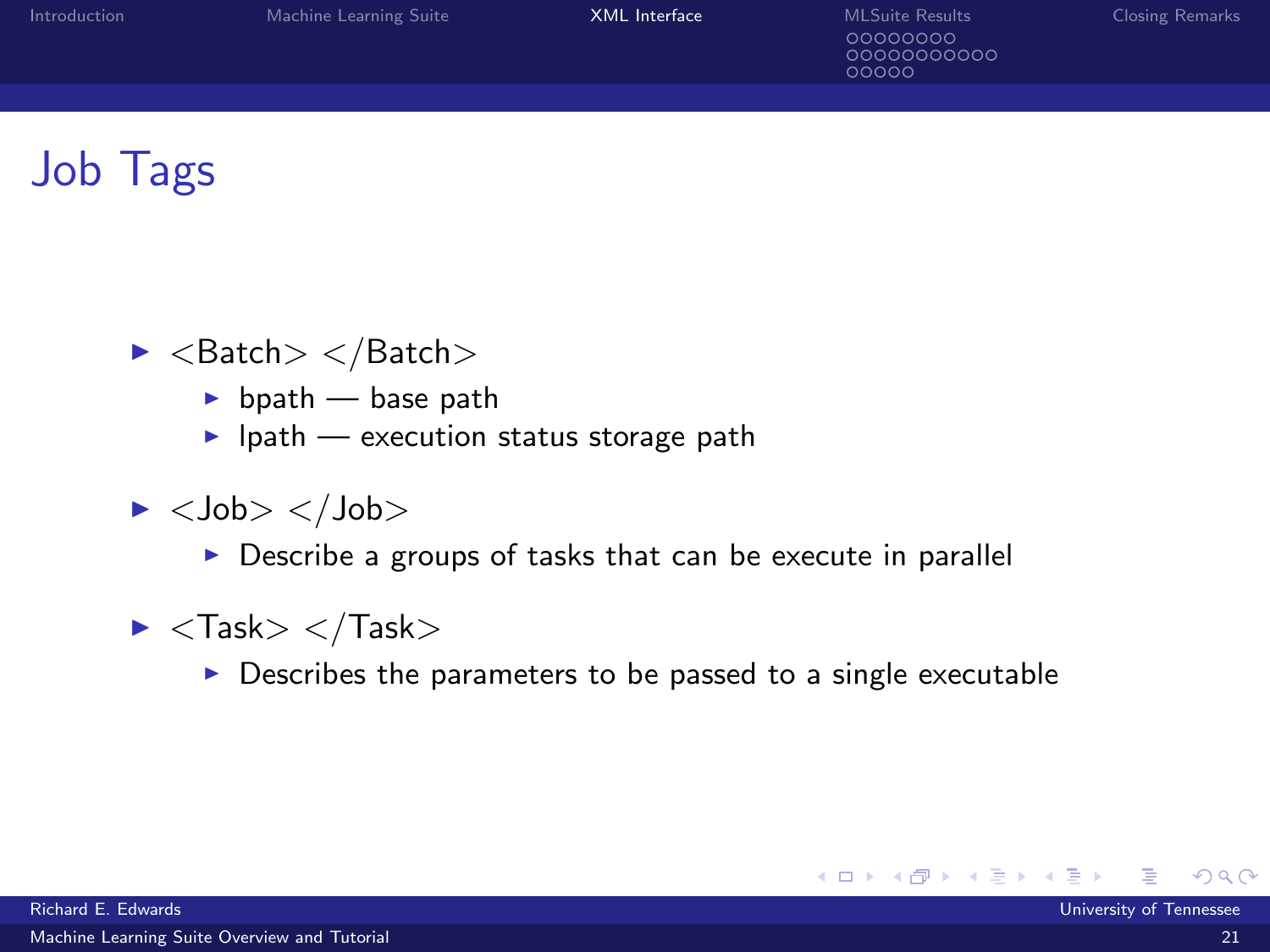| Introduction | Machine Learning Suite | <b>XML</b> Interface | <b>MLSuite Results</b><br>00000000<br>0000000000<br>00000 | <b>Closing Remarks</b> |
|--------------|------------------------|----------------------|-----------------------------------------------------------|------------------------|
|              |                        |                      |                                                           |                        |

### XML Job Tag Example

```
<Batch bpath="∼/">
   <Job>
     <Task>Data Generation
     <Task/.
       .
       .
   <Job/<Job>
     <Task>Learner
     <Task/.
       .
       .
   <Job/<Batch/
```
**K ロト K 御 ト K 君 ト K 君**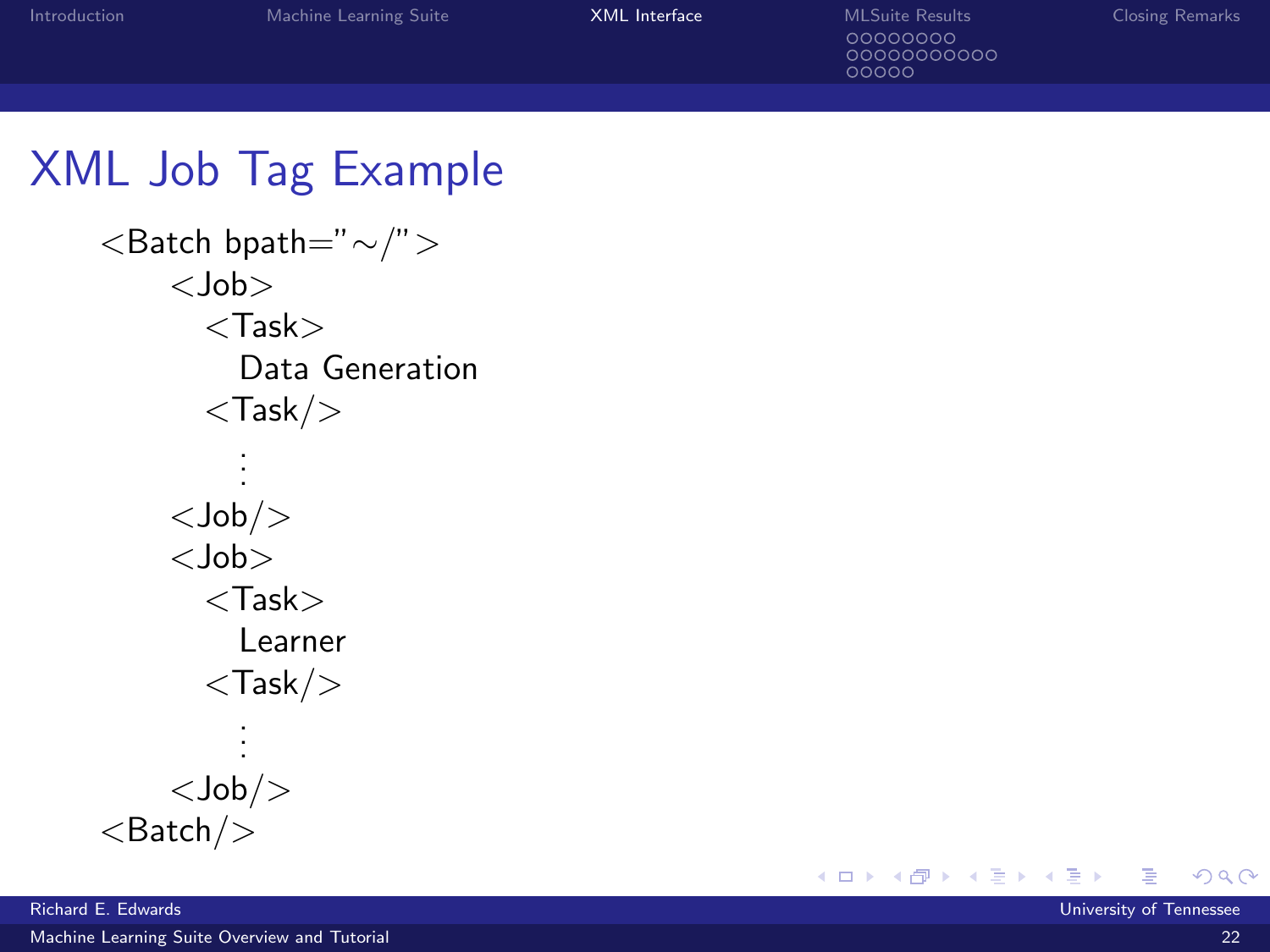| . Introduction | Machine Learning Suite | <b>XML</b> Interface | MI Suite Results                | <b>Closing Remarks</b> |
|----------------|------------------------|----------------------|---------------------------------|------------------------|
|                |                        |                      | 00000000<br>0000000000<br>00000 |                        |
|                |                        |                      |                                 |                        |

#### Parameter Tags

- $\blacktriangleright$  <gparameter ... / >
	- $\blacktriangleright$  Defines global Job parameters
- $\blacktriangleright$  <parameter ... / >
	- $\blacktriangleright$  Defines local task parameters
- $\blacktriangleright$  Attributes
	- $\blacktriangleright$  id
	- $\blacktriangleright$  value
	- $\blacktriangleright$  type
	- $\blacktriangleright$  step
	- $\blacktriangleright$  maxvalue

メロト メ団 トメ ミトメ 毛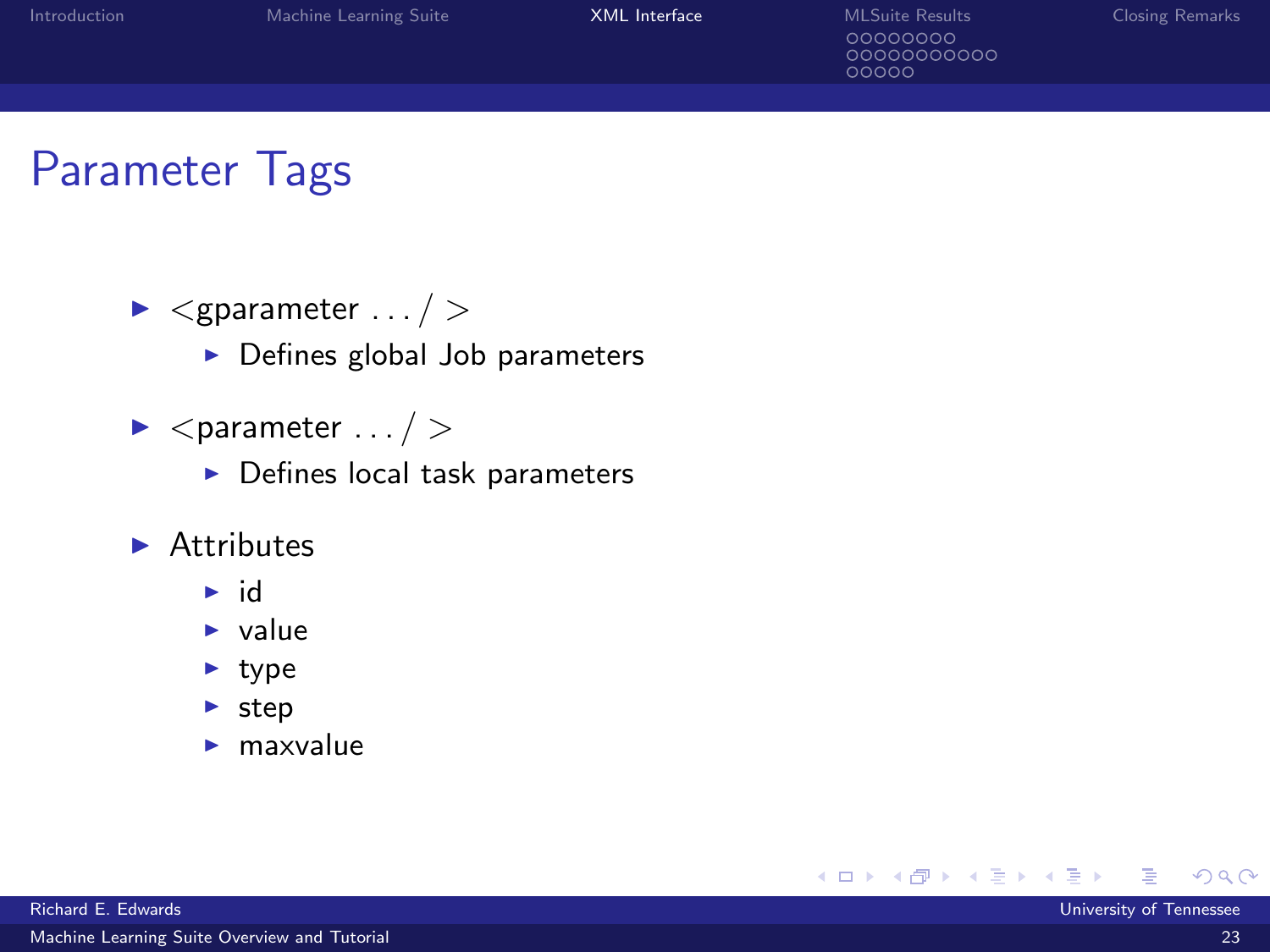00000000000

### XML Parameter Examples

<parameter id="fold" value="−−fold" type="string"/ > <parameter id="foldv" value="1" maxvalue="10" step="1" type="numeric"/ > <parameter id="order" value="−−order" type="string"/ > <parameter id="orderv" value="1" maxvalue="3" step="1" type="numeric"/ >

Richard E. Edwards University of Tennessee

メロメ メ都 メメ きょくきょ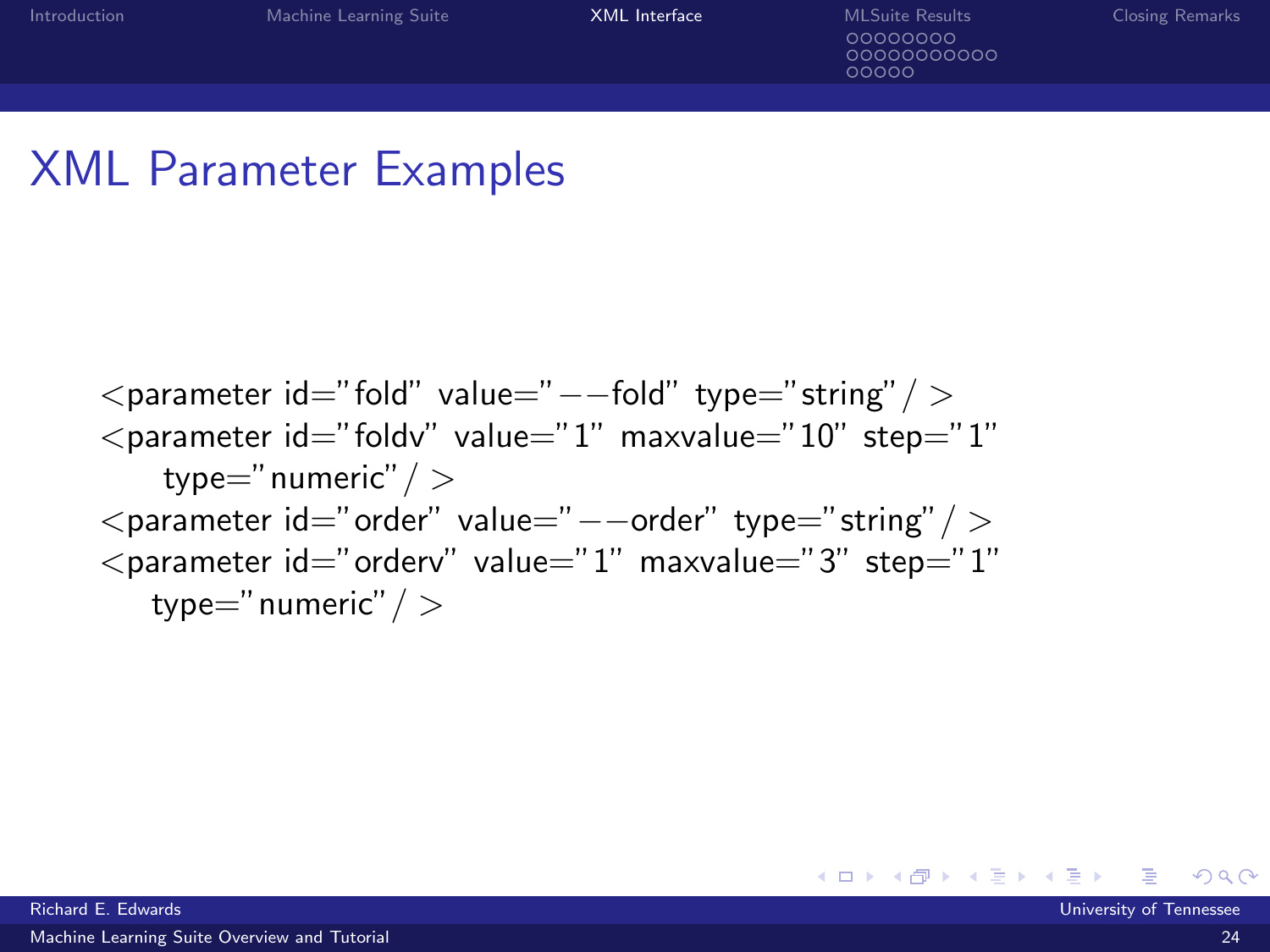| Introduction | Machine Learning Suite | XML Interface | <b>MLSuite Results</b>          | <b>Closing Remarks</b> |
|--------------|------------------------|---------------|---------------------------------|------------------------|
|              |                        |               | 00000000<br>0000000000<br>00000 |                        |
|              |                        |               |                                 |                        |

### Executable Tag

 $\blacktriangleright$  <br/>binary> exectuable </binary>

 $\blacktriangleright$  path

- Example:  $\langle$ binary path="">GenerateData.py $\langle$ binary>
- $\blacktriangleright$  Provided Exectuables
	- $\blacktriangleright$  GenerateData.py
	- $\blacktriangleright$  Launch.py
	- $\blacktriangleright$  GenerateResults.py

<span id="page-26-0"></span> $\rightarrow$ 

4 ロ 4 伊

- 16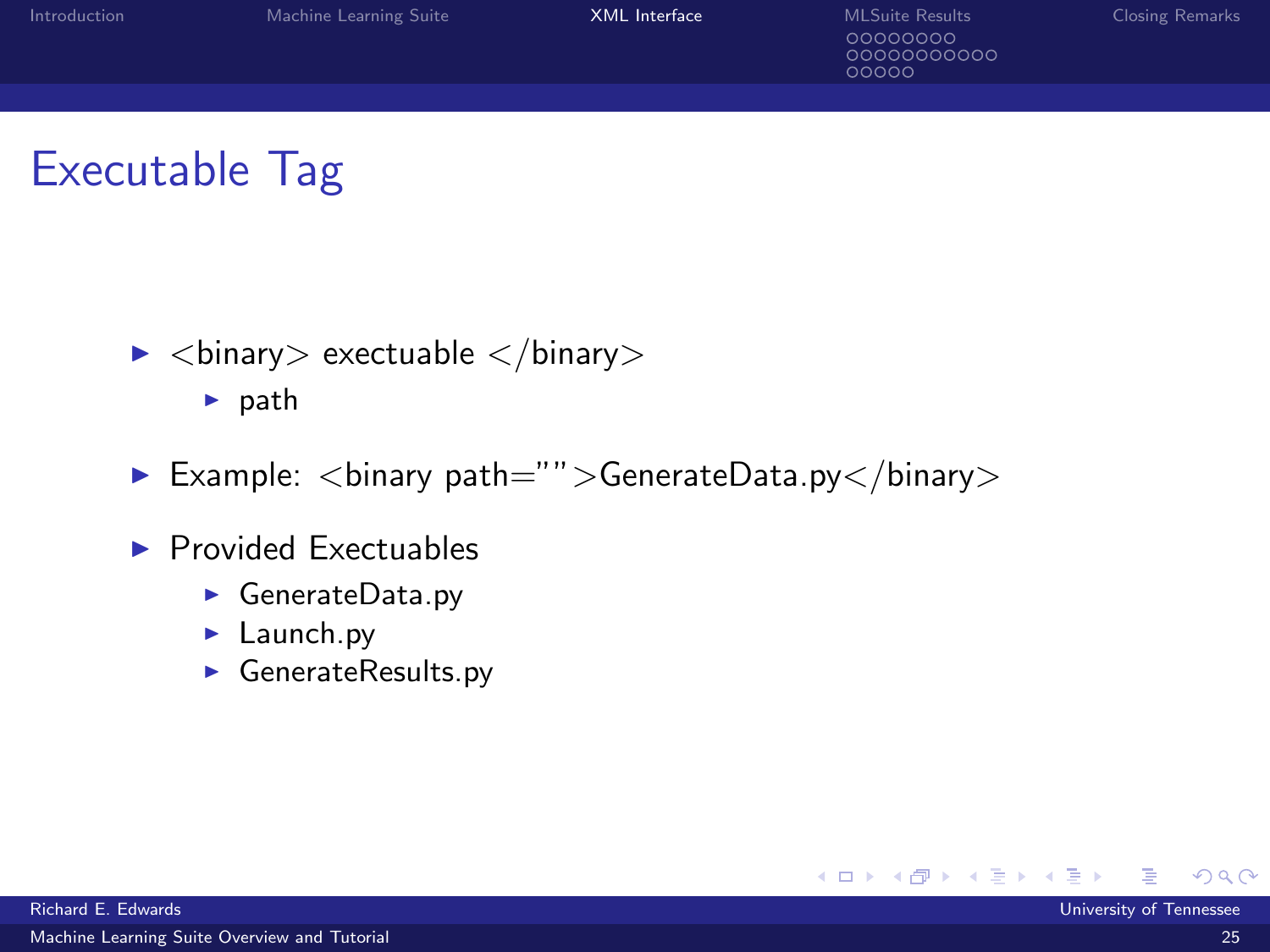| Introduction | Machine Learning Suite | XML Interface | <b>MLSuite Results</b>          | <b>Closing Remarks</b> |
|--------------|------------------------|---------------|---------------------------------|------------------------|
|              |                        |               | 00000000<br>0000000000<br>00000 |                        |
|              |                        |               |                                 |                        |

### **Outline**

[Introduction](#page-2-0)

[Machine Learning Suite](#page-11-0)

[XML Interface](#page-20-0)

#### [MLSuite Results](#page-27-0)

[Future Electrical Consumption](#page-28-0) [EnergyPlus Approximation](#page-36-0) [Inverse EnergyPlus](#page-47-0)

#### [Closing Remarks](#page-52-0)

<span id="page-27-0"></span>× ×

4 0 8 - ∢ r¶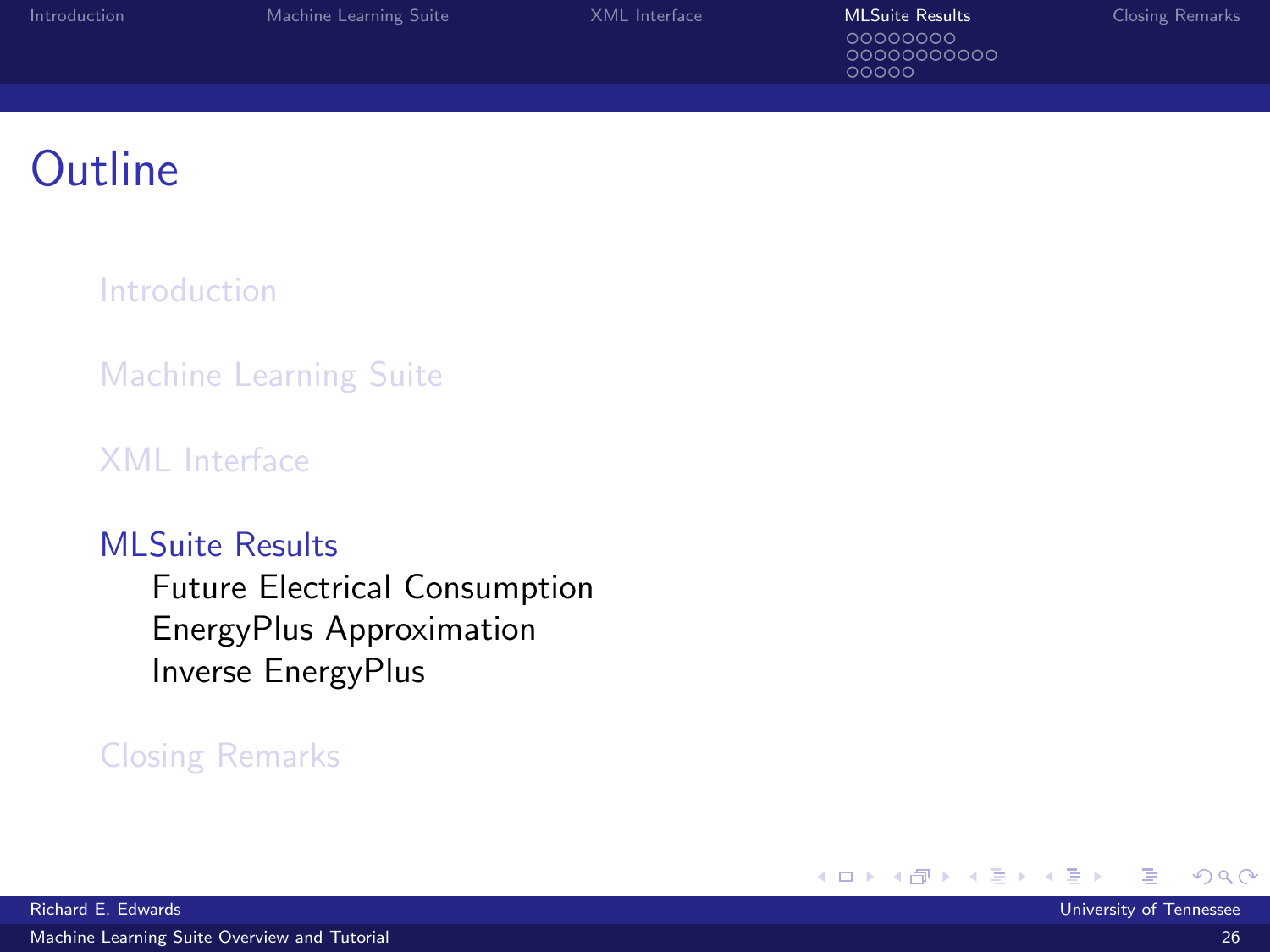00000000000  $00000$ 

#### [Future Electrical Consumption](#page-28-0)

Data

- $\blacktriangleright$  Two Subdivisions
	- $\triangleright$  Wolf Creek
	- $\blacktriangleright$  Campbell Creek
- $\triangleright$  Wolf Creek
	- $\blacktriangleright$  approximately 250 sensors
	- $\blacktriangleright$  15 minute resolution
- $\blacktriangleright$  Campbell Creek
	- $\blacktriangleright$  approximately 140 sensors
	- $\blacktriangleright$  15 minute resolution



**∢ ロ ▶ - ィ <sub>印</sub>** 

<span id="page-28-0"></span> $\rightarrow$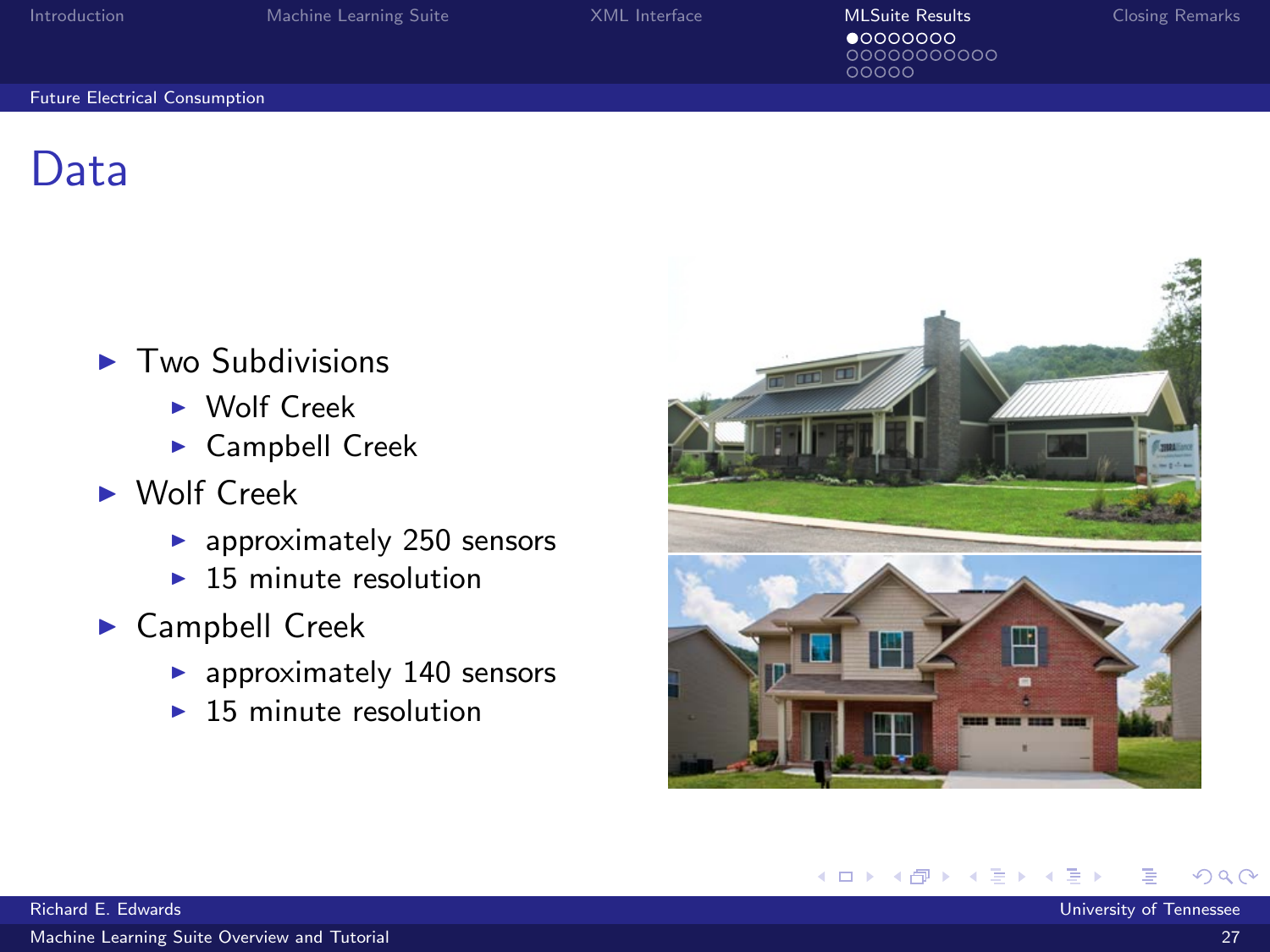00000000000<br>00000

[Future Electrical Consumption](#page-29-0)

### Predictor Experimental Setup

- $\blacktriangleright$  Data Set:
	- $\blacktriangleright$  Campbell Creek Houses
- $\blacktriangleright$  Training/Testing
	- $\triangleright$  K-Folds: 10 Folds



<span id="page-29-0"></span>**← ロ ▶ → イ 冊** 

[Machine Learning Suite Overview and Tutorial](#page-0-0) 28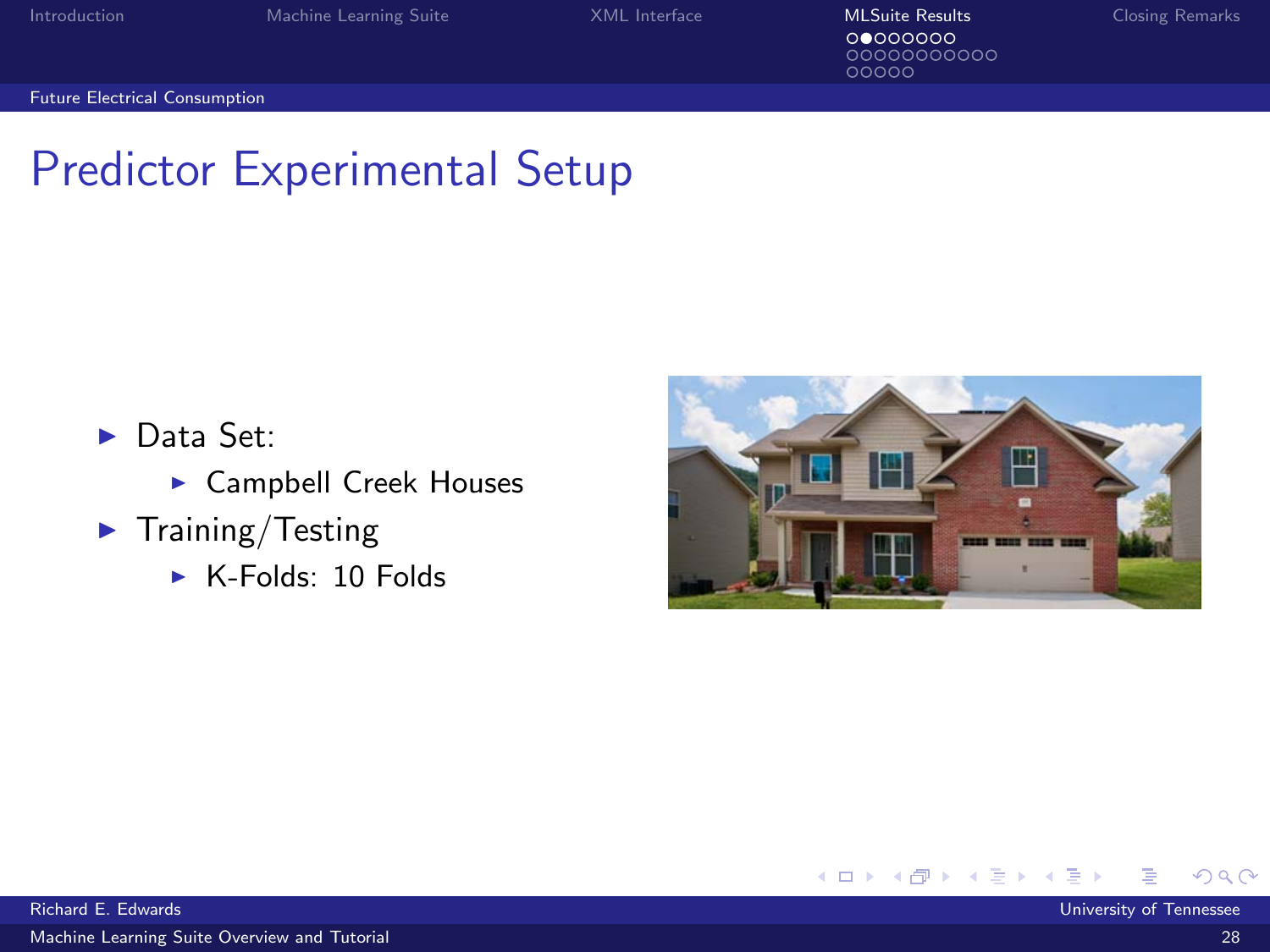$\overline{\circ\circ\circ\circ\circ\circ\circ\circ\circ}$ 

[Future Electrical Consumption](#page-30-0)

### Campbell Creek House 1

Order 1

|                  | $CV(\% )$      | $MBE(\%)$      | $MAPE(\%)$     |
|------------------|----------------|----------------|----------------|
| Regression       | $32.38 + 1.91$ | $-0.06 + 1.08$ | $30.52 + 1.41$ |
| <b>FFNN</b>      | $25.10 + 2.34$ | $0.66 + 1.43$  | $21.08 + 1.14$ |
| <b>SVR</b>       | $24.60 + 1.78$ | $-2.46 + 0.95$ | $17.05 + 0.94$ |
| LS-SVM           | $23.39 + 1.26$ | $0.01 + 0.84$  | $18.21 + 0.89$ |
| HMF-RFG          | $32.35 + 1.82$ | $-0.05 + 1.02$ | $30.57 + 1.42$ |
| HME-LSSVM        | $23.68 + 1.41$ | $-0.03 + 0.99$ | $18.69 + 0.85$ |
| <b>HME-FFNN</b>  | $22.77 + 1.56$ | $0.15 + 0.98$  | $17.74 + 0.65$ |
| <b>FCM-REG</b>   | $31.91 + 1.67$ | $-0.09 + 0.91$ | $29.74 + 0.86$ |
| <b>FCM-FFNN</b>  | $22.65 + 1.42$ | $0.81 + 0.95$  | $18.18 + 0.75$ |
| <b>FCM-LSSVM</b> | $24.03 + 1.20$ | $0.01 + 0.87$  | $19.52 + 0.92$ |

| Orger 2          |                |                |                |  |
|------------------|----------------|----------------|----------------|--|
|                  | $CV(\% )$      | $MBE(\%)$      | $MAPE(\% )$    |  |
| Regression       | $27.63 + 1.95$ | $-0.03 + 1.09$ | $26.18 + 1.51$ |  |
| <b>FFNN</b>      | $24.32 + 2.61$ | $0.53 + 1.74$  | $22.28 + 2.67$ |  |
| <b>SVR</b>       | $21.58 + 1.40$ | $-1.41 + 0.89$ | $16.41 + 0.95$ |  |
| <b>LS-SVM</b>    | $20.05 + 0.81$ | $0.06 + 0.62$  | $16.11 + 0.85$ |  |
| HMF-RFG          | $27.60 + 2.13$ | $-0.03 + 1.01$ | $26.11 + 1.67$ |  |
| <b>HME-LSSVM</b> | $20.23 + 0.85$ | $0.07 + 0.56$  | $16.40 + 0.80$ |  |
| HMF-FFNN         | $20.15 + 1.65$ | $0.46 + 0.93$  | $17.07 + 1.19$ |  |
| <b>FCM-REG</b>   | $27.33 + 1.48$ | $-0.14 + 0.72$ | $25.62 + 0.80$ |  |
| <b>FCM-FFNN</b>  | $20.53 + 1.76$ | $0.74 + 0.87$  | $17.57 + 1.42$ |  |
| <b>FCM-LSSVM</b> | $20.54 + 0.83$ | $0.04 + 0.62$  | $16.91 + 0.84$ |  |

**← ロ ▶ → 何** 

 $\rightarrow$ 

 $\sim$   $\sim$   $\sim$ 

| <b>UND</b>       |                |                |                |  |
|------------------|----------------|----------------|----------------|--|
|                  | CV(%)          | $MBE(\%)$      | $MAPE(\% )$    |  |
| Regression       | $26.27 + 1.19$ | $-0.11 + 1.45$ | $24.33 + 0.96$ |  |
| <b>FFNN</b>      | $25.24 + 1.59$ | $1.00 + 1.05$  | $22.29 + 1.81$ |  |
| <b>SVR</b>       | $21.32 + 1.32$ | $-1.50 + 0.80$ | $15.48 + 0.87$ |  |
| LS-SVM           | $20.36 + 1.46$ | $0.11 + 0.63$  | $15.73 + 1.11$ |  |
| HME-REG          | $26.14 + 1.10$ | $-0.08 + 1.44$ | $24.21 + 0.93$ |  |
| <b>HME-LSSVM</b> | $20.58 + 1.19$ | $0.03 + 0.94$  | $16.03 + 0.98$ |  |
| <b>HME-FFNN</b>  | $20.39 + 1.67$ | $0.70 + 0.92$  | $17.09 + 0.81$ |  |
| FCM-REG          | $26.33 + 1.72$ | $-0.20 + 1.10$ | $23.91 + 1.22$ |  |
| <b>FCM-FFNN</b>  | $21.03 + 1.29$ | $0.47 + 1.49$  | $18.27 + 1.06$ |  |
| <b>FCM-LSSVM</b> | $20.50 + 1.47$ | $0.07 + 0.69$  | $16.11 + 1.15$ |  |

Order 3

#### $\triangleright$  LS-SVM is the best (ASHRAE Metrics)

[Machine Learning Suite Overview and Tutorial](#page-0-0) 29

<span id="page-30-0"></span>× ∍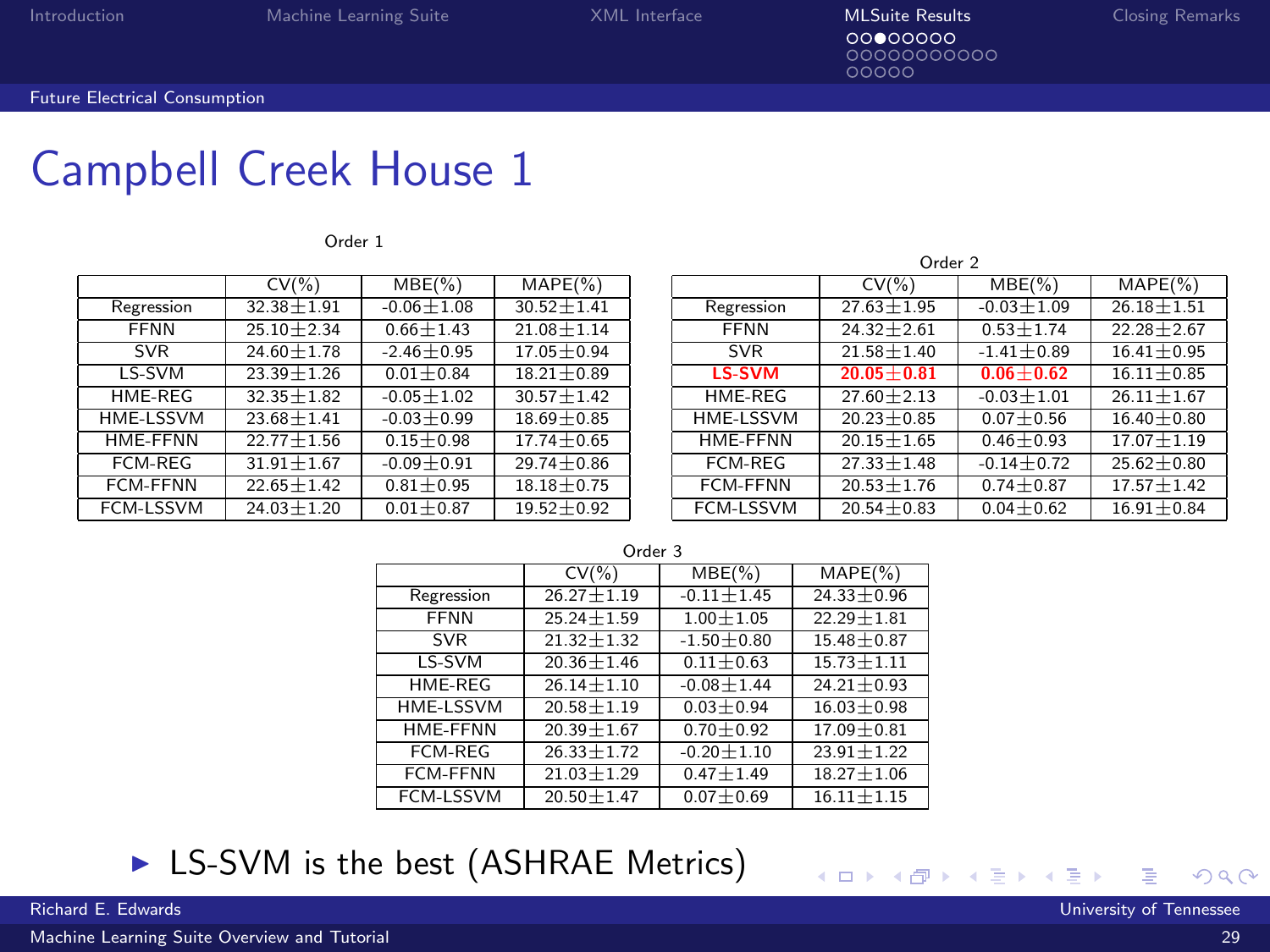ၜၜၜၜၜၜၜၜၜၜၜၜ

### Campbell Creek House 1

Order 1

|                  | $CV(\% )$      | $MBE(\%)$      | $MAPE(\%)$     |
|------------------|----------------|----------------|----------------|
| Regression       | $32.38 + 1.91$ | $-0.06 + 1.08$ | $30.52 + 1.41$ |
| <b>FFNN</b>      | $25.10 + 2.34$ | $0.66 + 1.43$  | $21.08 + 1.14$ |
| <b>SVR</b>       | $24.60 + 1.78$ | $-2.46 + 0.95$ | $17.05 + 0.94$ |
| LS-SVM           | $23.39 + 1.26$ | $0.01 + 0.84$  | $18.21 + 0.89$ |
| HMF-RFG          | $32.35 + 1.82$ | $-0.05 + 1.02$ | $30.57 + 1.42$ |
| <b>HME-LSSVM</b> | $23.68 + 1.41$ | $-0.03 + 0.99$ | $18.69 + 0.85$ |
| <b>HMF-FFNN</b>  | $22.77 + 1.56$ | $0.15 + 0.98$  | $17.74 + 0.65$ |
| <b>FCM-REG</b>   | $31.91 + 1.67$ | $-0.09 + 0.91$ | $29.74 + 0.86$ |
| <b>FCM-FFNN</b>  | $22.65 + 1.42$ | $0.81 + 0.95$  | $18.18 + 0.75$ |
| <b>FCM-LSSVM</b> | $24.03 + 1.20$ | $0.01 + 0.87$  | $19.52 + 0.92$ |

| Orger 2          |                |                |                |  |
|------------------|----------------|----------------|----------------|--|
|                  | $CV(\% )$      | $MBE(\%)$      | $MAPE(\% )$    |  |
| Regression       | $27.63 + 1.95$ | $-0.03 + 1.09$ | $26.18 + 1.51$ |  |
| <b>FFNN</b>      | $24.32 + 2.61$ | $0.53 + 1.74$  | $22.28 + 2.67$ |  |
| <b>SVR</b>       | $21.58 + 1.40$ | $-1.41 + 0.89$ | $16.41 + 0.95$ |  |
| <b>LS-SVM</b>    | $20.05 + 0.81$ | $0.06 + 0.62$  | $16.11 + 0.85$ |  |
| HMF-RFG          | $27.60 + 2.13$ | $-0.03 + 1.01$ | $26.11 + 1.67$ |  |
| <b>HME-LSSVM</b> | $20.23 + 0.85$ | $0.07 + 0.56$  | $16.40 + 0.80$ |  |
| HMF-FFNN         | $20.15 + 1.65$ | $0.46 + 0.93$  | $17.07 + 1.19$ |  |
| <b>FCM-REG</b>   | $27.33 + 1.48$ | $-0.14 + 0.72$ | $25.62 + 0.80$ |  |
| <b>FCM-FFNN</b>  | $20.53 + 1.76$ | $0.74 + 0.87$  | $17.57 + 1.42$ |  |
| <b>FCM-LSSVM</b> | $20.54 + 0.83$ | $0.04 + 0.62$  | $16.91 + 0.84$ |  |

**∢ □ ▶ ⊣ ∈ ▶** 

 $\sim$   $\sim$   $\sim$ 

|                  | $CV(\% )$        | $MBE(\%)$      | $MAPE(\% )$    |  |
|------------------|------------------|----------------|----------------|--|
| Regression       | $26.27 + 1.19$   | $-0.11 + 1.45$ | $24.33 + 0.96$ |  |
| <b>FFNN</b>      | $25.24 + 1.59$   | $1.00 + 1.05$  | $22.29 + 1.81$ |  |
| <b>SVR</b>       | $21.32 \pm 1.32$ | $-1.50 + 0.80$ | $15.48 + 0.87$ |  |
| LS-SVM           | $20.36 + 1.46$   | $0.11 + 0.63$  | $15.73 + 1.11$ |  |
| HME-REG          | $26.14 + 1.10$   | $-0.08 + 1.44$ | $24.21 + 0.93$ |  |
| HME-LSSVM        | $20.58 + 1.19$   | $0.03 + 0.94$  | $16.03 + 0.98$ |  |
| <b>HME-FFNN</b>  | $20.39 + 1.67$   | $0.70 + 0.92$  | $17.09 + 0.81$ |  |
| FCM-REG          | $26.33 + 1.72$   | $-0.20 + 1.10$ | $23.91 + 1.22$ |  |
| <b>FCM-FFNN</b>  | $21.03 + 1.29$   | $0.47 + 1.49$  | $18.27 + 1.06$ |  |
| <b>FCM-LSSVM</b> | $20.50 + 1.47$   | $0.07 + 0.69$  | $16.11 + 1.15$ |  |

Order 3

#### ► LS-SVM and SVR are best (MAPE)

[Machine Learning Suite Overview and Tutorial](#page-0-0) 30

<span id="page-31-0"></span>× ×. э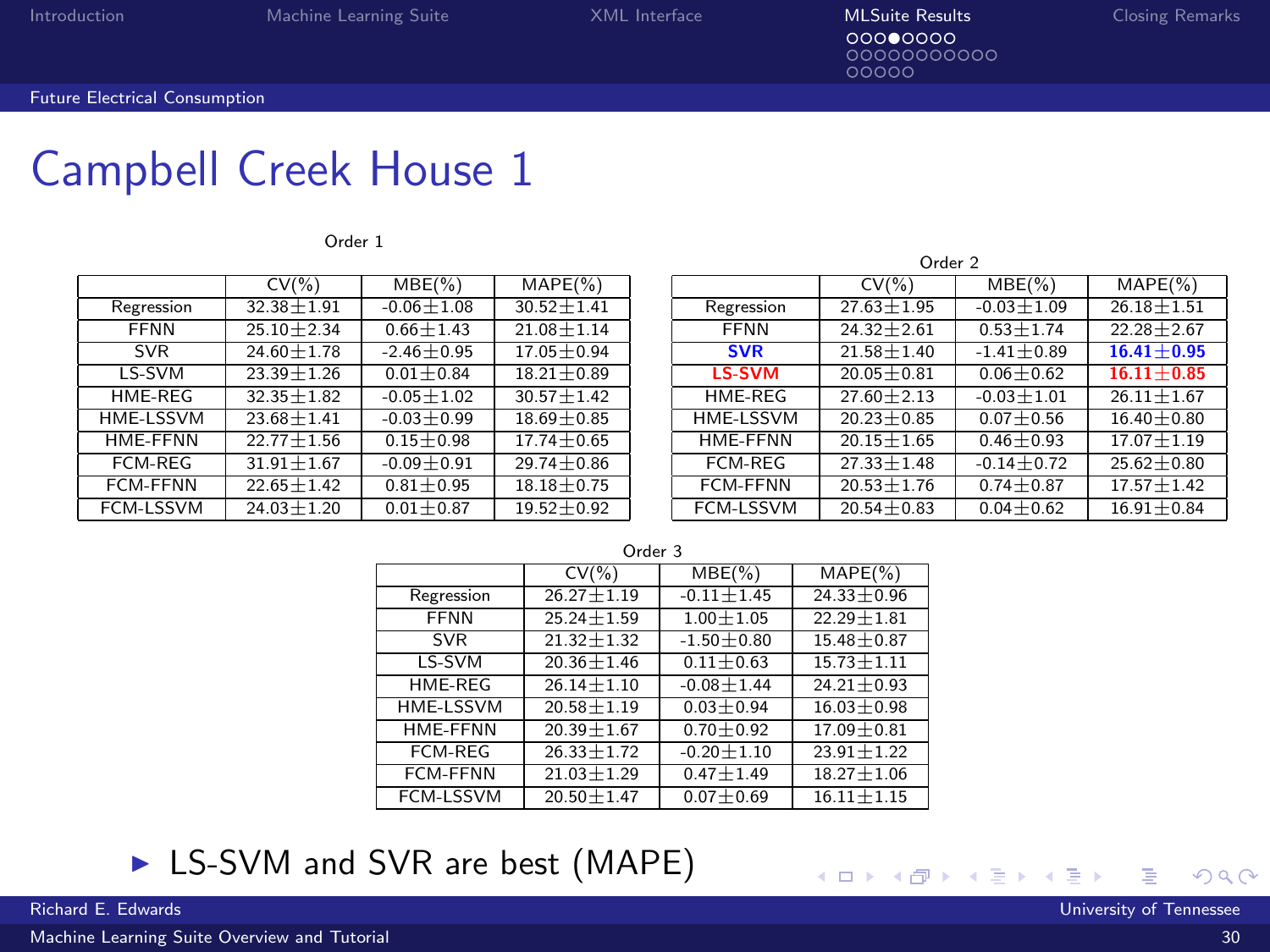ၜၜၜၜၜၜၜၜၜၜၜၜ

### Campbell Creek House 2

|                 | Order 1        |                |                |                 | Order <sub>2</sub> |  |
|-----------------|----------------|----------------|----------------|-----------------|--------------------|--|
|                 | $CV(\% )$      | $MBE(\%)$      | $MAPE(\%)$     |                 | $CV(\% )$          |  |
| Regression      | $36.73 + 2.26$ | $-0.13 + 1.00$ | $31.01 + 3.48$ | Regression      | $34.15 + 1.66$     |  |
| <b>FFNN</b>     | $33.24 + 1.26$ | $0.50 + 0.91$  | $27.28 + 3.12$ | <b>FFNN</b>     | $33.83 + 1.98$     |  |
| <b>SVR</b>      | $30.36 + 1.83$ | $-2.95 + 1.03$ | $20.44 + 2.81$ | <b>SVR</b>      | $29.22 + 1.06$     |  |
| <b>LS-SVM</b>   | $27.88 + 1.24$ | $-0.05 + 0.91$ | $20.47 + 2.37$ | LS-SVM          | $27.43 + 1.90$     |  |
| HME-REG         | $35.82 + 1.04$ | $0.15 + 0.88$  | $30.48 + 3.20$ | HME-REG         | $34.15 + 1.74$     |  |
| HME-LSSVM       | $27.98 + 1.39$ | $0.01 + 0.99$  | $20.84 + 2.89$ | HME-LSSVM       | $27.63 + 1.28$     |  |
| HME-FFNN        | $29.30 + 1.28$ | $0.09 + 1.01$  | $22.71 + 2.92$ | HME-FFNN        | $28.17 + 2.04$     |  |
| FCM-REG         | $35.20 + 0.87$ | $0.05 + 1.99$  | $29.77 + 2.41$ | FCM-REG         | $33.49 + 1.52$     |  |
| <b>FCM-FFNN</b> | $28.14 + 1.21$ | $0.40 + 0.97$  | $21.96 + 2.74$ | <b>FCM-FFNN</b> | $28.34 + 1.67$     |  |
| FCM-LSSVM       | $28.05 + 1.17$ | $-0.03 + 1.00$ | $21.01 + 2.33$ | FCM-LSSVM       | $27.19 + 1.90$     |  |

| $\overline{\phantom{a}}$ |                |                |                |  |
|--------------------------|----------------|----------------|----------------|--|
|                          | $CV(\% )$      | $MBE(\%)$      | $MAPE(\% )$    |  |
| Regression               | $34.15 + 1.66$ | $0.05 + 1.61$  | $28.36 + 3.72$ |  |
| <b>FFNN</b>              | $33.83 + 1.98$ | $0.21 + 1.45$  | $27.07 + 4.14$ |  |
| <b>SVR</b>               | $29.22 + 1.06$ | $-3.00 + 1.12$ | $19.42 + 3.27$ |  |
| LS-SVM                   | $27.43 + 1.90$ | $0.20 + 1.03$  | $20.17 + 2.26$ |  |
| HMF-RFG                  | $34.15 + 1.74$ | $0.14 + 1.38$  | $28.29 + 3.86$ |  |
| HME-LSSVM                | $27.63 + 1.28$ | $0.10 + 0.89$  | $20.41 + 3.42$ |  |
| HMF-FFNN                 | $28.17 + 2.04$ | $0.26 + 0.58$  | $22.43 + 2.44$ |  |
| <b>FCM-REG</b>           | $33.49 + 1.52$ | $0.01 + 1.59$  | $27.46 + 2.77$ |  |
| <b>FCM-FFNN</b>          | $28.34 + 1.67$ | $-0.20 + 1.27$ | $22.30 + 3.28$ |  |
| <b>FCM-LSSVM</b>         | $27.19 + 1.90$ | $0.16 + 1.14$  | $20.17 + 2.34$ |  |

<span id="page-32-0"></span>

|                  | $CV($ %)       | $MBE(\%)$      | $MAPE(\%)$     |
|------------------|----------------|----------------|----------------|
| Regression       | $33.15 + 1.33$ | $-0.02 + 0.96$ | $27.87 + 2.40$ |
| <b>FFNN</b>      | $34.23 + 1.63$ | $2.01 + 2.45$  | $29.62 + 2.16$ |
| <b>SVR</b>       | $28.59 + 2.05$ | $-2.33 + 1.09$ | $19.58 + 2.07$ |
| LS-SVM           | $27.68 + 1.91$ | $-0.02 + 1.71$ | $20.23 + 2.56$ |
| <b>HMF-RFG</b>   | $33.20 + 1.32$ | $-0.08 + 0.97$ | $27.95 + 2.31$ |
| <b>HME-LSSVM</b> | $27.19 + 1.87$ | $0.37 + 0.84$  | $20.67 + 2.30$ |
| <b>HME-FFNN</b>  | $29.64 + 2.21$ | $-0.12 + 1.64$ | $24.81 + 0.38$ |
| <b>FCM-REG</b>   | $32.70 + 1.66$ | $-0.00 + 2.02$ | $27.12 + 2.91$ |
| <b>FCM-FFNN</b>  | $28.94 + 1.46$ | $0.45 + 1.27$  | $22.76 + 2.03$ |
| <b>FCM-LSSVM</b> | $27.24 + 1.93$ | $-0.01 + 1.76$ | $19.70 + 2.53$ |

**In LS-SVM and FCM-FFNN is best (ASHRAE [M](#page-31-0)[etr](#page-33-0)[ic](#page-31-0)[s\)](#page-32-0)** 

[Machine Learning Suite Overview and Tutorial](#page-0-0) 31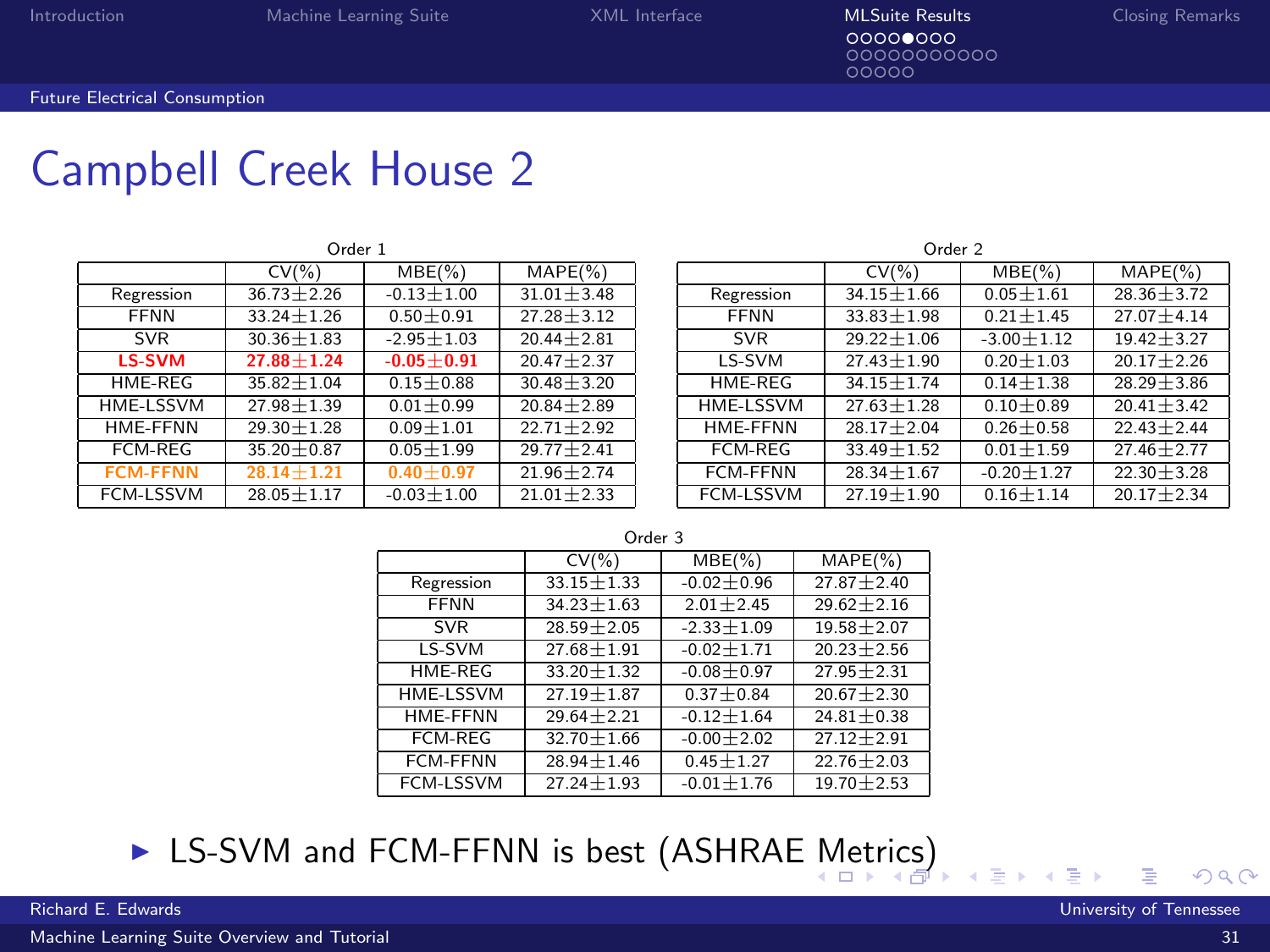00000000000  $00000$ 

### Campbell Creek House 2

|                 | Order 1        |                |                          |                 | Order <sub>2</sub> |  |
|-----------------|----------------|----------------|--------------------------|-----------------|--------------------|--|
|                 | $CV(\% )$      | $MBE(\%)$      | $MAPE(\% )$              |                 | $CV(\% )$          |  |
| Regression      | $36.73 + 2.26$ | $-0.13 + 1.00$ | $31.01 + 3.48$           | Regression      | $34.15 + 1.66$     |  |
| <b>FFNN</b>     | $33.24 + 1.26$ | $0.50 + 0.91$  | $27.28 + 3.12$           | <b>FFNN</b>     | $33.83 + 1.98$     |  |
| <b>SVR</b>      | $30.36 + 1.83$ | $-2.95 + 1.03$ | $20.44 + 2.81$           | <b>SVR</b>      | $29.22 + 1.06$     |  |
| <b>LS-SVM</b>   | $27.88 + 1.24$ | $-0.05 + 0.91$ | $20.47 + 2.37$           | LS-SVM          | $27.43 + 1.90$     |  |
| HMF-RFG         | $35.82 + 1.04$ | $0.15 + 0.88$  | $30.48 + 3.20$           | HME-REG         | $34.15 + 1.74$     |  |
| HME-LSSVM       | $27.98 + 1.39$ | $0.01 + 0.99$  | $20.84 + 2.89$           | HME-LSSVM       | $27.63 + 1.28$     |  |
| HMF-FFNN        | $29.30 + 1.28$ | $0.09 + 1.01$  | $\frac{22.71 + 2.92}{2}$ | <b>HME-FFNN</b> | $28.17 + 2.04$     |  |
| FCM-RFG         | $35.20 + 0.87$ | $0.05 + 1.99$  | $29.77 + 2.41$           | FCM-REG         | $33.49 + 1.52$     |  |
| <b>FCM-FFNN</b> | $28.14 + 1.21$ | $0.40 + 0.97$  | $21.96 + 2.74$           | FCM-FFNN        | $28.34 + 1.67$     |  |
| FCM-LSSVM       | $28.05 + 1.17$ | $-0.03 + 1.00$ | $21.01 + 2.33$           | FCM-LSSVM       | $27.19 \pm 1.90$   |  |

| Order <sub>2</sub> |                |                |                |  |
|--------------------|----------------|----------------|----------------|--|
|                    | $CV(\% )$      | $MBE(\%)$      | $MAPE(\% )$    |  |
| Regression         | $34.15 + 1.66$ | $0.05 + 1.61$  | $28.36 + 3.72$ |  |
| <b>FFNN</b>        | $33.83 + 1.98$ | $0.21 + 1.45$  | $27.07 + 4.14$ |  |
| <b>SVR</b>         | $29.22 + 1.06$ | $-3.00 + 1.12$ | $19.42 + 3.27$ |  |
| LS-SVM             | $27.43 + 1.90$ | $0.20 + 1.03$  | $20.17 + 2.26$ |  |
| <b>HME-REG</b>     | $34.15 + 1.74$ | $0.14 + 1.38$  | $28.29 + 3.86$ |  |
| HME-LSSVM          | $27.63 + 1.28$ | $0.10 + 0.89$  | $20.41 + 3.42$ |  |
| <b>HMF-FFNN</b>    | $28.17 + 2.04$ | $0.26 + 0.58$  | $22.43 + 2.44$ |  |
| <b>FCM-REG</b>     | $33.49 + 1.52$ | $0.01 + 1.59$  | $27.46 + 2.77$ |  |
| <b>FCM-FFNN</b>    | $28.34 + 1.67$ | $-0.20 + 1.27$ | $22.30 + 3.28$ |  |
| <b>FCM-LSSVM</b>   | $27.19 + 1.90$ | $0.16 + 1.14$  | $20.17 + 2.34$ |  |

<span id="page-33-0"></span>∢ শি

|--|--|--|--|

|                  | $CV($ %)       | $MBE(\%)$      | $MAPE(\%)$     |
|------------------|----------------|----------------|----------------|
| Regression       | $33.15 + 1.33$ | $-0.02 + 0.96$ | $27.87 + 2.40$ |
| <b>FFNN</b>      | $34.23 + 1.63$ | $2.01 + 2.45$  | $29.62 + 2.16$ |
| <b>SVR</b>       | $28.59 + 2.05$ | $-2.33 + 1.09$ | $19.58 + 2.07$ |
| LS-SVM           | $27.68 + 1.91$ | $-0.02 + 1.71$ | $20.23 + 2.56$ |
| <b>HMF-RFG</b>   | $33.20 + 1.32$ | $-0.08 + 0.97$ | $27.95 + 2.31$ |
| <b>HME-LSSVM</b> | $27.19 + 1.87$ | $0.37 + 0.84$  | $20.67 + 2.30$ |
| <b>HME-FFNN</b>  | $29.64 + 2.21$ | $-0.12 + 1.64$ | $24.81 + 0.38$ |
| <b>FCM-REG</b>   | $32.70 + 1.66$ | $-0.00 + 2.02$ | $27.12 + 2.91$ |
| <b>FCM-FFNN</b>  | $28.94 + 1.46$ | $0.45 + 1.27$  | $22.76 + 2.03$ |
| <b>FCM-LSSVM</b> | $27.24 + 1.93$ | $-0.01 + 1.76$ | $19.70 + 2.53$ |

▶ LS-SVM, SVR, and FCM-FFNN is best (M[AP](#page-32-0)[E\)](#page-34-0)

[Machine Learning Suite Overview and Tutorial](#page-0-0) 32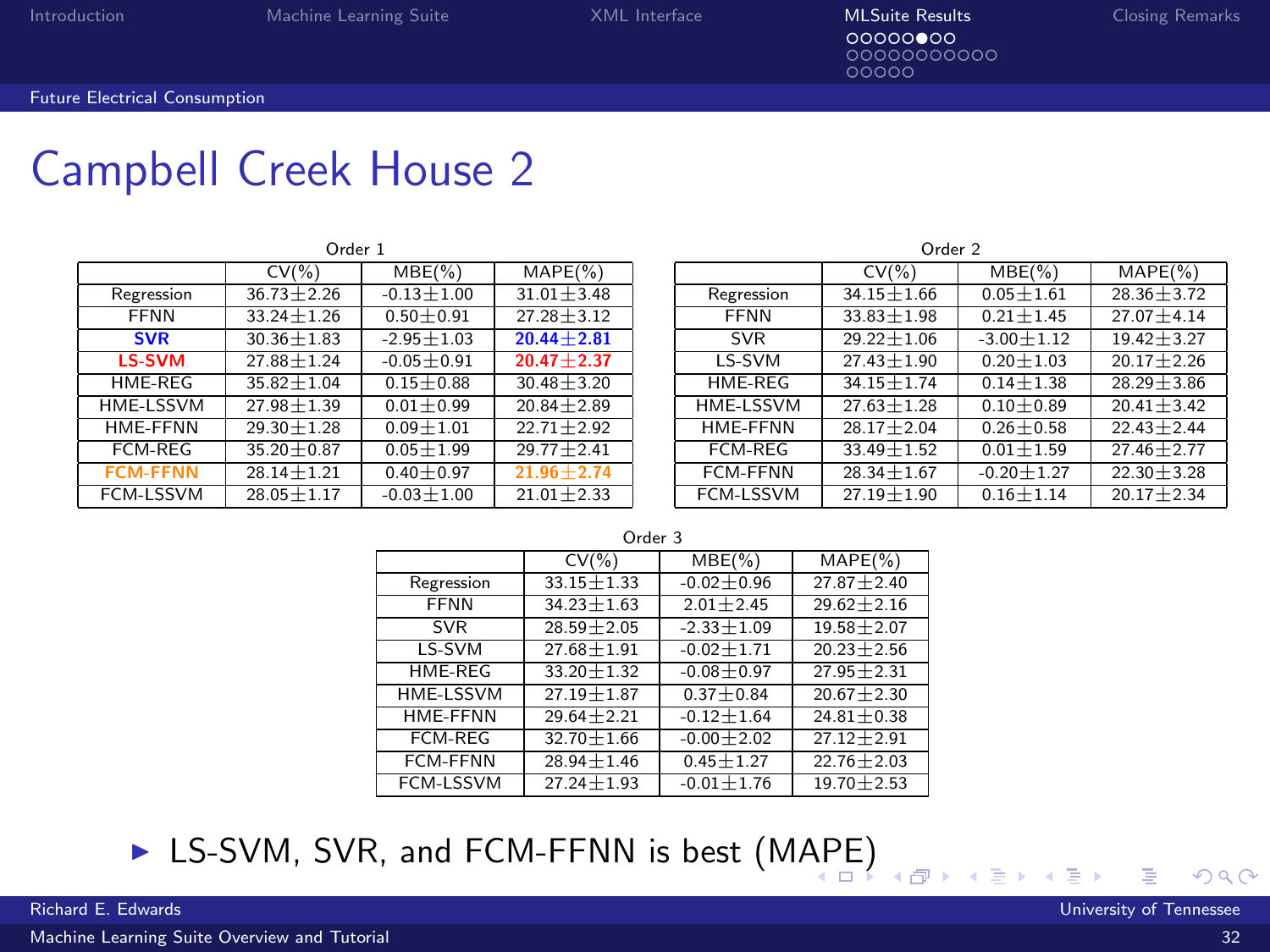House 3

ၜၜၜၜၜၜၜၜၜၜၜၜ

[Future Electrical Consumption](#page-34-0)

### Campbell Creek House 3

|                  | Order 1          |                |                  |  |  |
|------------------|------------------|----------------|------------------|--|--|
|                  | $CV(\% )$        | $MBE(\%)$      | $MAPE(\% )$      |  |  |
| Regression       | $40.07 + 2.21$   | $0.07 + 1.15$  | $32.49 \pm 1.88$ |  |  |
| <b>FFNN</b>      | $37.15 + 1.57$   | $0.35 + 2.03$  | $28.92 + 2.55$   |  |  |
| <b>SVR</b>       | $33.71 + 1.72$   | $-3.36 + 0.99$ | $21.49 + 1.80$   |  |  |
| LS-SVM           | $31.60 \pm 2.07$ | $-0.15 + 1.10$ | $22.25 + 1.33$   |  |  |
| HMF-RFG          | $39.17 + 2.17$   | $0.33 + 1.38$  | $31.72 + 2.07$   |  |  |
| HME-LSSVM        | $31.85 + 1.83$   | $0.14 + 1.12$  | $23.03 + 2.48$   |  |  |
| <b>HME-FFNN</b>  | $32.98 + 1.28$   | $-0.12 + 0.84$ | $23.99 + 1.63$   |  |  |
| <b>FCM-REG</b>   | $39.69 + 3.11$   | $0.12 + 1.30$  | $31.58 + 1.88$   |  |  |
| <b>FCM-FFNN</b>  | $33.03 + 1.67$   | $0.93 + 1.52$  | $25.28 + 2.14$   |  |  |
| <b>FCM-LSSVM</b> | $31.75 + 2.01$   | $-0.12 + 1.09$ | $22.76 + 1.29$   |  |  |

| Order 1 |                |                | Order <sub>2</sub> |                |                 |                |
|---------|----------------|----------------|--------------------|----------------|-----------------|----------------|
|         | $MBE(\%)$      | $MAPE(\% )$    |                    | $CV(\% )$      | $MBE(\%)$       | $MAPE(\%)$     |
| 21      | $0.07 + 1.15$  | $32.49 + 1.88$ | Regression         | $39.26 + 4.19$ | $0.11 + 1.86$   | $31.34 + 2.58$ |
| 57      | $0.35 + 2.03$  | $28.92 + 2.55$ | <b>FFNN</b>        | $38.02 + 2.49$ | $2.05 + 2.67$   | $29.83 + 2.02$ |
| 72      | $-3.36 + 0.99$ | $21.49 + 1.80$ | <b>SVR</b>         | $32.38 + 2.96$ | $-3.12 + 1.73$  | $20.72 + 1.38$ |
| 07      | $-0.15 + 1.10$ | $22.25 + 1.33$ | LS-SVM             | $30.66 + 2.53$ | $-0.05 + 0.93$  | $21.33 + 1.40$ |
| 17      | $0.33 + 1.38$  | $31.72 + 2.07$ | HME-REG            | $38.48 + 4.34$ | $1.03 + 1.72$   | $30.53 + 3.07$ |
| B3      | $0.14 + 1.12$  | $23.03 + 2.48$ | HME-LSSVM          | $30.61 + 2.23$ | $-0.25 + 1.74$  | $21.22 + 1.34$ |
| 28      | $-0.12 + 0.84$ | $23.99 + 1.63$ | HME-FFNN           | $32.99 + 2.17$ | $1.07 + 1.17$   | $24.76 + 1.94$ |
| 11      | $0.12 + 1.30$  | $31.58 + 1.88$ | FCM-REG            | $38.74 + 2.67$ | $0.08 + 1.90$   | $30.56 + 1.76$ |
| 67      | $0.93 + 1.52$  | $25.28 + 2.14$ | FCM-FFNN           | $32.92 + 2.49$ | $0.76 \pm 2.03$ | $24.20 + 2.06$ |
| 01      | $-0.12 + 1.09$ | $22.76 + 1.29$ | FCM-LSSVM          | $30.48 + 2.39$ | $-0.04 + 0.99$  | $21.24 + 1.36$ |

K □ ▶ K ①

- 16

|                  | <b>UND</b>     |                |                |  |  |  |
|------------------|----------------|----------------|----------------|--|--|--|
|                  | CV(% )         | $MBE(\%)$      | $MAPE(\%)$     |  |  |  |
| Regression       | $38.53 + 3.47$ | $0.15 + 1.22$  | $30.49 + 2.15$ |  |  |  |
| <b>FFNN</b>      | $38.58 + 2.07$ | $-0.08 + 2.46$ | $30.57 + 2.51$ |  |  |  |
| <b>SVR</b>       | $31.88 + 2.01$ | $-2.84 + 0.97$ | $20.47 + 1.69$ |  |  |  |
| LS-SVM           | $30.78 + 2.56$ | $-0.21 + 1.04$ | $21.36 + 1.50$ |  |  |  |
| HMF-RFG          | $38.22 + 3.58$ | $1.20 + 1.49$  | $29.52 + 2.47$ |  |  |  |
| <b>HME-LSSVM</b> | $30.97 + 1.37$ | $-0.21 + 0.97$ | $21.37 + 1.61$ |  |  |  |
| <b>HMF-FFNN</b>  | $33.34 + 1.83$ | $1.09 + 1.24$  | $25.15 + 2.13$ |  |  |  |
| <b>FCM-REG</b>   | $37.66 + 1.88$ | $0.04 + 1.06$  | $29.82 + 1.67$ |  |  |  |
| <b>FCM-FFNN</b>  | $33.66 + 2.09$ | $1.17 + 1.30$  | $25.51 + 1.72$ |  |  |  |
| <b>FCM-LSSVM</b> | $30.57 + 2.55$ | $-0.19 + 1.02$ | $21.22 + 1.58$ |  |  |  |

#### Order 3

#### ► LS-SVM is best (ASHRAE Metrics)

<span id="page-34-0"></span>×  $\prec$ э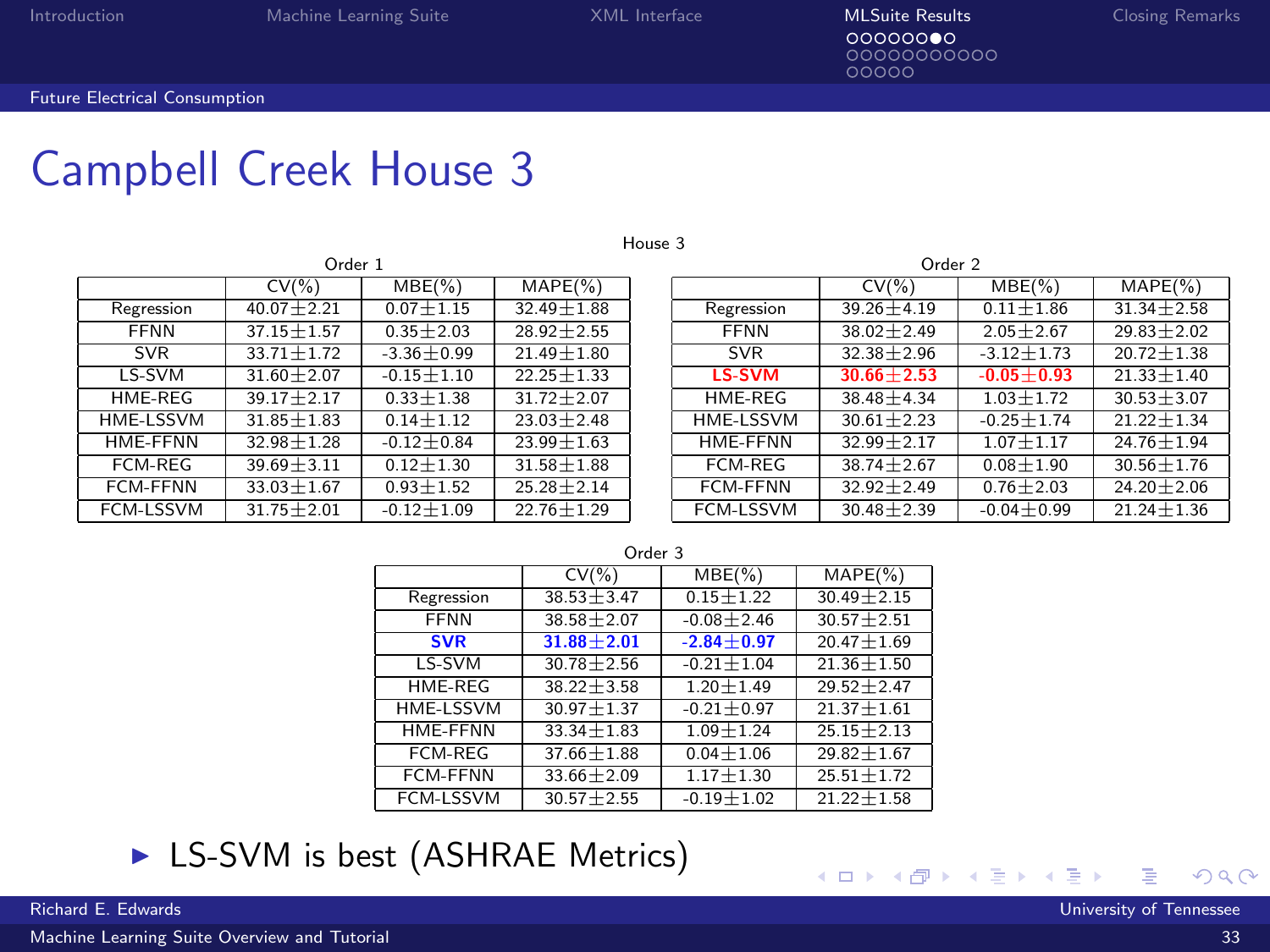House 3

00000000000  $00000$ 

[Future Electrical Consumption](#page-35-0)

### Campbell Creek House 3

|                                       | Order 1          |                |                |  |  |
|---------------------------------------|------------------|----------------|----------------|--|--|
| $MAPE(\% )$<br>$CV(\% )$<br>$MBE(\%)$ |                  |                |                |  |  |
| Regression                            | $40.07 + 2.21$   | $0.07 + 1.15$  | $32.49 + 1.88$ |  |  |
| <b>FFNN</b>                           | $37.15 + 1.57$   | $0.35 + 2.03$  | $28.92 + 2.55$ |  |  |
| <b>SVR</b>                            | $33.71 + 1.72$   | $-3.36 + 0.99$ | $21.49 + 1.80$ |  |  |
| LS-SVM                                | $31.60 \pm 2.07$ | $-0.15 + 1.10$ | $22.25 + 1.33$ |  |  |
| HMF-RFG                               | $39.17 + 2.17$   | $0.33 + 1.38$  | $31.72 + 2.07$ |  |  |
| HME-LSSVM                             | $31.85 \pm 1.83$ | $0.14 + 1.12$  | $23.03 + 2.48$ |  |  |
| HMF-FFNN                              | $32.98 + 1.28$   | $-0.12 + 0.84$ | $23.99 + 1.63$ |  |  |
| FCM-RFG                               | $39.69 + 3.11$   | $0.12 + 1.30$  | $31.58 + 1.88$ |  |  |
| <b>FCM-FFNN</b>                       | $33.03 + 1.67$   | $0.93 + 1.52$  | $25.28 + 2.14$ |  |  |
| <b>FCM-LSSVM</b>                      | $31.75 + 2.01$   | $-0.12 + 1.09$ | $22.76 + 1.29$ |  |  |
|                                       |                  |                |                |  |  |

| Order 1 |                |                | Order 2       |                |                |                |
|---------|----------------|----------------|---------------|----------------|----------------|----------------|
|         | $MBE(\%)$      | $MAPE(\% )$    |               | $CV(\% )$      | $MBE(\%)$      | $MAPE(\%)$     |
| 21      | $0.07 + 1.15$  | $32.49 + 1.88$ | Regression    | $39.26 + 4.19$ | $0.11 + 1.86$  | $31.34 + 2.58$ |
| 57      | $0.35 + 2.03$  | $28.92 + 2.55$ | <b>FFNN</b>   | $38.02 + 2.49$ | $2.05 + 2.67$  | $29.83 + 2.02$ |
| 72      | $-3.36 + 0.99$ | $21.49 + 1.80$ | <b>SVR</b>    | $32.38 + 2.96$ | $-3.12 + 1.73$ | $20.72 + 1.38$ |
| $_{07}$ | $-0.15 + 1.10$ | $22.25 + 1.33$ | <b>LS-SVM</b> | $30.66 + 2.53$ | $-0.05 + 0.93$ | $21.33 + 1.40$ |
| 17      | $0.33 + 1.38$  | $31.72 + 2.07$ | HME-REG       | $38.48 + 4.34$ | $1.03 + 1.72$  | $30.53 + 3.07$ |
| В3      | $0.14 + 1.12$  | $23.03 + 2.48$ | HME-LSSVM     | $30.61 + 2.23$ | $-0.25 + 1.74$ | $21.22 + 1.34$ |
| 28      | $-0.12 + 0.84$ | $23.99 + 1.63$ | HME-FFNN      | $32.99 + 2.17$ | $1.07 + 1.17$  | $24.76 + 1.94$ |
| 11      | $0.12 + 1.30$  | $31.58 + 1.88$ | FCM-REG       | $38.74 + 2.67$ | $0.08 + 1.90$  | $30.56 + 1.76$ |
| 67      | $0.93 + 1.52$  | $25.28 + 2.14$ | FCM-FFNN      | $32.92 + 2.49$ | $0.76 + 2.03$  | $24.20 + 2.06$ |
| 01      | $-0.12 + 1.09$ | $22.76 + 1.29$ | FCM-LSSVM     | $30.48 + 2.39$ | $-0.04 + 0.99$ | $21.24 + 1.36$ |

<span id="page-35-0"></span>- ∢ n⊡

|--|--|--|

| CV(%)          | $MBE(\%)$      | $MAPE(\%)$                                       |
|----------------|----------------|--------------------------------------------------|
| $38.53 + 3.47$ | $0.15 + 1.22$  | $30.49 + 2.15$                                   |
| $38.58 + 2.07$ | $-0.08 + 2.46$ | $30.57 + 2.51$                                   |
|                |                | $20.47 + 1.69$                                   |
| $30.78 + 2.56$ | $-0.21 + 1.04$ | $21.36 + 1.50$                                   |
| $38.22 + 3.58$ |                | $29.52 + 2.47$                                   |
| $30.97 + 1.37$ | $-0.21 + 0.97$ | $21.37 + 1.61$                                   |
| $33.34 + 1.83$ | $1.09 + 1.24$  | $25.15 + 2.13$                                   |
| $37.66 + 1.88$ | $0.04 + 1.06$  | $29.82 + 1.67$                                   |
| $33.66 + 2.09$ |                | $25.51 + 1.72$                                   |
| $30.57 + 2.55$ | $-0.19 + 1.02$ | $21.22 + 1.58$                                   |
|                | $31.88 + 2.01$ | $-2.84 + 0.97$<br>$1.20 + 1.49$<br>$1.17 + 1.30$ |

 $\triangleright$  LS-SVM and SVR is best according to MA[PE](#page-34-0)

[Machine Learning Suite Overview and Tutorial](#page-0-0) 34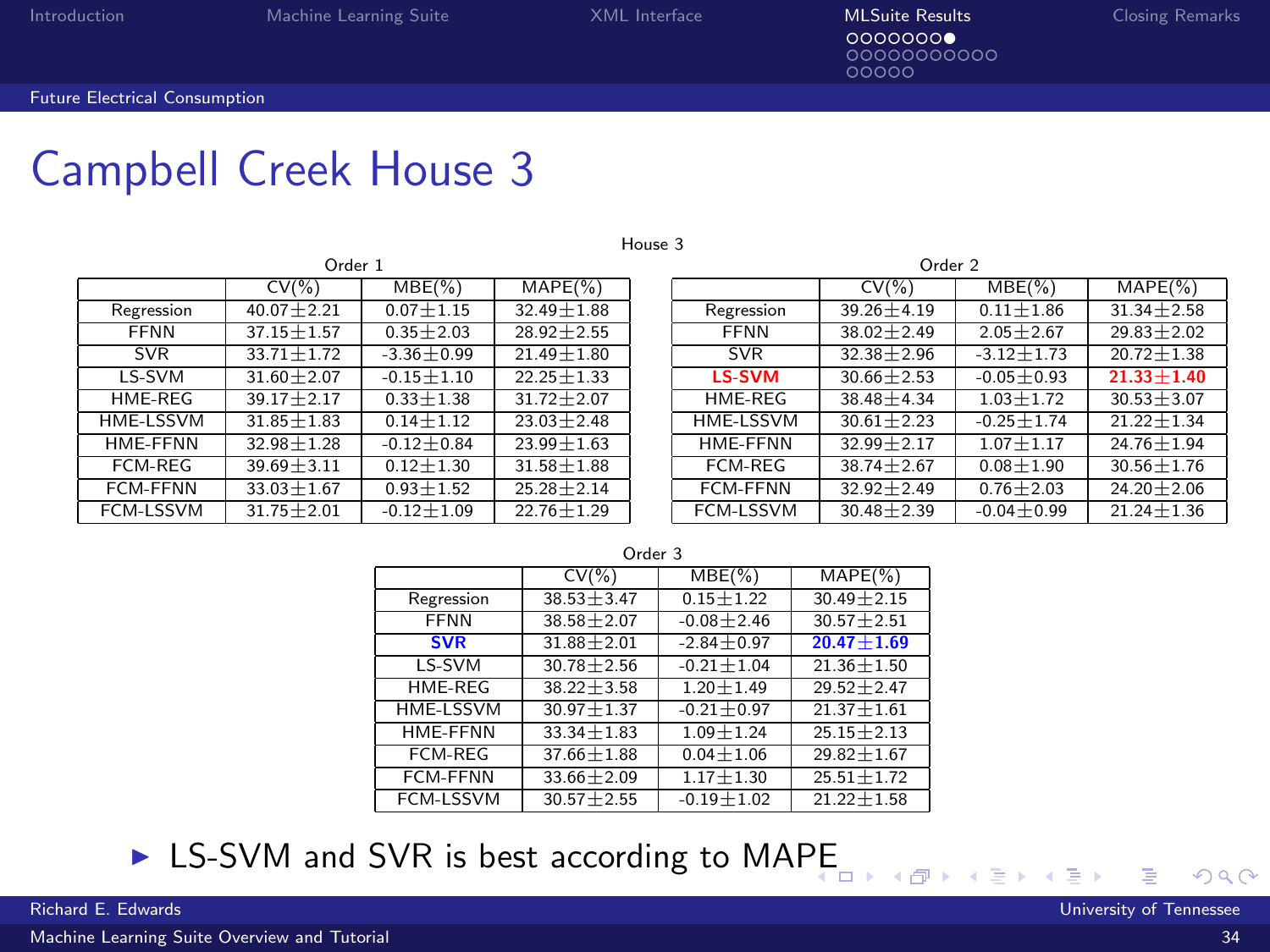| Introduction             | Machine Learning Suite | XML Interface | <b>MLSuite Results</b>                    | <b>Closing Remarks</b> |
|--------------------------|------------------------|---------------|-------------------------------------------|------------------------|
|                          |                        |               | 00000000<br>$\bullet$ 0000000000<br>00000 |                        |
| EnergyPlus Approximation |                        |               |                                           |                        |

#### Data

- $\blacktriangleright$  Markov Order 1
	- $\blacktriangleright$  Adjust parameters independently
	- $\blacktriangleright$  min, max adjustment
- $\blacktriangleright$  Markov Order 2
	- $\blacktriangleright$  Adjust two parameters together
	- $\blacktriangleright$  min, max adjustments
- $\blacktriangleright$  Fine Grain (Brute Force)
	- $\blacktriangleright$  Adjust 14 parameters
	- $\triangleright$  Small incremental adjustments
- $\blacktriangleright$  All datasets cover 150 building parameters
- $\blacktriangleright$  All use the same weather and operation schedule

4 0 8

<span id="page-36-0"></span> $\Omega$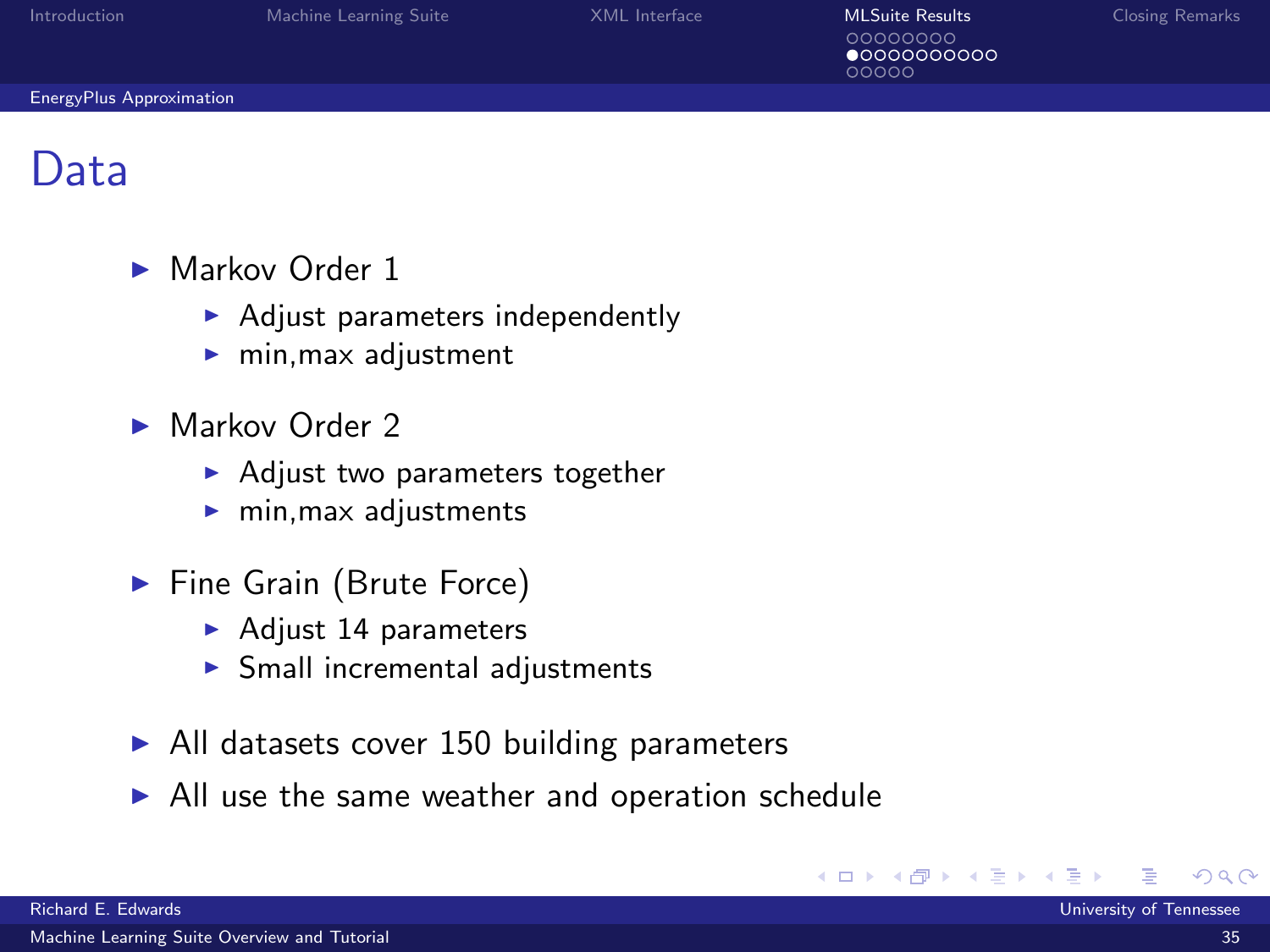| Introduction                    | Machine Learning Suite | XMI Interface | <b>MLSuite Results</b><br>00000000<br>00000000000<br>00000 | <b>Closing Remarks</b> |
|---------------------------------|------------------------|---------------|------------------------------------------------------------|------------------------|
| <b>EnergyPlus Approximation</b> |                        |               |                                                            |                        |

### Dataset Sizes

|                |    | Number Outputs Number Simulations | Gigabytes |
|----------------|----|-----------------------------------|-----------|
| Markov Order 1 | 95 | 299                               | 3 Q       |
| Markov Order 2 | 95 | 29.727                            | 387.2     |
| Fine Grain     | 82 | 11.989                            | 136.0     |

[Machine Learning Suite Overview and Tutorial](#page-0-0) 36

<span id="page-37-0"></span>メロト メ都 トメ ミトメ ミト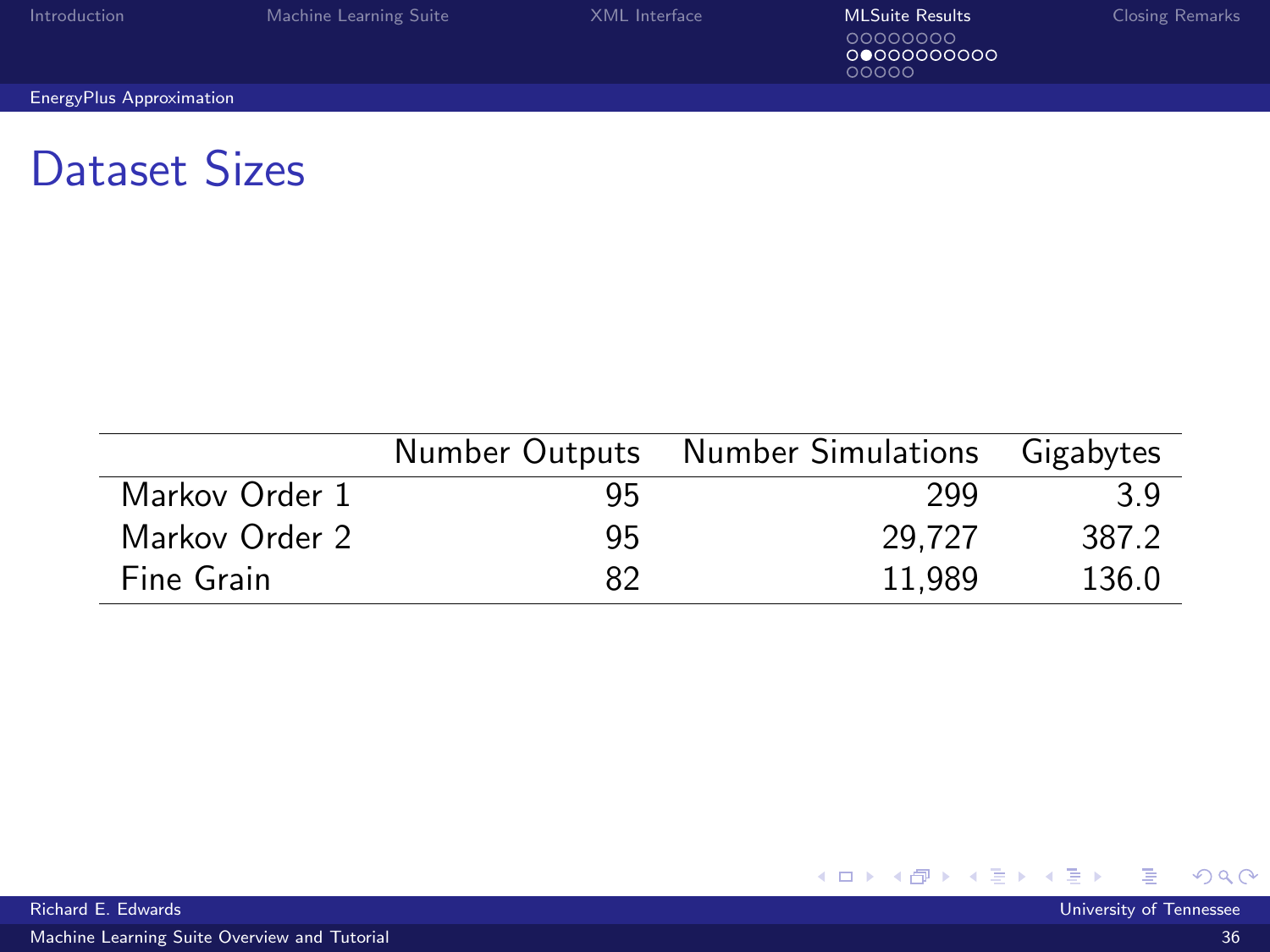| Introduction                    | Machine Learning Suite | XML Interface | <b>MLSuite Results</b>          | <b>Closing Remarks</b> |
|---------------------------------|------------------------|---------------|---------------------------------|------------------------|
|                                 |                        |               | 00000000<br>0000000000<br>00000 |                        |
| <b>EnergyPlus Approximation</b> |                        |               |                                 |                        |

### Experimental Setup

- $\blacktriangleright$  FG Experiments
	- $\blacktriangleright$  Training set 250 simulations
	- $\blacktriangleright$  Testing set 750 simulations
- ▶ MO1 & MO2 Experiments
	- $\blacktriangleright$  Training set MO1 data set
	- $\blacktriangleright$  Testing set 250 MO2 simulations

<span id="page-38-0"></span>4 0 8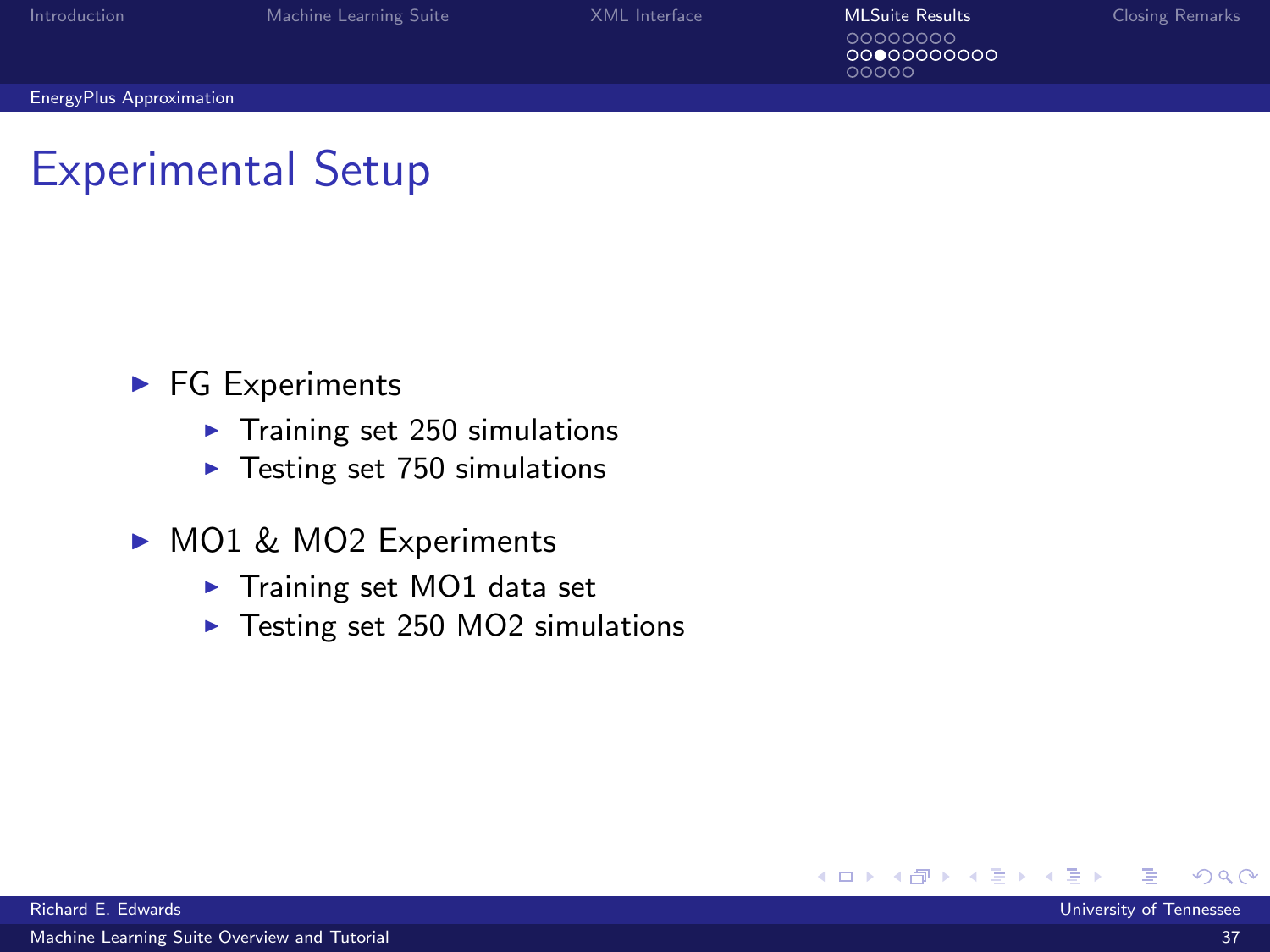[Introduction](#page-2-0) [Machine Learning Suite](#page-11-0) MESUL Interface Musquite Mesults [Closing Remarks](#page-52-0)<br>
00000000 00000000000 ooooo

<span id="page-39-0"></span>**∢ ロ ▶ - ィ <sub>印</sub>** 

[EnergyPlus Approximation](#page-39-0)

### FFNN FG Result



 $\triangleright$  FFNN with 15 and 5 hidden units fit the Fine Grain loads best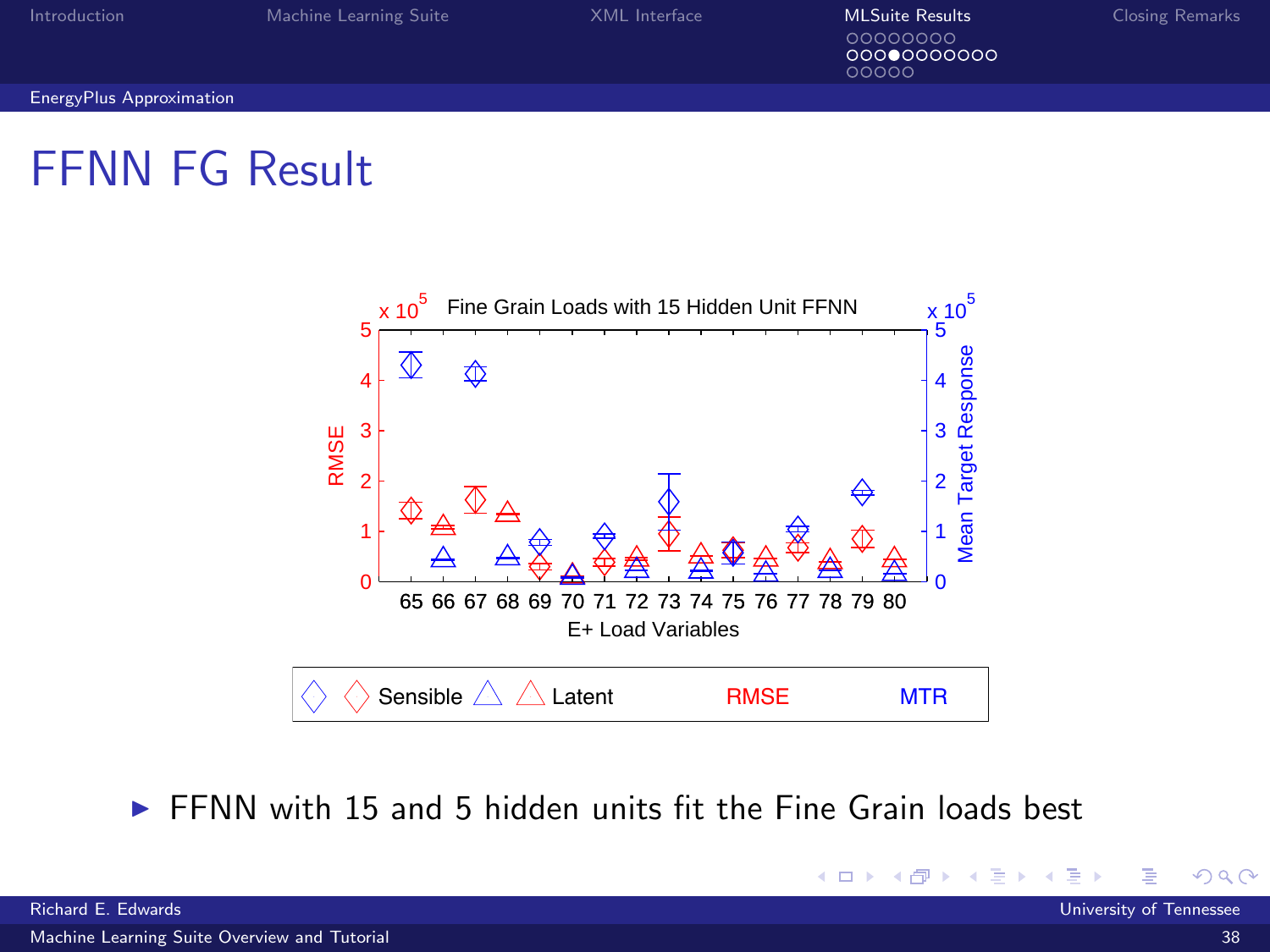[Introduction](#page-2-0) [Machine Learning Suite](#page-11-0) MESUL Interface Musquite Musquite Results Closing Remarks<br>
Machine Learning Suite [XML Interface](#page-20-0) Musquite COOOOOOO 00000000000

<span id="page-40-0"></span>aaaaa

[EnergyPlus Approximation](#page-40-0)

### FFNN FG Result



- $\triangleright$  Fits non-loads better than the 5 hidden unit model
- $\triangleright$  $\triangleright$  $\triangleright$  The 15 hidden unit model is very similar to [th](#page-39-0)e [1](#page-41-0)[0](#page-39-0) [hi](#page-40-0)[d](#page-35-0)de[n](#page-26-0) [u](#page-47-0)n[it](#page-27-0)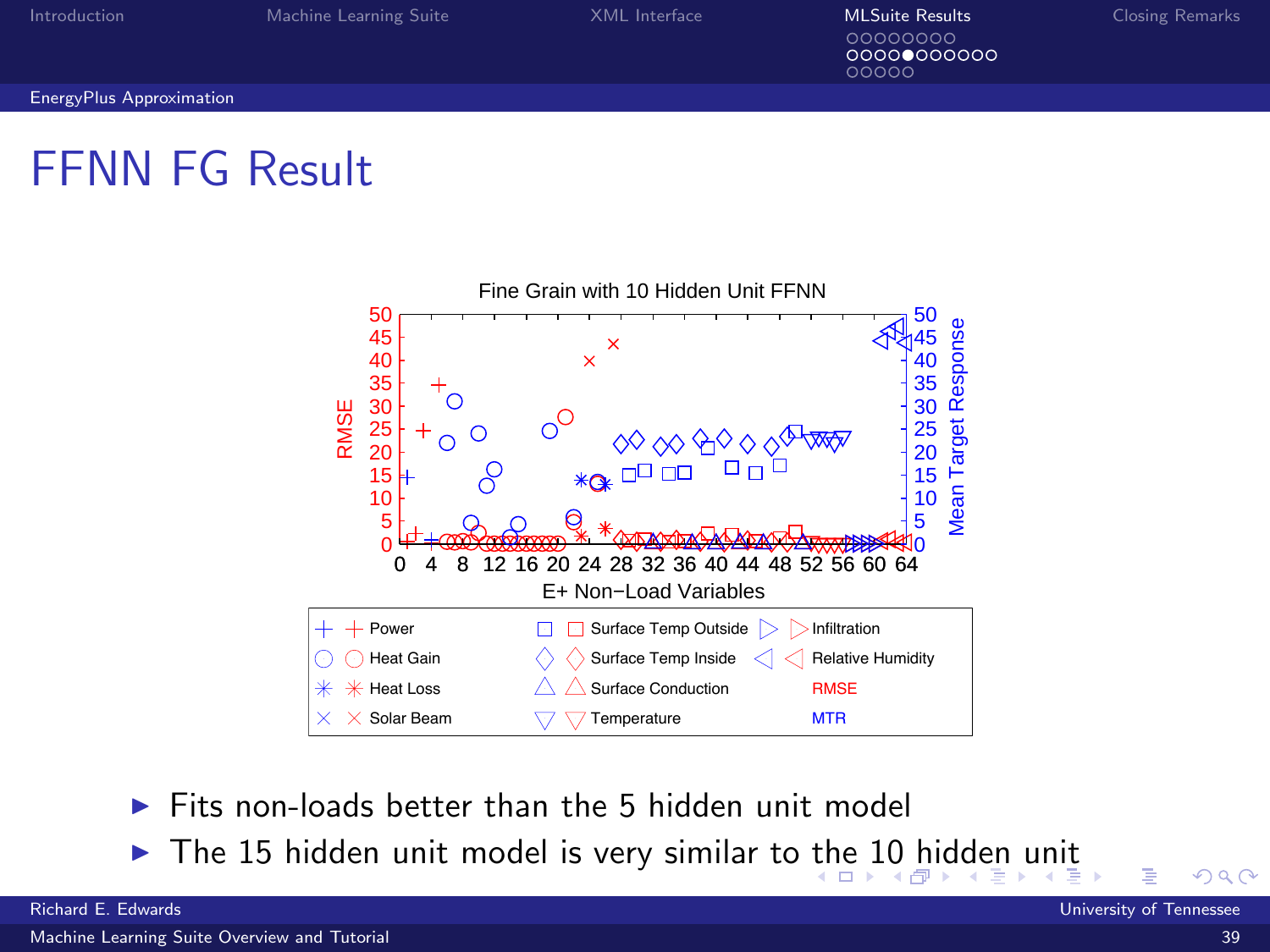| Introduction                    | Machine Learning Suite | XML Interface | <b>MLSuite Results</b><br>00000000<br>00000000000<br>00000 | <b>Closing Remarks</b> |
|---------------------------------|------------------------|---------------|------------------------------------------------------------|------------------------|
| <b>EnergyPlus Approximation</b> |                        |               |                                                            |                        |
|                                 |                        |               |                                                            |                        |

## FFNN MO2 Result



 $\triangleright$  MO1 results are similar to FG results

<span id="page-41-0"></span>**◆ロ ▶ → 母**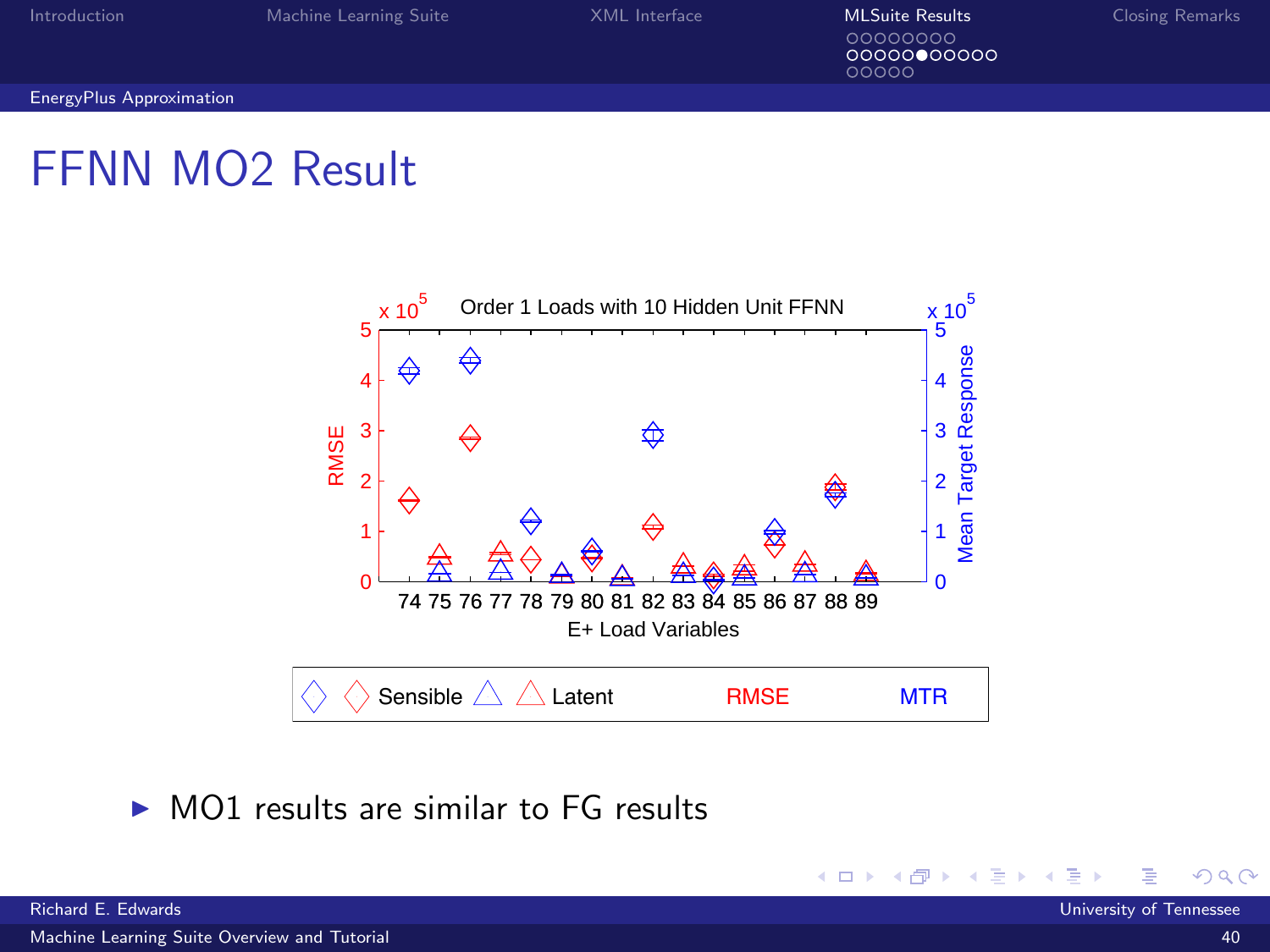[Introduction](#page-2-0) [Machine Learning Suite](#page-11-0) MESUL Interface Musquite Mesults [Closing Remarks](#page-52-0)<br>
00000000 00000000000

ooooo

4 ロ 4 伊  $\rightarrow$  <span id="page-42-0"></span>× ∍

[EnergyPlus Approximation](#page-42-0)

### FFNN MO2 Result



 $\blacktriangleright$  Best non-load model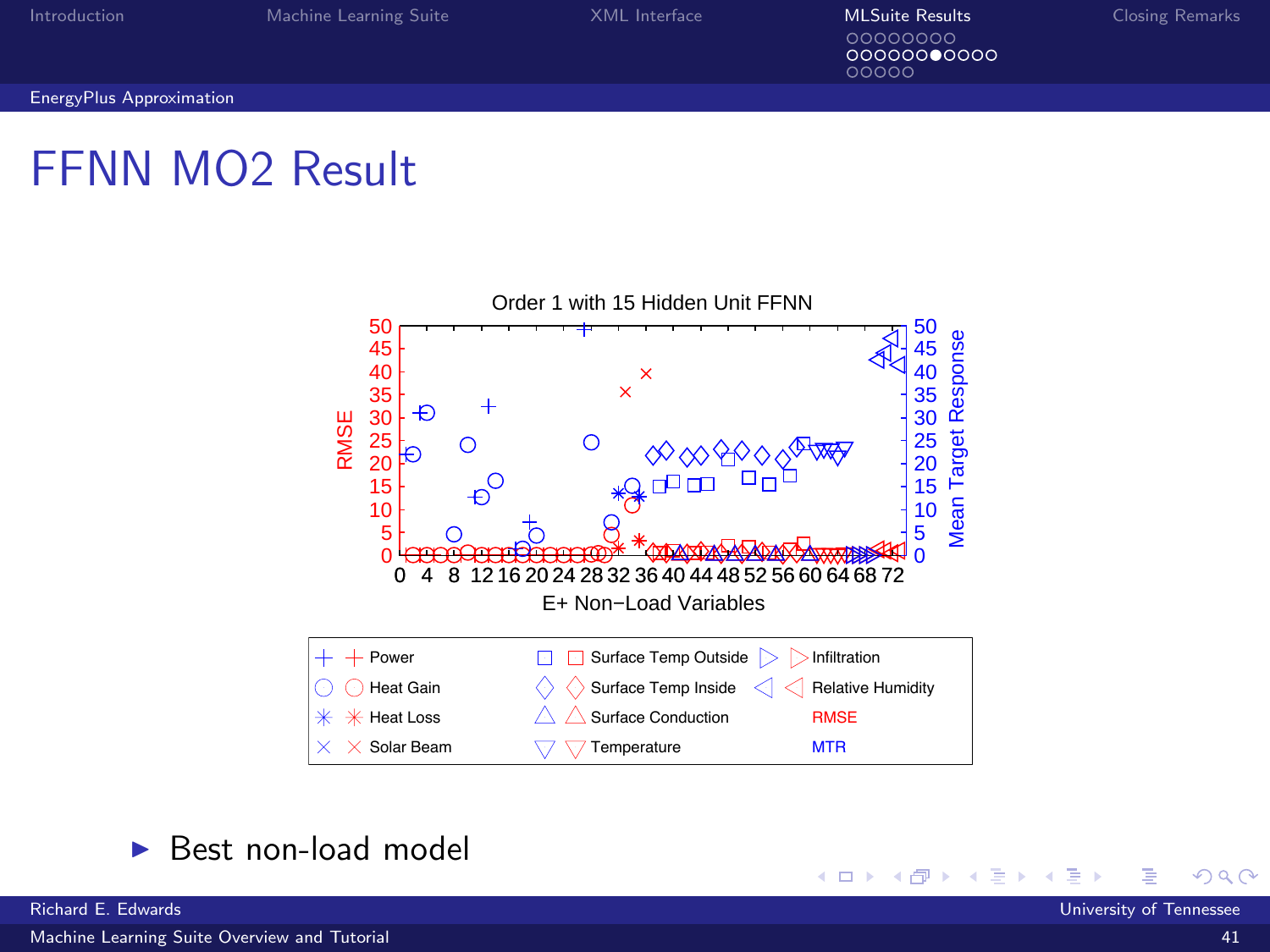| Introduction             | Machine Learning Suite | XML Interface | <b>MLSuite Results</b><br>00000000<br>00000000000<br>00000 | <b>Closing Remarks</b> |
|--------------------------|------------------------|---------------|------------------------------------------------------------|------------------------|
| EnergyPlus Approximation |                        |               |                                                            |                        |
|                          |                        |               |                                                            |                        |

### Lasso FG Results



<span id="page-43-0"></span>4 0 8 4

- $\triangleright$  Does not estimate FG loads as well as FFNN
- $\triangleright$  Based on variable 65 and 67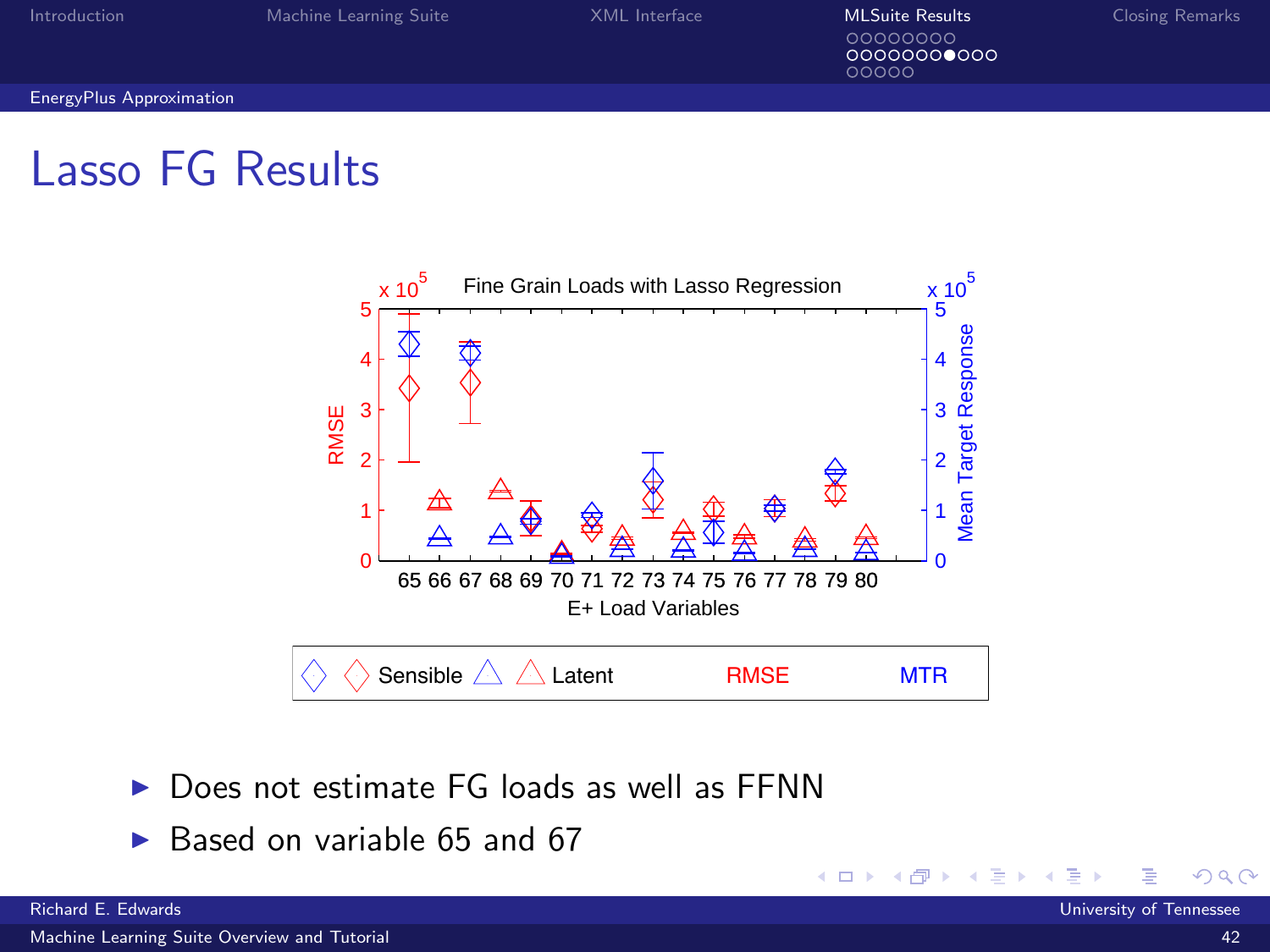[Introduction](#page-2-0) [Machine Learning Suite](#page-11-0) MESUL Interface Musquite Mesults [Closing Remarks](#page-52-0)<br>
00000000  $000000000000$ 

<span id="page-44-0"></span>ooooo

[EnergyPlus Approximation](#page-44-0)

### Lasso FG Results



Estimates non-load variables worse than FF[NN](#page-43-0)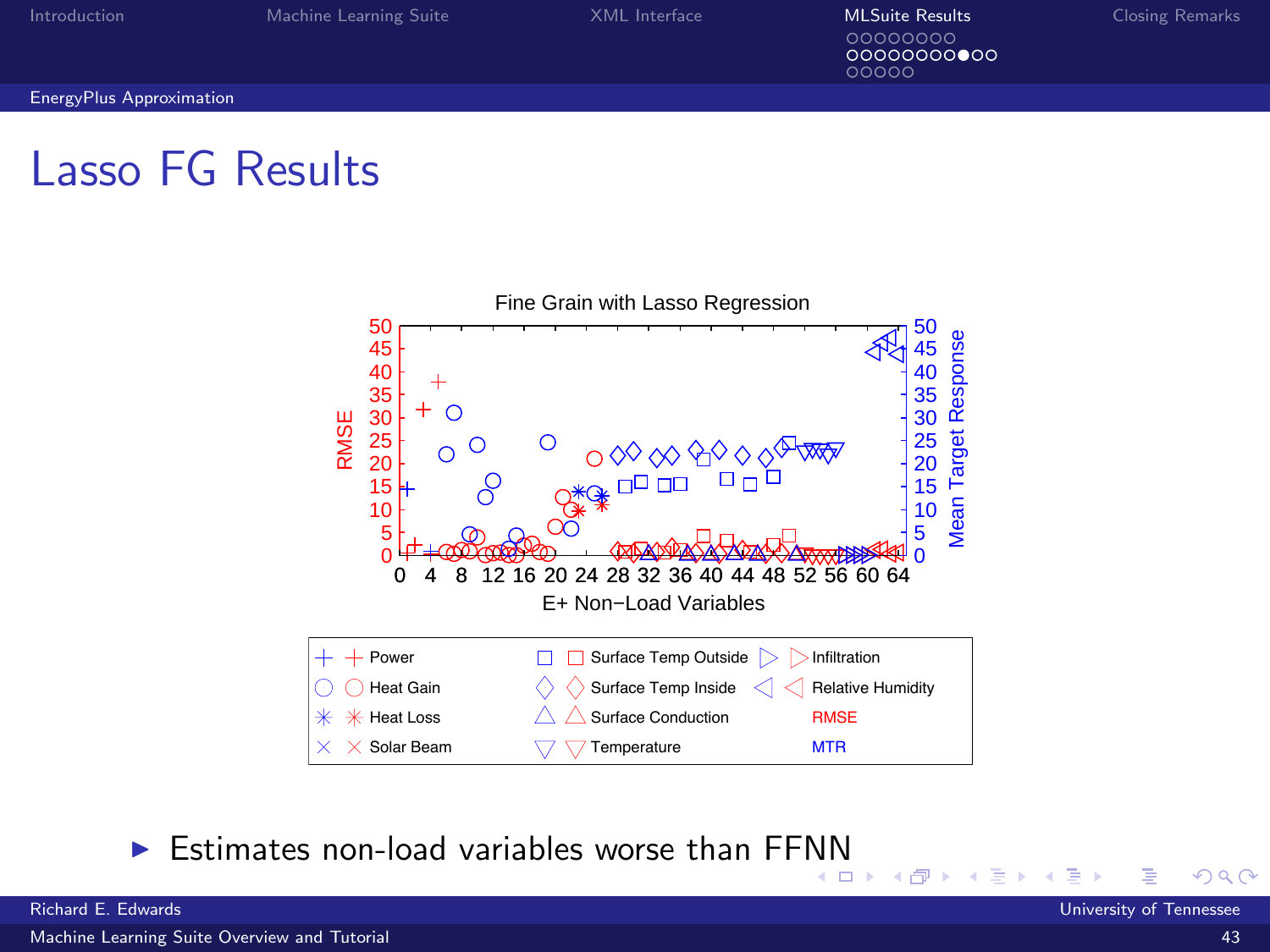| Introduction             | Machine Learning Suite | XML Interface | <b>MLSuite Results</b>           | <b>Closing Remarks</b> |
|--------------------------|------------------------|---------------|----------------------------------|------------------------|
|                          |                        |               | 00000000<br>00000000000<br>00000 |                        |
| EnergyPlus Approximation |                        |               |                                  |                        |
|                          |                        |               |                                  |                        |

### Lasso MO2 Results



<span id="page-45-0"></span>4 0 8  $\rightarrow$ 

- $\triangleright$  Estimates MO1 loads better than FG loads
- $\blacktriangleright$  Worse than FFNN

[Machine Learning Suite Overview and Tutorial](#page-0-0) 44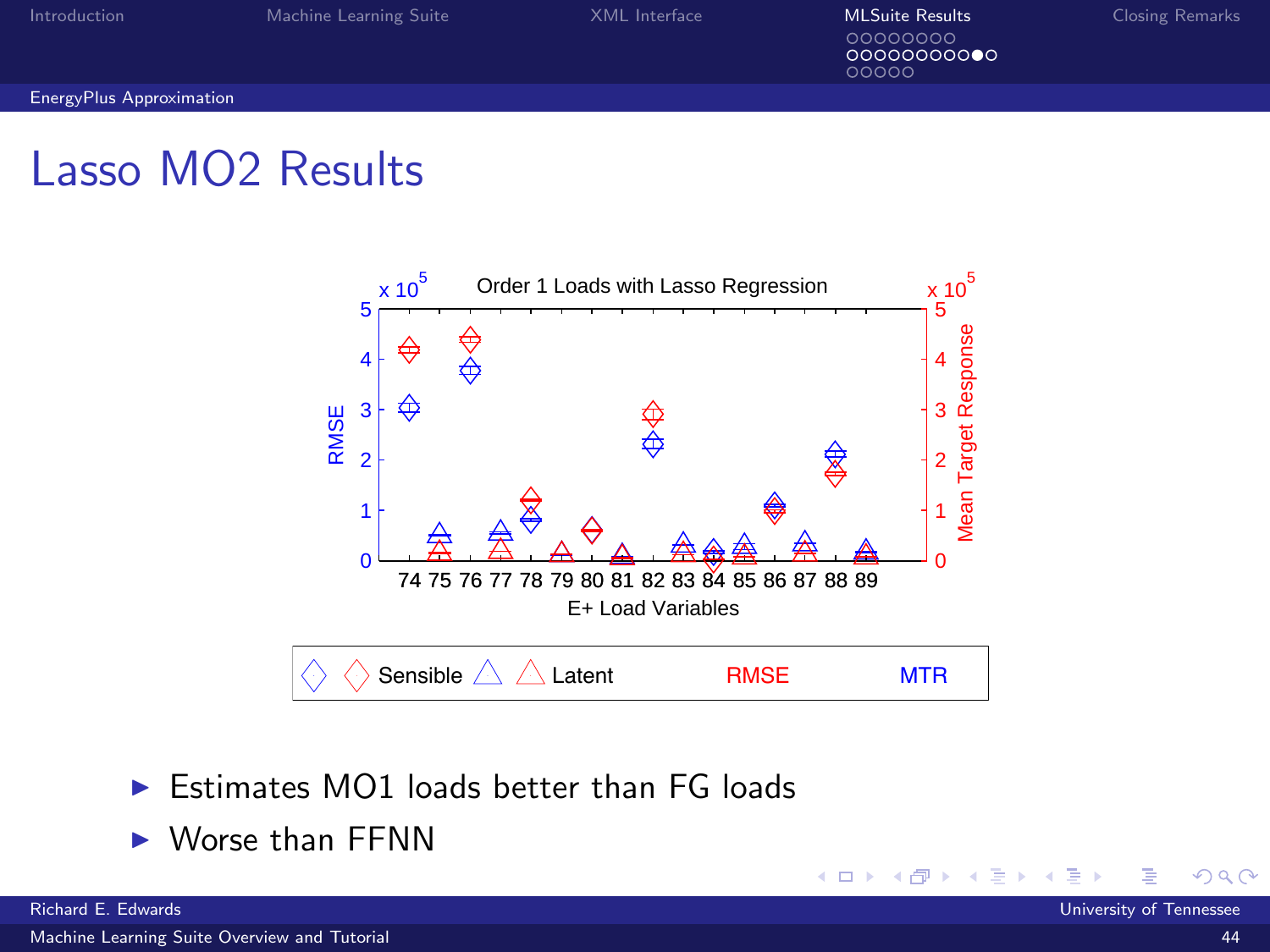[Introduction](#page-2-0) [Machine Learning Suite](#page-11-0) MESUL Interface Musquite Mesults [Closing Remarks](#page-52-0)<br>
00000000 0000000000

<span id="page-46-0"></span>∢ শি

ooooo

[EnergyPlus Approximation](#page-46-0)

### Lasso MO2 Results



Estimates non-load variables as well as FF[N](#page-45-0)N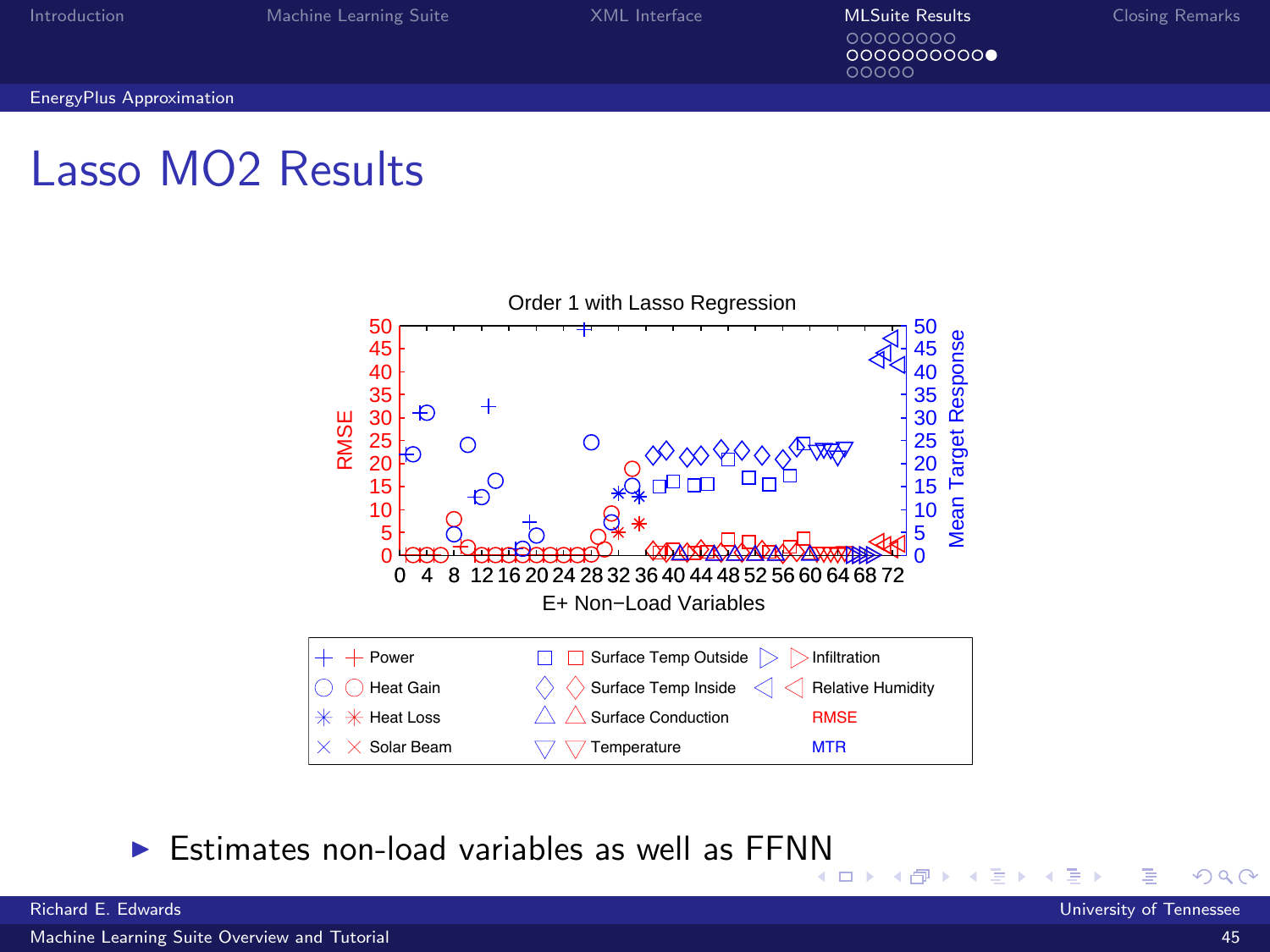| <b>Introduction</b>       | Machine Learning Suite | XML Interface | MLSuite Results                          | Closing Remarks |
|---------------------------|------------------------|---------------|------------------------------------------|-----------------|
|                           |                        |               | 00000000<br>0000000000<br>$\bullet$ 0000 |                 |
| <b>Inverse EnergyPlus</b> |                        |               |                                          |                 |

### Experiment Setup

- $\blacktriangleright$  FG Experiments
	- $\blacktriangleright$  Training set 250 simulations
	- $\blacktriangleright$  Testing set 750 simulations
- ▶ MO1 & MO2 Experiments
	- $\blacktriangleright$  Training set MO1 data set
	- $\blacktriangleright$  Testing set 250 MO2 simulations

<span id="page-47-0"></span>4 0 8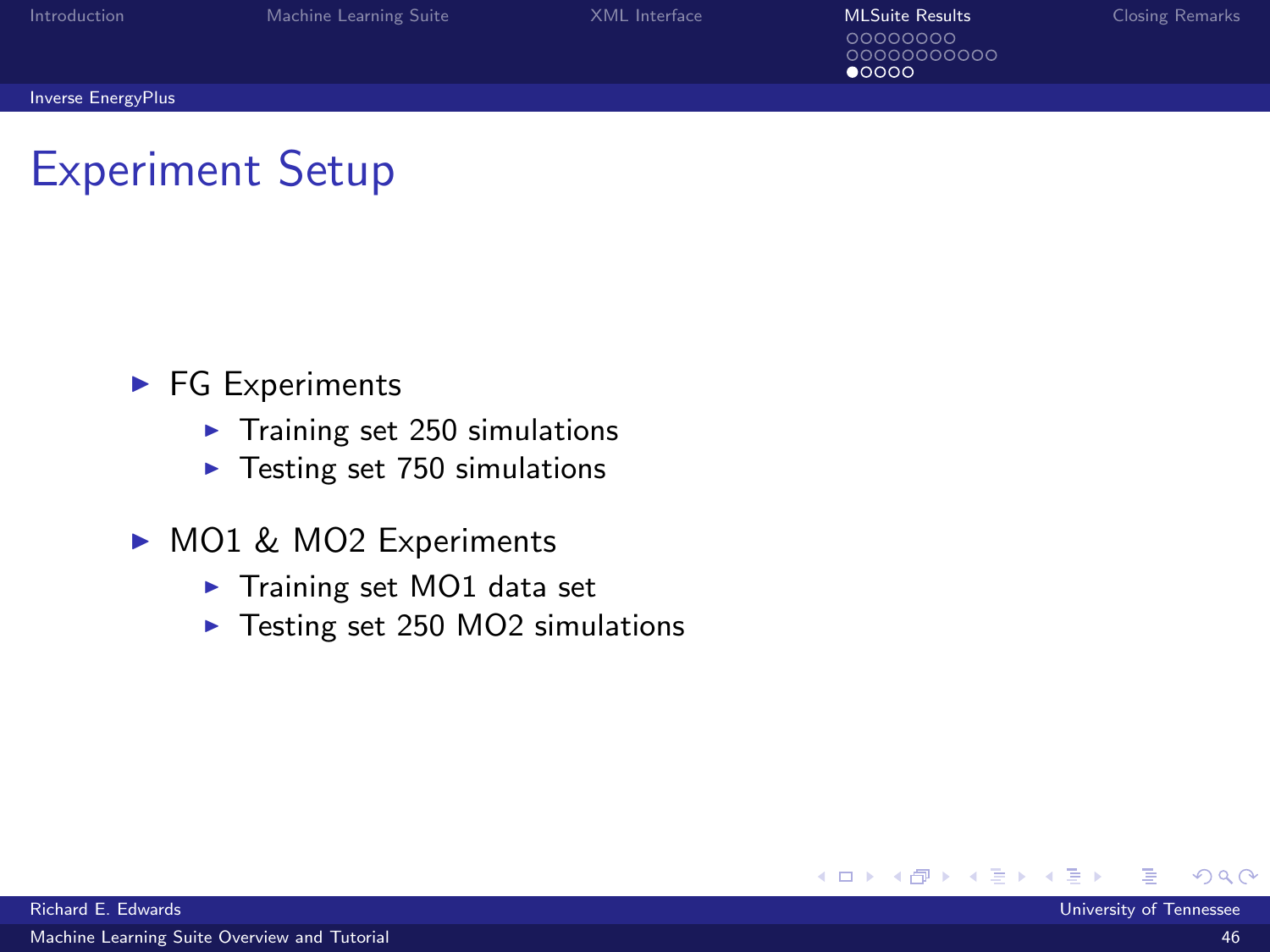| Introduction                                                                   | Machine Learning Suite                  | XML Interface                                                                                                                                          | <b>MLSuite Results</b><br>00000000<br>0000000000<br>00000 | <b>Closing Remarks</b>                            |
|--------------------------------------------------------------------------------|-----------------------------------------|--------------------------------------------------------------------------------------------------------------------------------------------------------|-----------------------------------------------------------|---------------------------------------------------|
| <b>Inverse EnergyPlus</b>                                                      |                                         |                                                                                                                                                        |                                                           |                                                   |
| <b>FG Results</b>                                                              |                                         |                                                                                                                                                        |                                                           |                                                   |
|                                                                                |                                         |                                                                                                                                                        |                                                           |                                                   |
|                                                                                | Bayesian Parameter Estimation           |                                                                                                                                                        | Random Parameter Estimation                               |                                                   |
| Estimates<br>0.8<br>0.7<br>0.6<br>Parameter<br>0.5<br>0.4<br>0.3<br>0.2<br>0.1 | Estimate<br>Actual<br>Ŧ<br><b>STATE</b> | Parameter Estimates<br>0.9<br>alues<br>0.8<br>0.8<br>0.7<br>0.6<br>0.6<br>ster<br>0.5 <sub>1</sub><br>aram<br>0.4<br>0.4<br>0.3<br>_ة م∙<br>0.2<br>0.1 | Estimate<br>Actual<br>ó                                   | alues<br>al<br>0.8<br>0.6<br>mana<br>04<br>ته وره |

0

- $\triangleright$  Random works best on 0.5 mean variables
- $\blacktriangleright$  Bayesian tracks means better

9 27 28 29 30 66 67 68 69 157 158 159 160 181

Variables

 $\blacktriangleright$  Appears to infer building parameters well

oŀ

0

9 27 28 29 30 66 67 68 69 157 158 159 160 181

Variables

**∢ ロ ▶ - ィ <sub>印</sub>** 

<span id="page-48-0"></span>- 6 **A**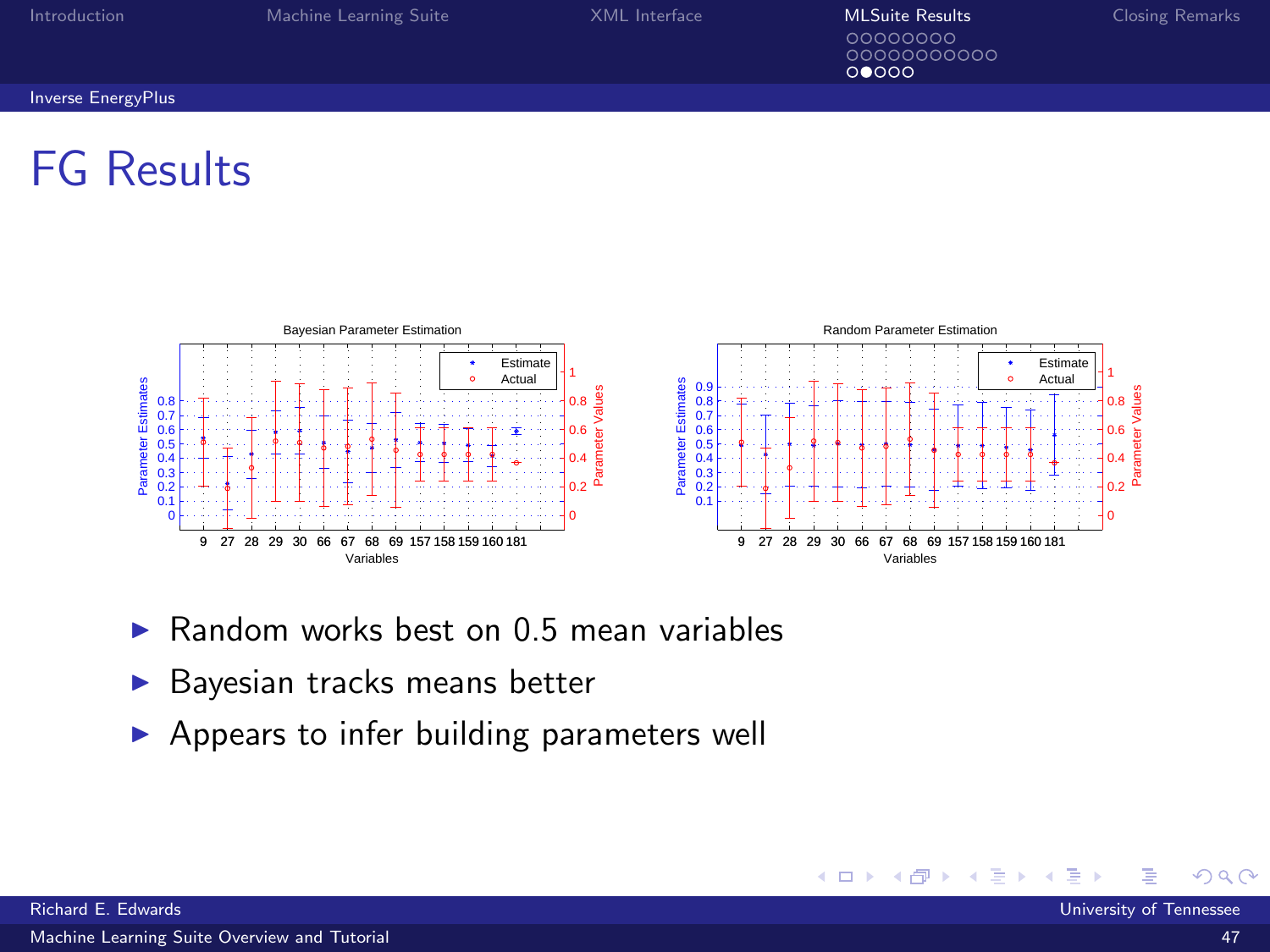[Introduction](#page-2-0) [Machine Learning Suite](#page-11-0) [XML Interface](#page-20-0) **[MLSuite Results](#page-27-0)** [Closing Remarks](#page-52-0)<br>
00000000 ၜၜၜၜၜၜၜၜၜၜၜၜ<br>ၜၜၜၜၜ

イロト イ押ト イヨト イヨ

#### [Inverse EnergyPlus](#page-49-0)

### MO2 Results



 $\blacktriangleright$  Appears to infer building parameters well

 $\blacktriangleright$  Tracks means well

<span id="page-49-0"></span>×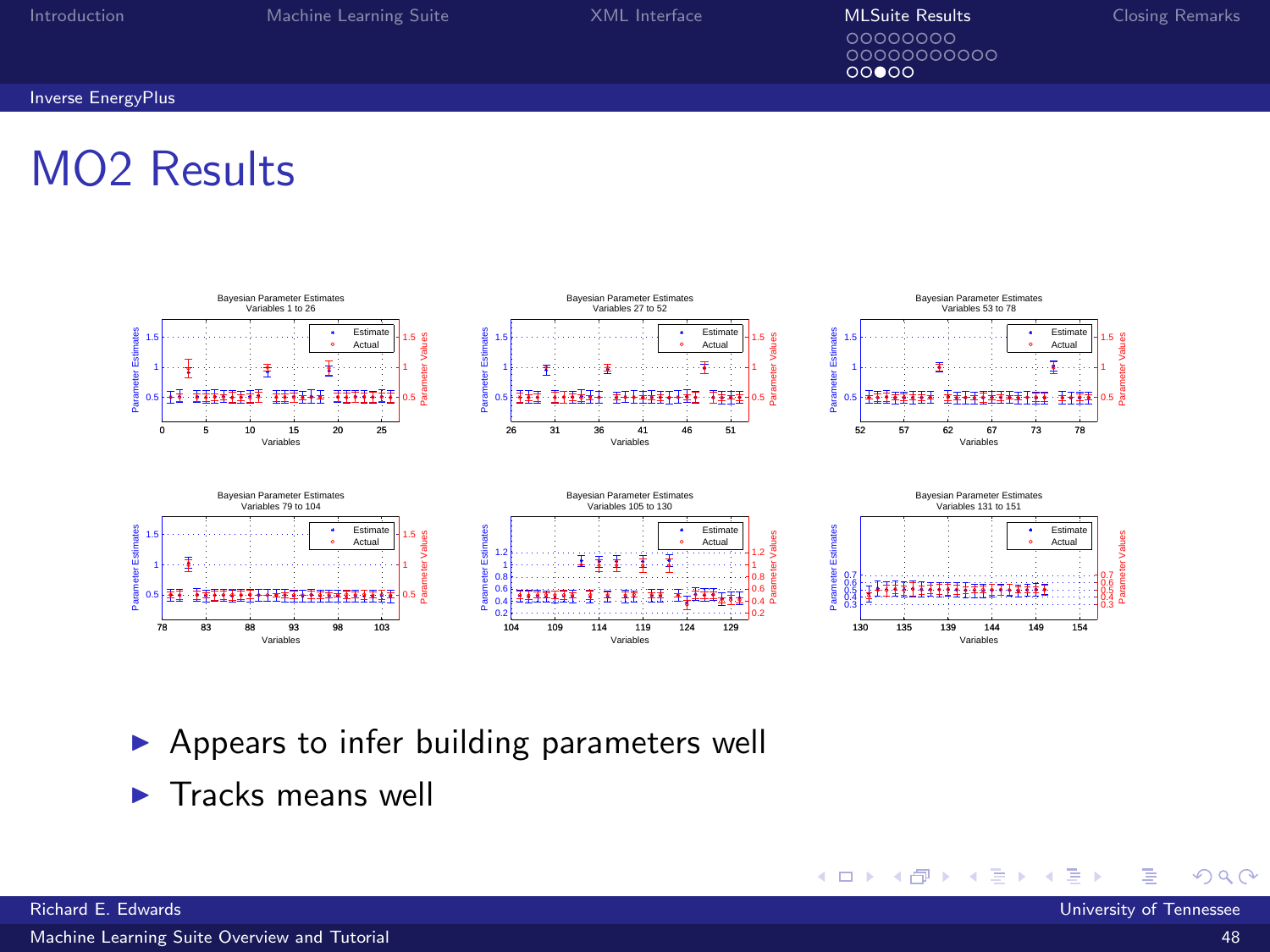[Introduction](#page-2-0) **[Machine Learning Suite](#page-11-0)** MACHINE MACHINE MESS AND INTERFACE MESS AND **[MLSuite Results](#page-27-0)** [Closing Remarks](#page-52-0) 00000000 0000000000 റററൈ

[Inverse EnergyPlus](#page-50-0)

### Genetic Algorithm vs Gradient



- Gradient estimates near the mean often
- GA introduces more variance
- <span id="page-50-0"></span> $\triangleright$  Gradient better for large parameter inference
	- $\triangleright$  Variance scales with number of parameters
	- ▶ MO1 and FG used GA, MO2 used Gradie[nt](#page-49-0)

Richard E. Edwards University of Tennessee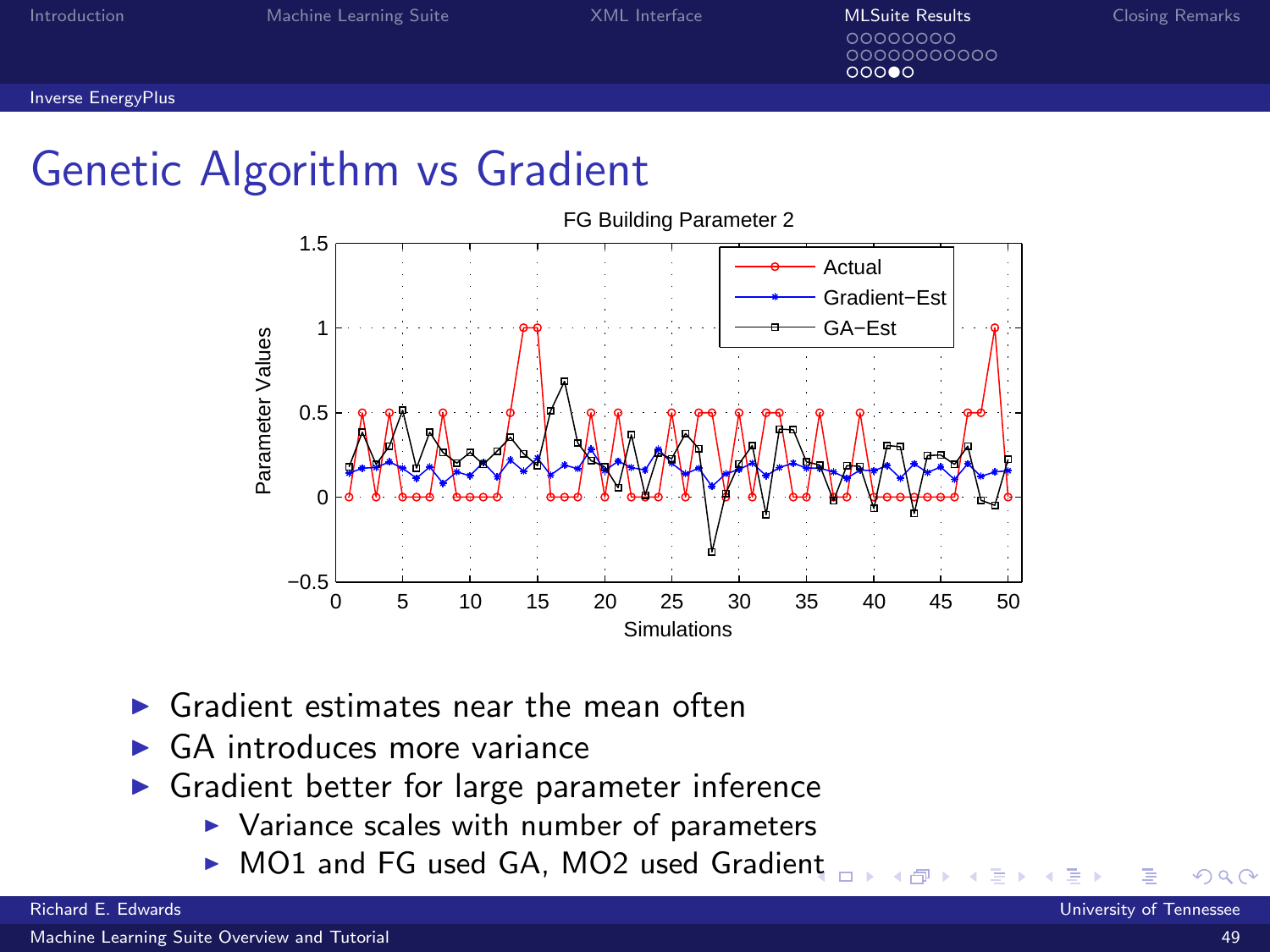[Introduction](#page-2-0) [Machine Learning Suite](#page-11-0) MESUL Interface Musquite Mesults [Closing Remarks](#page-52-0)<br>
00000000 0000000000

 $00000$ 

<span id="page-51-0"></span>**∢ ロ ▶ - ィ <sub>印</sub>** 

[Inverse EnergyPlus](#page-51-0)

### Estimating Distant Values



- $\triangleright$  Values concentrate on the mean closely
- $\triangleright$  Distant values hard to estimate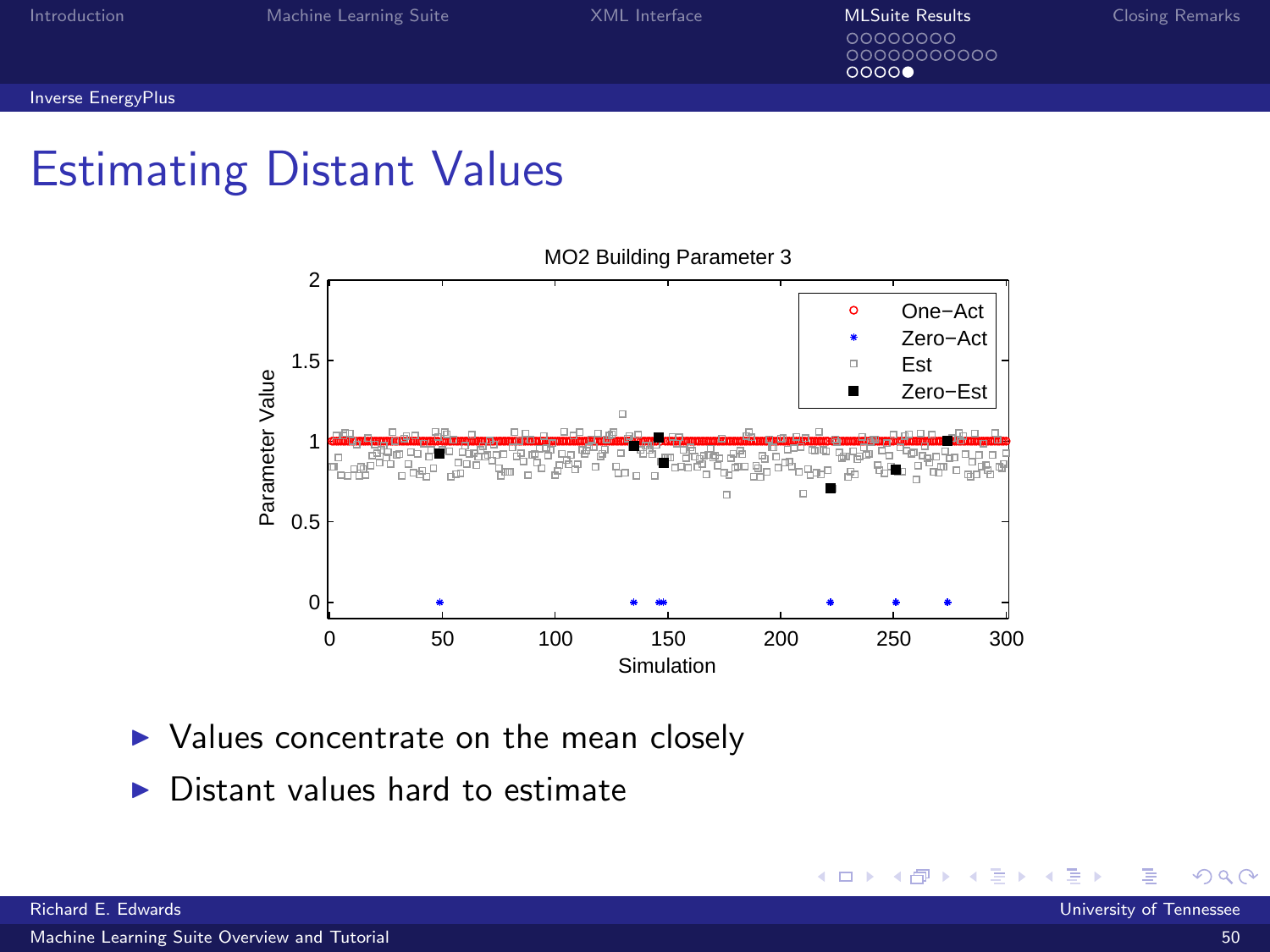| Introduction | Machine Learning Suite | XML Interface | <b>MLSuite Results</b>          | <b>Closing Remarks</b> |
|--------------|------------------------|---------------|---------------------------------|------------------------|
|              |                        |               | 00000000<br>0000000000<br>00000 |                        |
|              |                        |               |                                 |                        |

### **Outline**

[Introduction](#page-2-0)

[Machine Learning Suite](#page-11-0)

[XML Interface](#page-20-0)

#### [MLSuite Results](#page-27-0)

[Future Electrical Consumption](#page-28-0) [EnergyPlus Approximation](#page-36-0) [Inverse EnergyPlus](#page-47-0)

#### [Closing Remarks](#page-52-0)

<span id="page-52-0"></span>ヨメ イヨ ×.

K □ ▶ K 倒 ▶